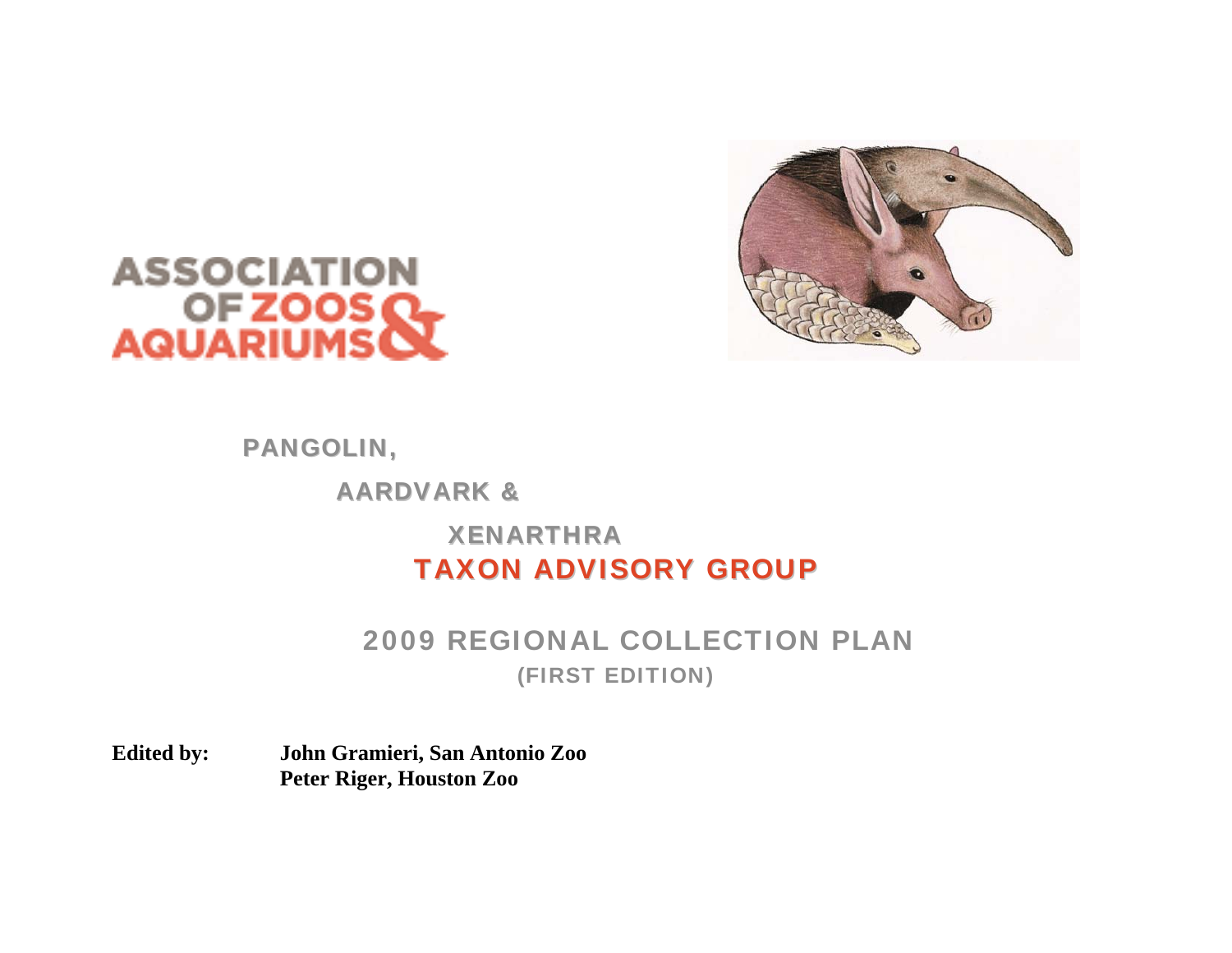# **AZA Pangolin, Aardvark and Xenarthra Taxon Advisory Group Regional Collection Plan 2009-2012**

#### Table of Contents

| PAX TAG Leadership                                                            | p.3  |
|-------------------------------------------------------------------------------|------|
| <b>Introduction and Mission Statement</b>                                     | p.5  |
| <b>PAX TAG Goals</b>                                                          | p.6  |
| <b>PAX TAG Organizational Structure</b>                                       | p.7  |
| Table 1: Taxonomy of the species within the PAX TAG with current IUCN status  | p.9  |
| Diagram 1: IUCN Red List Categories and Criteria, Version 3.1                 | p.13 |
| Table 2: 2007 Space Analysis                                                  | p.14 |
| <b>Target Population Determinations</b>                                       | p.18 |
| <b>Species Selection Process</b>                                              | p.20 |
| Table 3: Decision Key used in Species Selection Process                       | p.21 |
| Diagram 2: Decision Tree (Illustration of Decision Key described in Table 3.) | p.23 |
| Table 4: Species Selection Conclusions                                        | p.23 |
| Table 5: Management Assessment Criteria                                       | p.26 |
| Table 6: Weighted Management Assessment Criteria                              | p.27 |
| Table 7: Management Assessment Worksheet                                      | p.28 |
| <b>Species Selection Overview</b>                                             | p.29 |
| Definition of Roles                                                           | p.32 |
| Table 8: Program Recommendations                                              | p.33 |
| <b>Species Information Sheets</b>                                             | p.35 |
| Table 9: PAX TAG Program Status                                               | p.58 |
| Guidelines for Institutions                                                   | p.60 |
| Appendix I: Institutional Representatives as of May, 2009                     | p.61 |
| Appendix II: Respondents to 2007 Space Survey                                 | p.64 |
| Appendix III: Definition of Program Levels                                    | p.66 |
| References                                                                    | p.67 |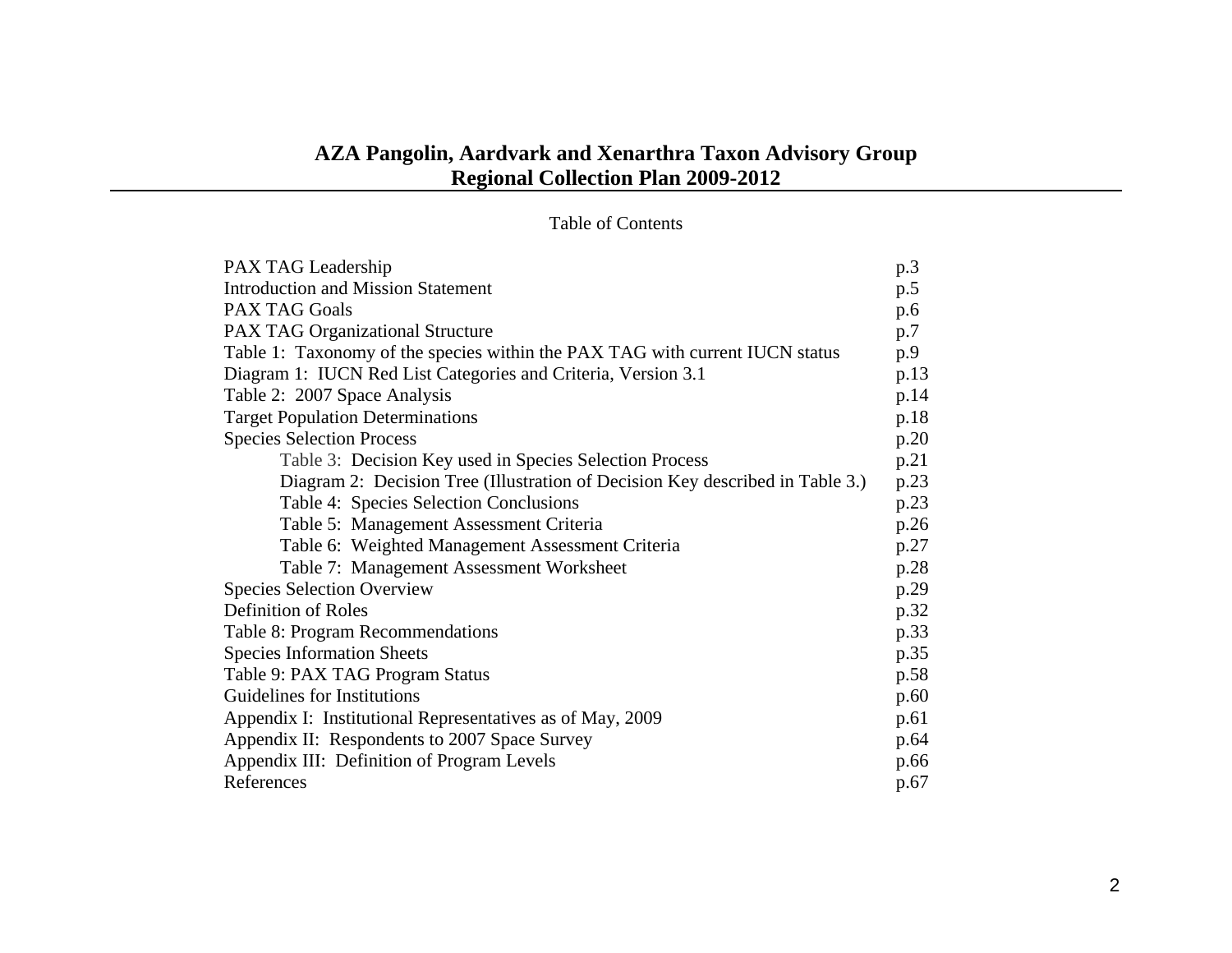#### **PAX TAG Leadership**

CHAIR: John Gramieri, San Antonio Zoological Gardens and Aquarium [mammalcurator@sazoo-aq.org](mailto:mammalcurator@sazoo-aq.org) 210-734-7184 x1330

VICE-CHAIR: (vacant)

SECRETARY: (vacant)

#### STEERING COMMITTEE:

- $\bullet$ Anne Bartin, St. Louis Zoo, [bartin@stlzoo.org](mailto:bartin@stlzoo.org), 314-781-0900 X 325
- $\bullet$ Mike Coker, Topeka Zoological Gardens, [mcoker@topeka.org](mailto:mcoker@topeka.org), 785-368-9131
- Christine McKnight, Minnesota Zoo [christine.mcknight@state.mn.us](mailto:christine.mcknight@state.mn.us), 952-431-9464
- •Steve Reichling, Memphis Zoo [sreichling@memphiszoo.org](mailto:sreichling@memphiszoo.org), 901-333-6711
- •Peter Riger, Houston Zoo [priger@houstonzoo.org](mailto:priger@houstonzoo.org), 713-533-6745
- •Steven Wing, Louisville Zoo [Steven.Wing@louisvilleky.org](mailto:Steven.Wing@louisvilleky.org), 502-238-5325

#### ADVISORS:

#### Veterinary:

Xenarthra: Roberto Aguilar, Massey University, [raguilardvm@yahoo.com](mailto:raguilardvm@yahoo.com), 602-787-8246 Aardvark: Genny Dumonceauz, Busch Gardens Tampa Bay, Genevieve.Dumonceaux@BuschGardens.com, 813-987-5561 Anteaters: Sally Nofs, Nashville Zoo at Grassmere, [sallynofs@hotmail.com](mailto:sallynofs@hotmail.com), 615-833-1534 X 157 Asian Pangolin: Leanne Clark, 2/F, Room 04-05, Nam Wo Hong Building, 148 Wing Lok Street, Sheung Wan, Hong Kong [lclark@animalsasia.org](mailto:lclark@animalsasia.org), 852-2791-2225 Sloths: Tiffany Wolf, Minnesota Zoo, [tiffany.wolf@state.mn.us](mailto:tiffany.wolf@state.mn.us), 952-431-9501 Endocrinology Advisor: Rachel Santymire, Lincoln Park Zoo, [rsantymire@lpzoo.org](mailto:rsantymire@lpzoo.org), 312-742-3520 Reproductive Advisor: (vacant)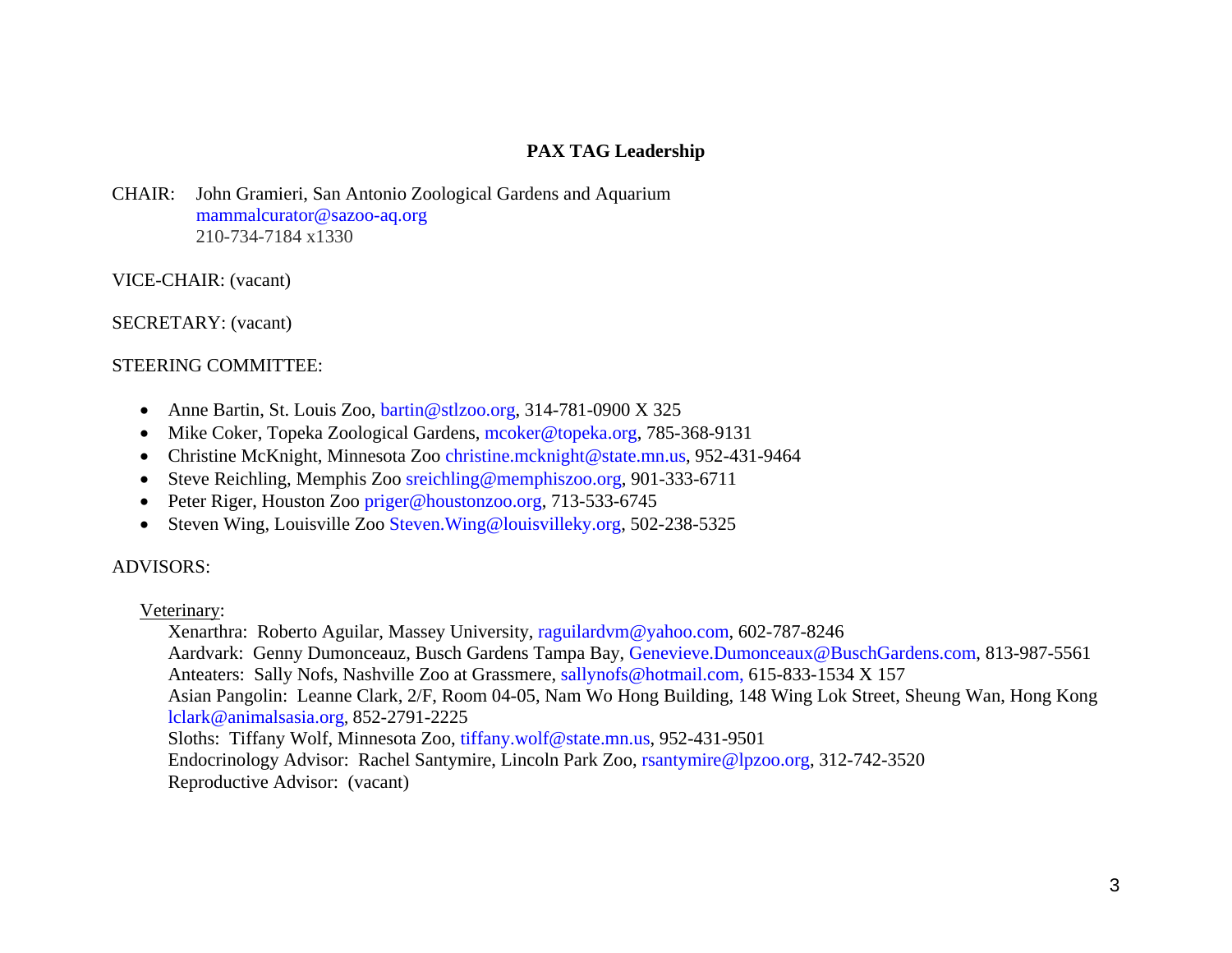ADVISORS (continued):

#### Husbandry:

Xenarthra: Dennis Meritt, DePaul University, [dmeritt@depaul.edu](mailto:dmeritt@depaul.edu), 773-325-4937 Sloths: Judy Arroyo, Aviarios del Caribe Sloth Sanctuary, [slothsanctuary@gmail.com](mailto:slothsanctuary@gmail.com), 506-2-750-0775 Nutrition Advisor: (vacant)

#### Range Country:

 Xenarthra / Latin America: Dr. Mariella Superina, IUCN Edentate Specialist Group, super[ina@gmx.ch](mailto:superina@gmx.ch)**,** 54-261-5244160 Aardvark / Africa: (vacant)

Small Population Management Group Advisor: Andy Snider, Fresno Chaffee Zoo, [asnider@fresnochaffeezoo.com](mailto:asnider@fresnochaffeezoo.com), 559-498-5914 Genetics Advisor: Jean Dubach, Loyola University, [jeandubach@gmail.com](mailto:jeandubach@gmail.com), 708-216-3628 Registrar and Space Survey Advisor: Dawn Petefish, Glen Oak Zoo, [dpetefish@peoriazoo.org](mailto:dpetefish@peoriazoo.org), 309-681-3501 Education Advisor: Melanie Sorensen Minnesota Zoo, [Melanie.Sorensen@state.mn.us](mailto:Melanie.Sorensen@state.mn.us), 952-431-9363

#### STUDBOOK KEEPERS / PMP MANAGERS:

Aardvark:

Diane Gierhahn, Brookfield Zoo, [digierha@brookfieldzoo.org](mailto:digierha@brookfieldzoo.org), 708-688-8492 Giant Anteater (PMP):

Stacey Belhumeur, Reid Park Zoo, [stacey.belhumeur@tucsonaz.gov](mailto:stacey.belhumeur@tucsonaz.gov), 520-791-3204 x15 Three-Banded Armadillo (PMP):

David Bernier, Lincoln Park Zoo, [dbernier@lpzoo.org](mailto:dbernier@lpzoo.org), 312-742-0539 Two-toed Sloth (PMP):

Lynn Yakubinis, Atlanta Zoo, lyakubinis@zooatlanta.org, 404-624-5939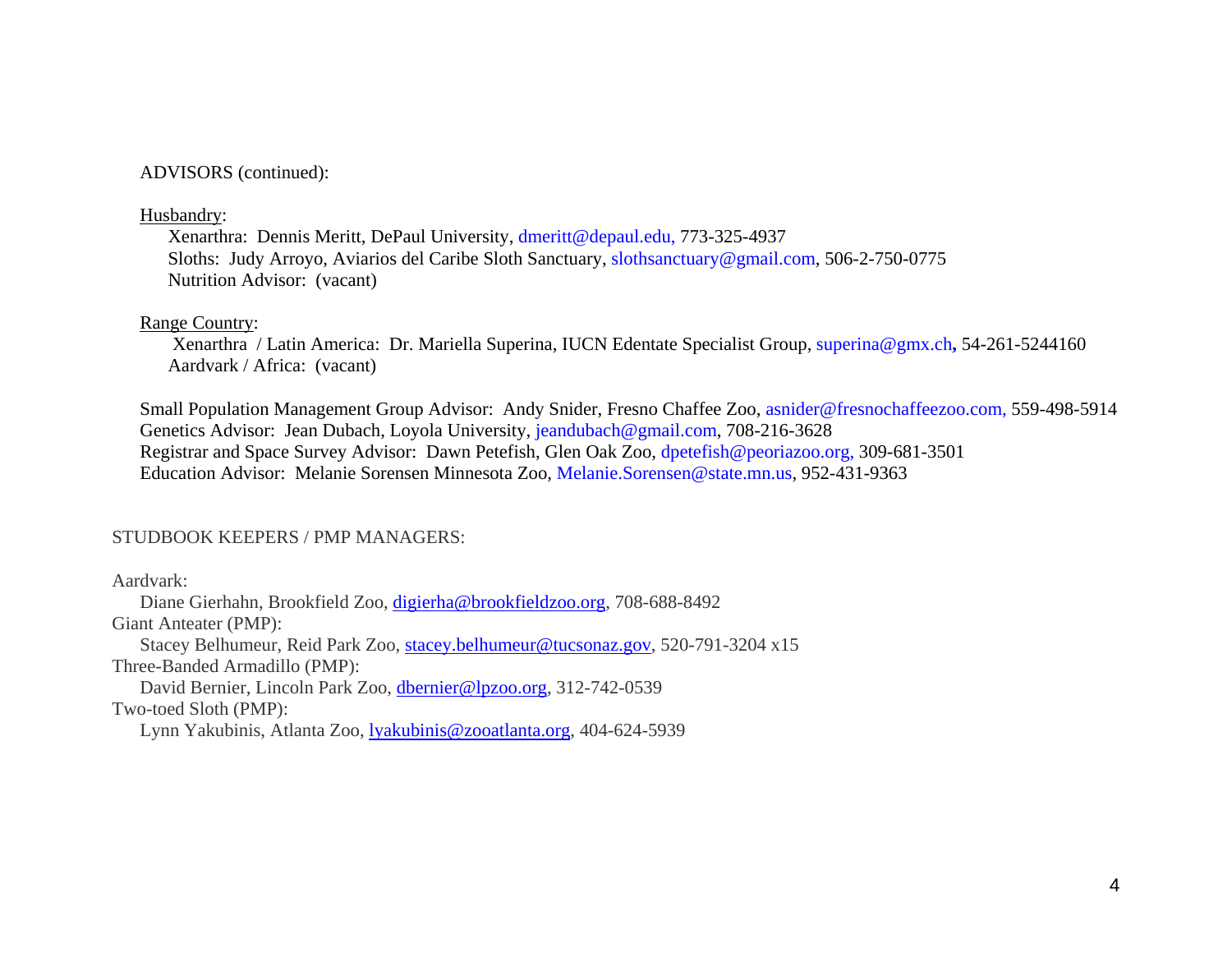#### **2009 Regional Collection Plan for Pangolin, Aardvark and Xenarthra Taxon Advisory Group for Institutions of the Association of Zoos and Aquariums***.*

#### INTRODUCTION:

Having once been classified as a single taxonomic family, Edentata, the assemblage of the currently recognized orders (Pholidota, Tubulidentata, and Xenarthra) into one Taxon Advisory Group was developed to maintain consistency with the IUCN Specialist Group designations that prevailed at the time. It presents an odd mixture of mammals for a single managed group. A common thread is that among the pangolins, aardvarks and xenarthrans there is a prevalence of species whose evolutionary, if not current, life history is marked by a preference for very specific insectivorous diets.

Although the three Orders do not contain a large number of species, they each present their own unique set of difficulties for captive management. Pangolins as a group are not represented in a captive program outside of Asia. The sole focus for inclusion of pangolins within this Regional Collection Plan is to offer AZA organizations an opportunity to participate in conservation initiatives and foster support for range country efforts in developing successful husbandry techniques for rescued, rehabilitated and confiscated individuals.

This being the first RCP for the Pangolin, Aardvark and Xenarthra Taxon Advisory Group (PAX TAG), its approach to species management programs is admittedly conservative. With the exception of only one program (the Southern Three-banded Armadillo PMP), the existing captive management programs are in their infancy with new program leaders at their respective helms. As a living document, cautious growth of the TAG is prescribed in the collection plan that follows, so that expanding the number of managed species, or elevating their degree of management, can be considered as existing programs become better established.

#### MISSION STATEMENT:

**The Pangolin, Aardvark and Xenarthra Taxon Advisory supports the conservation of pangolins, aardvarks, and xenarthrans around the world through captive management, conservation education, engagement in** *in situ* **management and conservation programs, and advocacy for these species—both in captivity and the wild.**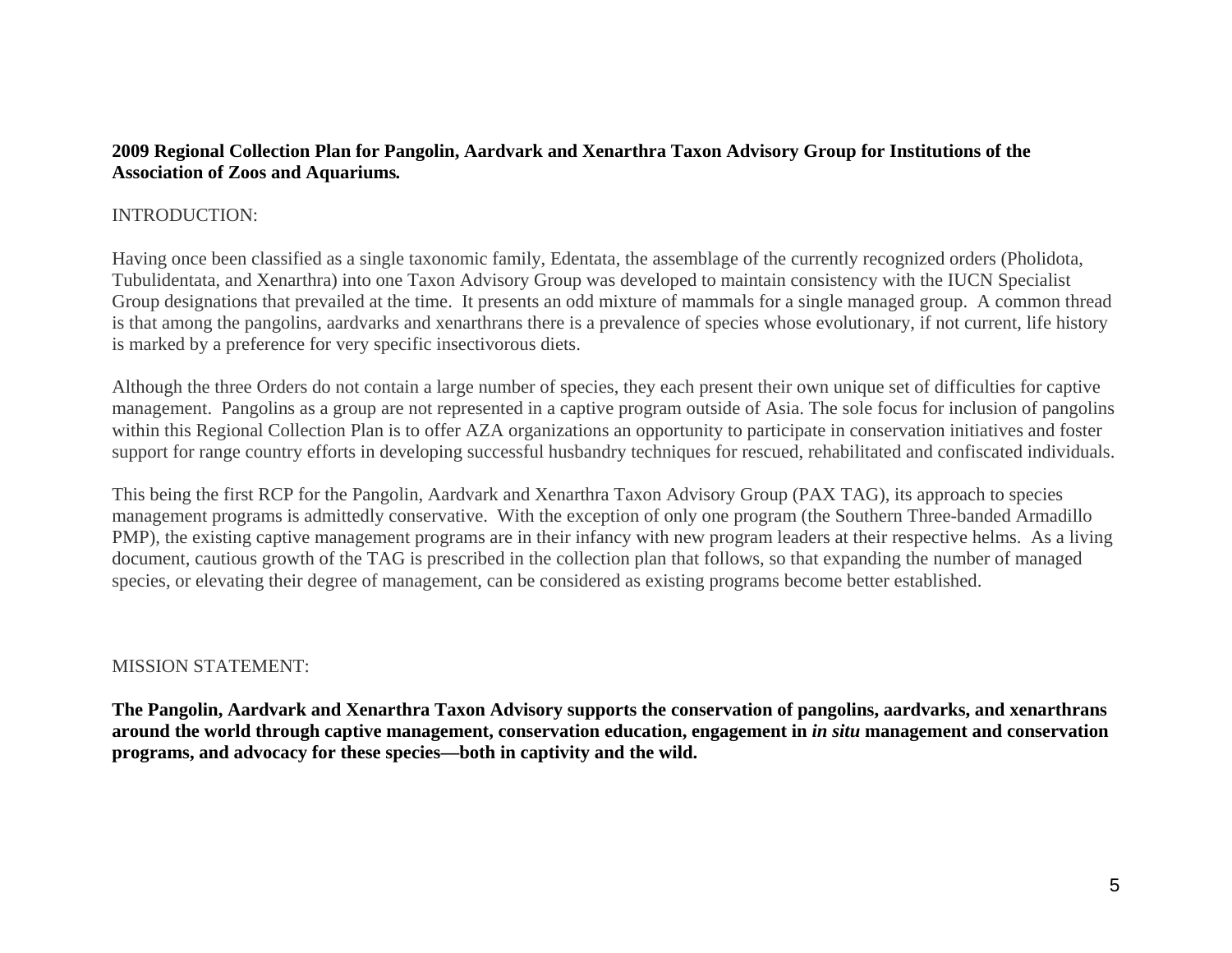### GOALS:

The PAX TAG will have, as its initial goals:

- 1. To facilitate the work of AZA studbook keepers, PMP managers, and (in the future) SSP coordinators for these taxa, and to assure the attainment of mutual goals and best use of resources.
- 2. To become a North American regional clearinghouse for information on the captive management, propagation and conservation of pangolins, aardvarks and xenarthrans. This includes serving as a resource for individuals and institutions holding these taxa through the development of Animal Care Manuals for the managed species.
- 3. To act as the principal liaison with other regional specialty groups concerned with these taxa including the European Association of Zoos and Aquaria (EAZA).
- 4.To collaborate with other organizations worldwide that work with these taxa.
- 5.To seek consensus on research priorities for captive populations of these taxa in North American zoological institutions.
- 6. To foster appreciation of these unique species via the development of interpretive program materials that focus on the natural history and conservation of vulnerable and threatened species within this group.
- 7. To assist range country conservation, rescue and rehabilitation efforts for the covered taxa, through logistical, technical and financial support.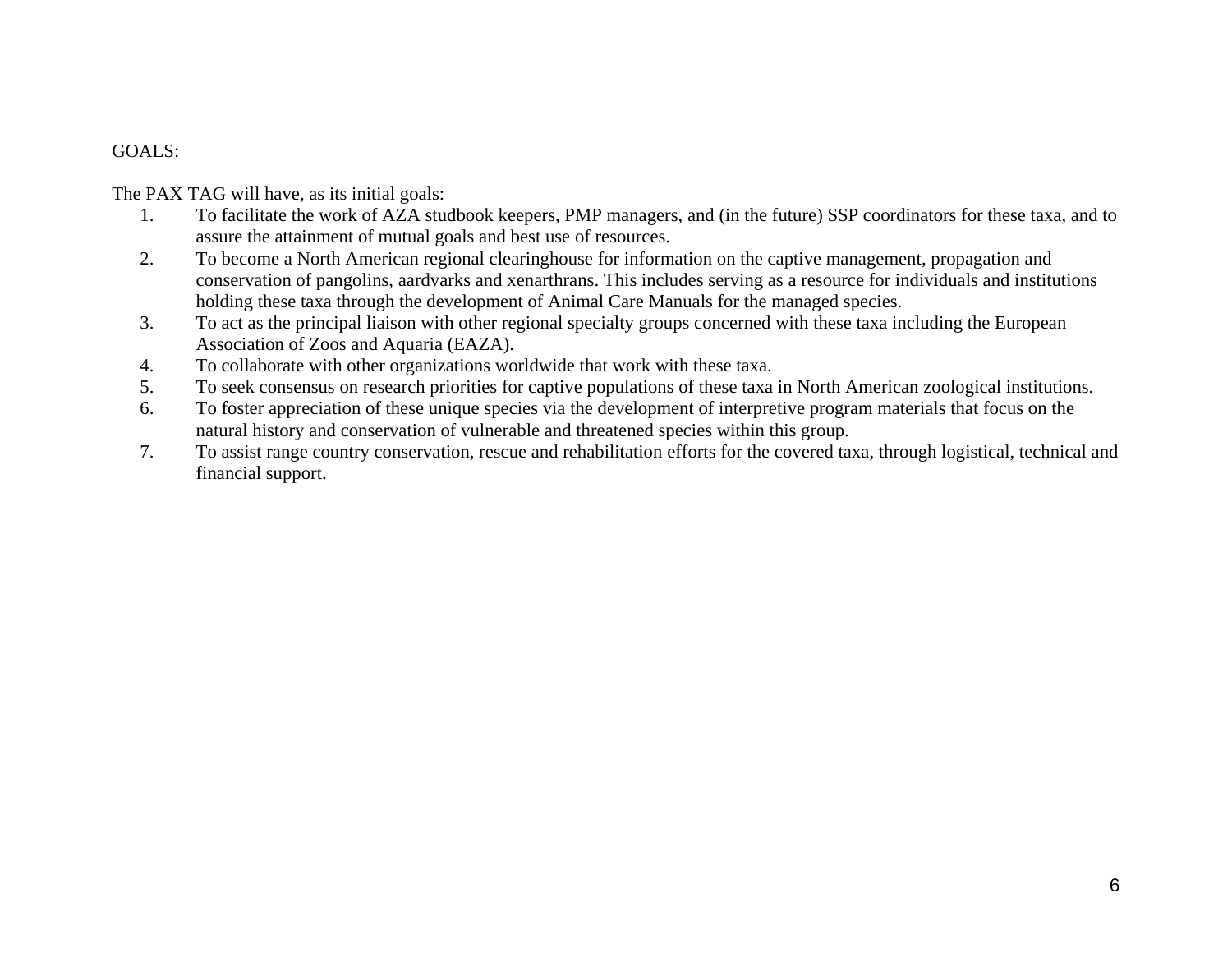#### **Pangolin, Aardvark and Xenarthra Taxon Advisory Group Structure**

The Pangolin, Aardvark and Xenarthra Taxon Advisory Group consists of a 6-member steering committee, and non-voting program managers and advisors.

Pursuant to the 2007 Taxon Advisory Group Chair Handbook (**[http://www.aza.org/AnMgt/Documents/PLH\\_TAGs.pdf](http://www.aza.org/AnMgt/Documents/PLH_TAGs.pdf))**, each participating AZA facility may designate an **Institutional Representative** (IR) to the PAX TAG if it so chooses.

The primary responsibility of the IR is to communicate with the steering committee and disseminate information from the PAX TAG to their respective institutions. Communication with Institutional Representatives is through a closed electronic listserv **pax[ir@lists.aza.org](mailto:paxir@lists.aza.org)** and at annual and mid-year meetings. This listserv is used to disseminate information from the TAG to the respective institutions, as well as between IRs themselves. A current list of IRs is provided as Appendix I.

The **Steering committee** is elected from the pool of IRs. Steering committee members serve staggered terms with no term limits. Steering committee members are expected to take part in decision-making in TAG operations, assist with the development of the Regional Collection Plan, oversee program management, lead standing and *ad hoc* committees, and serve other administrative functions as needed. Steering committee members are required to have access to electronic communication, and are encouraged to attend at least one meeting of the TAG each year. The Steering Committee and Advisors for the TAG communicate throughout the year via email and a closed listserv (**[paxsteer@lists.aza.org](mailto:paxsteer@lists.aza.org)**), which includes the TAG Chair, officers, and Steering Committee members. This listserv is used to provide a confidential method of conducting TAG business.

PAX TAG **Officers** are elected from the steering committee by the steering committee and serve unlimited terms for as long as they sit on the steering committee. **Advisors** to the TAG include SSP Coordinators, PMP Coordinators and studbook keepers (if they are not elected steering committee members) and specialists in veterinary care, pathology, genetics, nutrition, reproduction, education, behavior management, field conservation and similar disciplines. Advisors are non-voting participants in PAX TAG operations and management.

A third listserv, **[paxtalk@lists.aza.org](mailto:paxtalk@lists.aza.org)** is an open listserv that includes any individuals interested in pangolins, aardvarks and xenarthrans. This listserv is used for general communications between members of the TAG and other parties to help promote the exchange of husbandry information, share reports regarding conservation issues and to further interest in these taxa.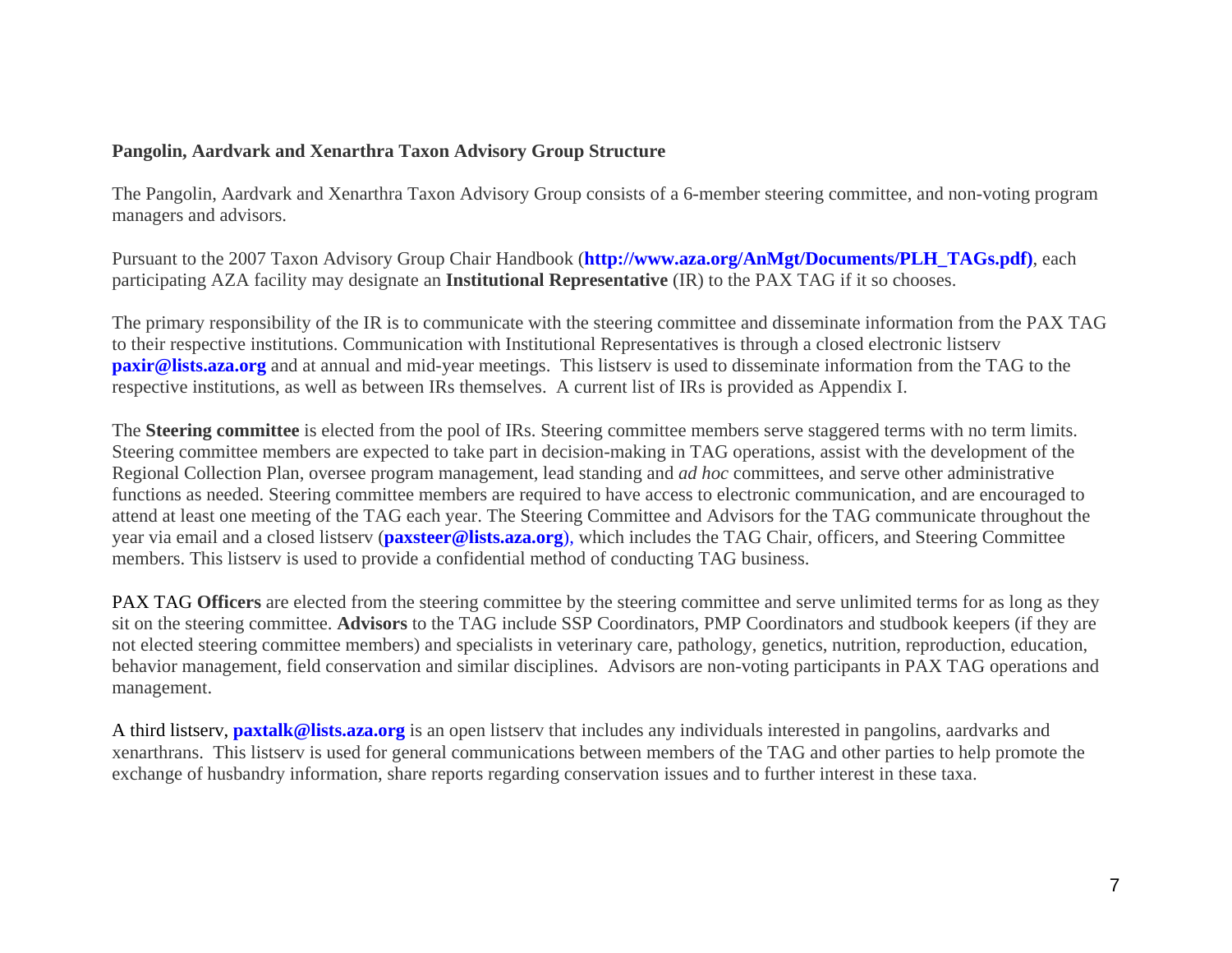The San Antonio Zoo will maintain PAX TAG funds in an audited account. Financial reports will be provided to the Steering Committee quarterly. Distribution of PAX TAG funds requires approval of the Steering Committee. At present, no funds have yet been raised on behalf of the TAG.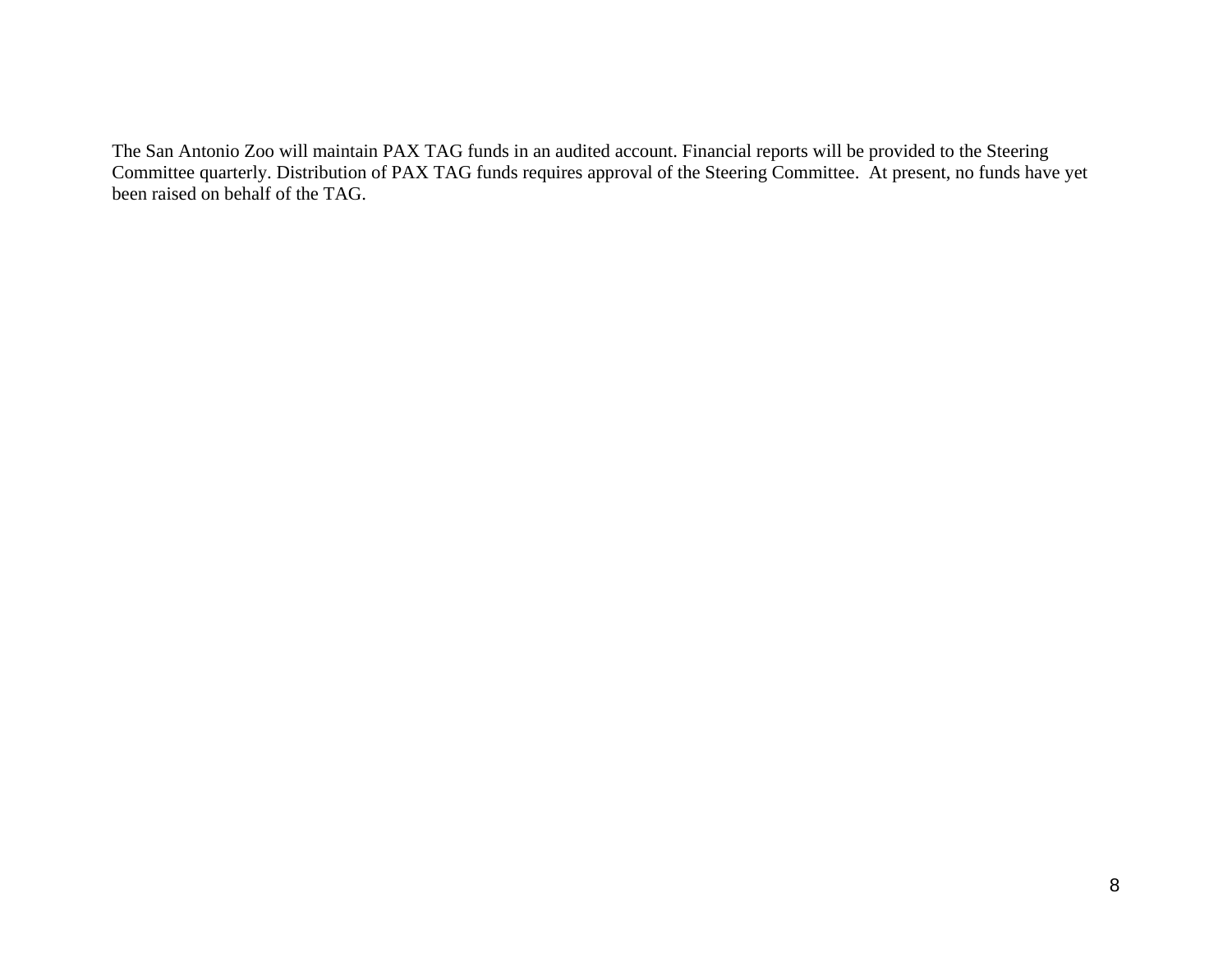**Table 1. Taxonomy of the species within the Pangolin, Aardvark and Xenarthra TAG and conservation status (after IUCN 2008, ver 3.1, [http://www.iucnredlist.org](http://www.iucnredlist.org/))** 

| <b>ORDER PHOLIDOTA</b> (8 species)                  | <b>IUCN Listings</b> |
|-----------------------------------------------------|----------------------|
| <b>Family Manidae</b>                               |                      |
| <b>Manis</b>                                        |                      |
| Manis crassicaudata, Indian Pangolin                | NT, decreasing       |
| <i>Manis culionensis</i> , Palawan Pangolin         | NT, decreasing       |
| <i>Manis javanica</i> , Malayan Pangolin            | EN, decreasing       |
| <i>Manis pentadactyla, Chinese Pangolin</i>         | EN, decreasing       |
| <i>Phataginus</i>                                   |                      |
| <i>Phataginus tricuspis, African Tree Pangolin</i>  | NT, decreasing       |
| <i><b>Smutsia</b></i>                               |                      |
| <i><b>Smutsia gigantea, Giant Pangolin</b></i>      | LC, decreasing       |
| Smutsia temminckii, Ground Pangolin                 | NT, decreasing       |
| <i><b>Uromanis</b></i>                              |                      |
| <i>Uromanis tetradactyla</i> , Long-tailed Pangolin | LC, decreasing       |

# **[ORDER TUBULIDENTATA](http://nmnhgoph.si.edu/cgi-bin/wdb/msw/names/query/15034)** (1 species) **[Family Orycteropodidae](http://nmnhgoph.si.edu/cgi-bin/wdb/msw/names/query/15035)**

*[Orycteropus](http://nmnhgoph.si.edu/cgi-bin/wdb/msw/names/query/15036)* **[Orycteropus afer](http://nmnhgoph.si.edu/cgi-bin/wdb/msw/names/query/15037)**, Aardvark LC, trend unk.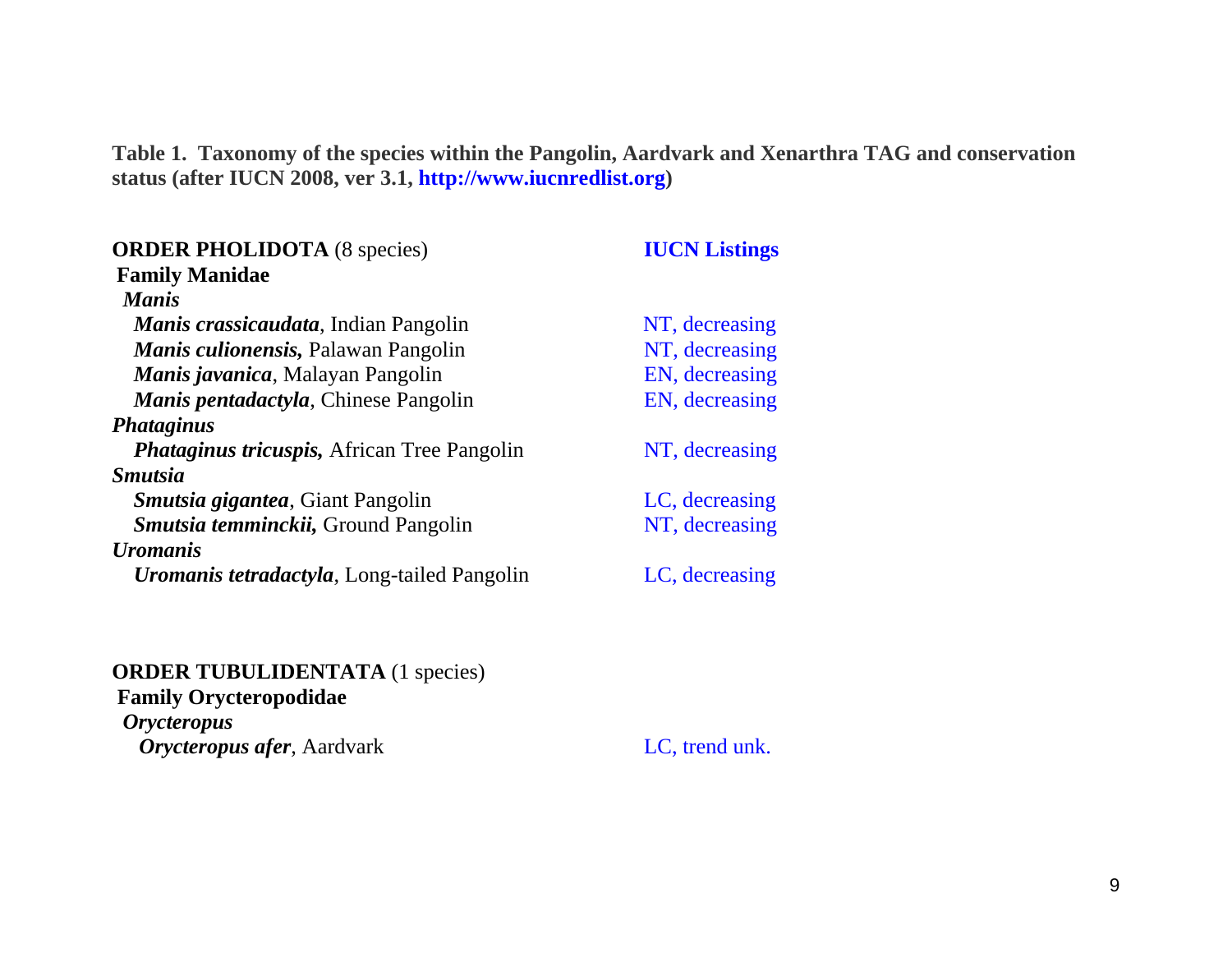#### **[ORDER XENARTHRA](http://nmnhgoph.si.edu/cgi-bin/wdb/msw/names/query/2001)** (31 species)

# **[Family Bradypodidae](http://nmnhgoph.si.edu/cgi-bin/wdb/msw/names/query/2002)**

# *[Bradypus](http://nmnhgoph.si.edu/cgi-bin/wdb/msw/names/query/2003)*

*Bradypus pygmaeus*, Pygmy Three-toed Sloth CR, decreasing *[Bradypus torquatus](http://nmnhgoph.si.edu/cgi-bin/wdb/msw/names/query/2004)*, Maned Three-toed Sloth EN, decreasing *[Bradypus tridactylus](http://nmnhgoph.si.edu/cgi-bin/wdb/msw/names/query/2005)*, Pale-throated Three-toed Sloth LC, trend unk. *[Bradypus variegatus](http://nmnhgoph.si.edu/cgi-bin/wdb/msw/names/query/2006)*, Brown-throated Three-toed Sloth LC, trend unk.

## **[Family Megalonychidae](http://nmnhgoph.si.edu/cgi-bin/wdb/msw/names/query/2038)**

**[Subfamily Choloepinae](http://nmnhgoph.si.edu/cgi-bin/wdb/msw/names/query/2040)** *[Choloepus](http://nmnhgoph.si.edu/cgi-bin/wdb/msw/names/query/2041) [Choloepus didactylus](http://nmnhgoph.si.edu/cgi-bin/wdb/msw/names/query/2042)*, Linne's Two-toed Sloth LC, trend unk. *[Choloepus hoffmanni](http://nmnhgoph.si.edu/cgi-bin/wdb/msw/names/query/2043)*, Hoffmann's Two-toed Sloth LC, trend unk.

#### **[Family Dasypodidae](http://nmnhgoph.si.edu/cgi-bin/wdb/msw/names/query/2007) [Subfamily Chlamyphorinae](http://nmnhgoph.si.edu/cgi-bin/wdb/msw/names/query/2008)**

*[Chlamyphorus](http://nmnhgoph.si.edu/cgi-bin/wdb/msw/names/query/2009)*, Fairy armadillos. *[Chlamyphorus retusus](http://nmnhgoph.si.edu/cgi-bin/wdb/msw/names/query/2010)*, Chacoan Fairy Armadillo NT, decreasing **[Chlamyphorus truncatus](http://nmnhgoph.si.edu/cgi-bin/wdb/msw/names/query/2011)**, Pink Fairy Armadillo DD, decreasing

## **[Subfamily Dasypodinae](http://nmnhgoph.si.edu/cgi-bin/wdb/msw/names/query/2012)**

## *[Cabassous](http://nmnhgoph.si.edu/cgi-bin/wdb/msw/names/query/2013)*

*[Cabassous centralis](http://nmnhgoph.si.edu/cgi-bin/wdb/msw/names/query/2014)*, Northern Naked-tailed Armadillo DD, trend unk. *[Cabassous chacoensis](http://nmnhgoph.si.edu/cgi-bin/wdb/msw/names/query/2015)*, Chacoan Naked-tailed Armadillo NT, trend unk. *[Cabassous tatouay](http://nmnhgoph.si.edu/cgi-bin/wdb/msw/names/query/2016)* Greater Naked-tailed Armadillo LC, trend unk. *[Cabassous unicinctus](http://nmnhgoph.si.edu/cgi-bin/wdb/msw/names/query/2017)* Southern Naked-tailed Armadillo LC, trend unk.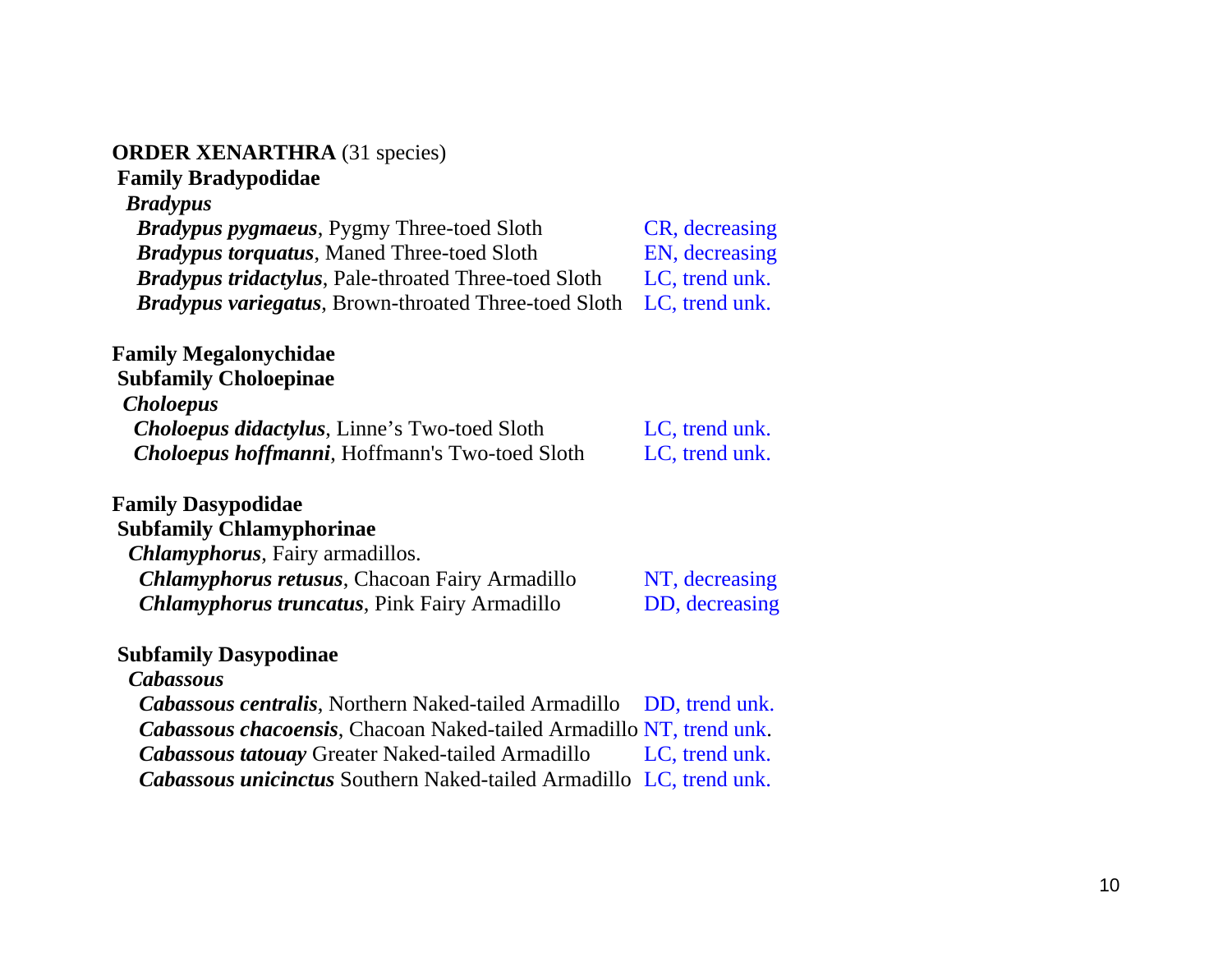| <i><b>Chaetophractus</b></i>                                   |                |
|----------------------------------------------------------------|----------------|
| Chaetophractus nationi, Andean Hairy Armadillo,                | VU, decreasing |
| <b>Chaetophractus vellerosus, Screaming Hairy Armadillo</b>    | LC, trend unk. |
| <b>Chaetophractus villosus, Large Hairy Armadillo</b>          | LC, trend unk. |
| Dasypus                                                        |                |
| Dasypus hybridus, Southern Long-nosed Armadillo                | NT, decreasing |
| Dasypus kappleri, Great Long-nosed Armadillo                   | LC, trend unk. |
| Dasypus novemcinctus, Nine-banded Armadillo                    | LC, increasing |
| Dasypus pilosus, Hairy Long-nosed Armadillo                    | VU, decreasing |
| <b>Dasypus sabanicola, Llanos Long-nosed Armadillo</b>         | LC, trend unk. |
| Dasypus septemcinctus, Seven-banded Armadillo                  | LC, trend unk. |
| Dasypus yepesi, Yepes Mulita                                   | DD, trend unk. |
| Euphractus                                                     |                |
| <i>Euphractus sexcinctus, Six-banded Armadillo</i>             | LC, trend unk. |
| <b>Priodontes</b>                                              |                |
| <i>Priodontes maximus</i> , Giant Armadillo                    | VU, decreasing |
| <b>Tolypeutes</b>                                              |                |
| <b>Tolypeutes matacus, Southern Three-banded Armadillo</b>     | NT, decreasing |
| <b>Tolypeutes tricinctus, Brazilian Three-banded Armadillo</b> | VU. decreasing |
| Zaedyus                                                        |                |
| <b>Zaedyus pichiy</b> , Pichi                                  | NT, decreasing |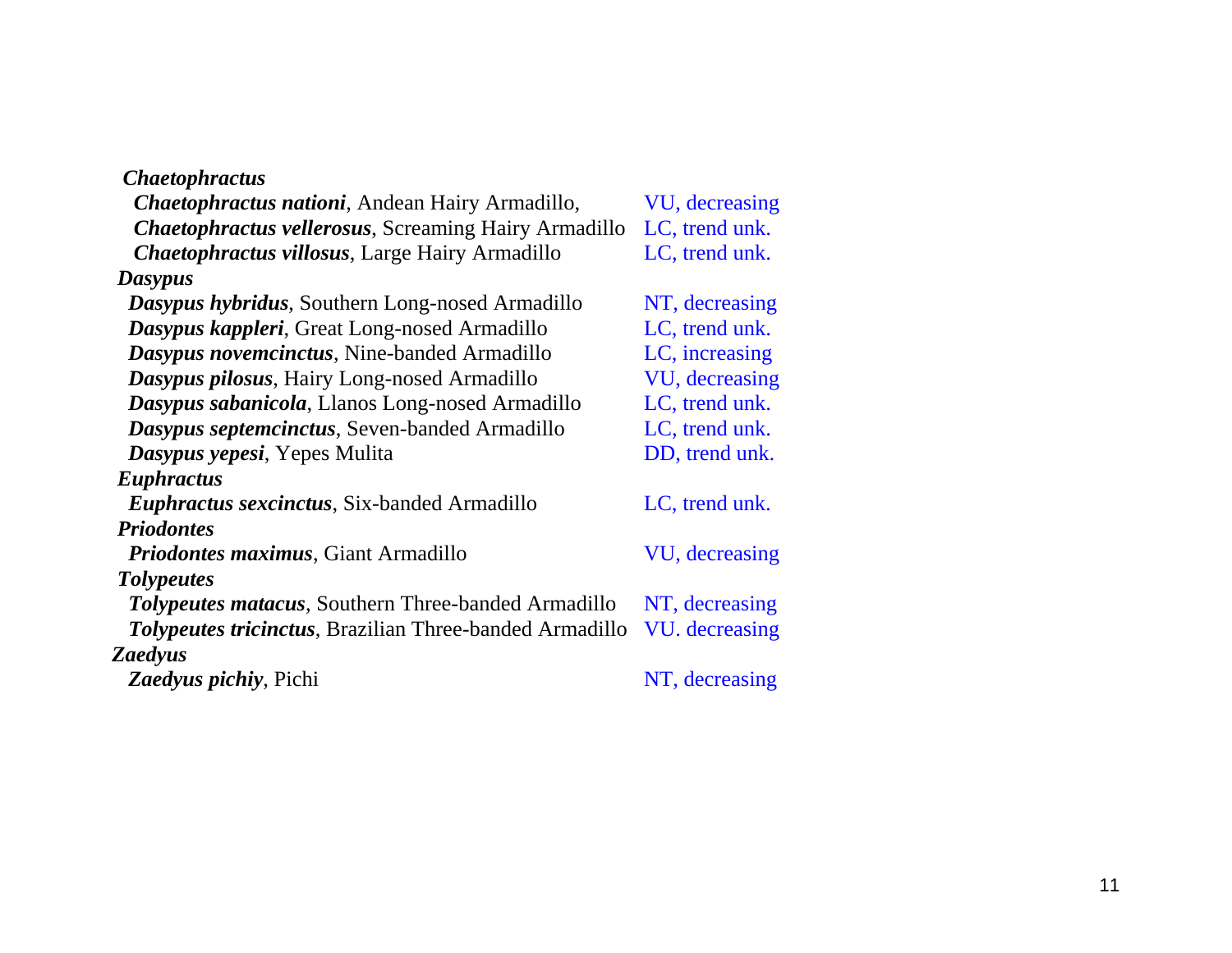# **[Family Myrmecophagidae](http://nmnhgoph.si.edu/cgi-bin/wdb/msw/names/query/2044)**

*[Cyclopes](http://nmnhgoph.si.edu/cgi-bin/wdb/msw/names/query/2045) [Cyclopes didactylus](http://nmnhgoph.si.edu/cgi-bin/wdb/msw/names/query/2046)*, Silky Anteater LC, trend unk.

*[Myrmecophaga](http://nmnhgoph.si.edu/cgi-bin/wdb/msw/names/query/2047) [Myrmecophaga tridactyla](http://nmnhgoph.si.edu/cgi-bin/wdb/msw/names/query/2048)*, Giant Anteater NT, decreasing

#### *[Tamandua](http://nmnhgoph.si.edu/cgi-bin/wdb/msw/names/query/2049)*

**[Tamandua mexicana](http://nmnhgoph.si.edu/cgi-bin/wdb/msw/names/query/2050)**, Northern Tamandua **LC**, trend unk. **Tamandua tetradactyla**, Southern Tamandua LC, trend unk.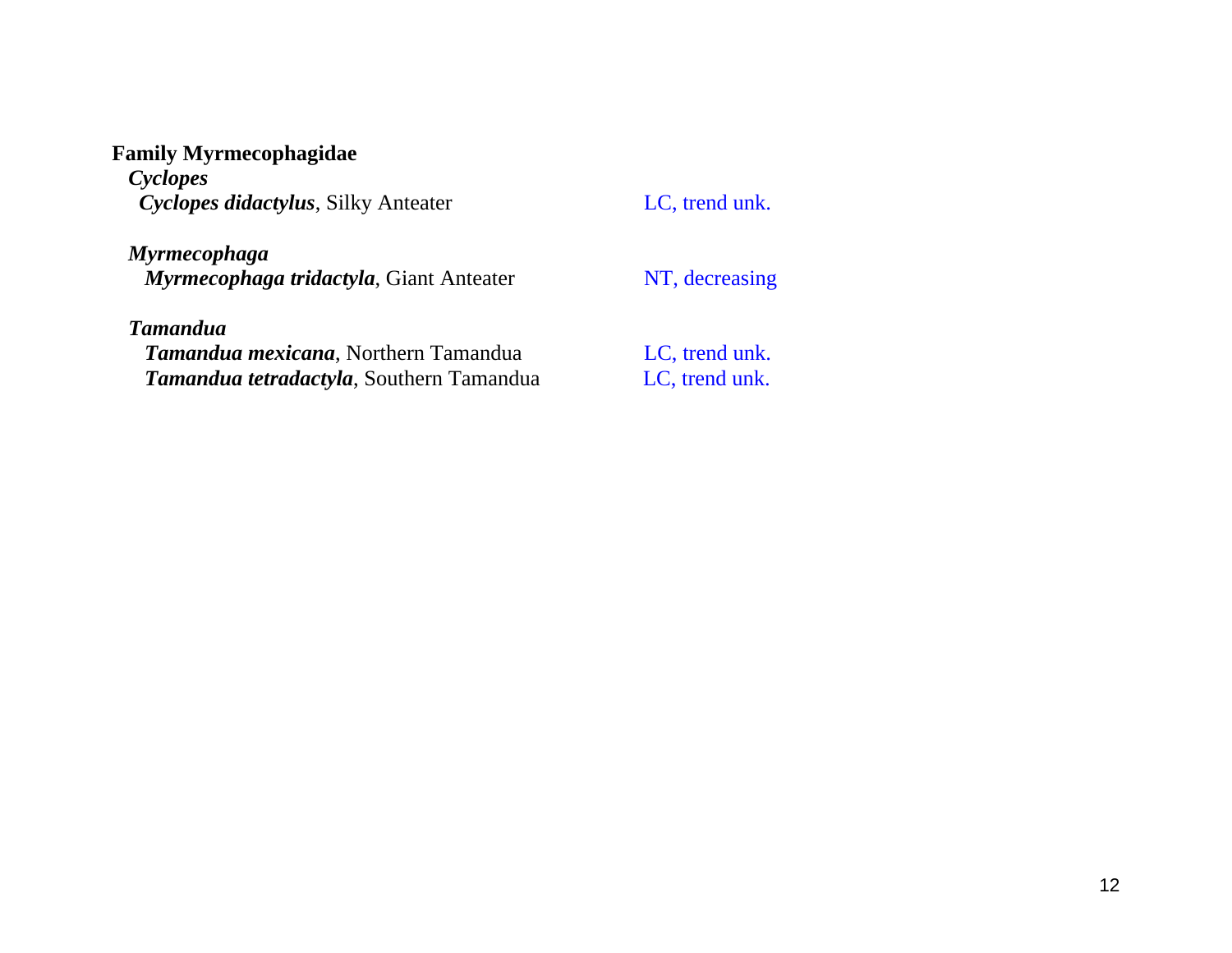**Diagram 1:**  IUCN Red List Categories and Criteria Version 3.1 (**[http://www.iucnredlist.org/static/categories\\_criteria\\_3\\_1](http://www.iucnredlist.org/static/categories_criteria_3_1)**)

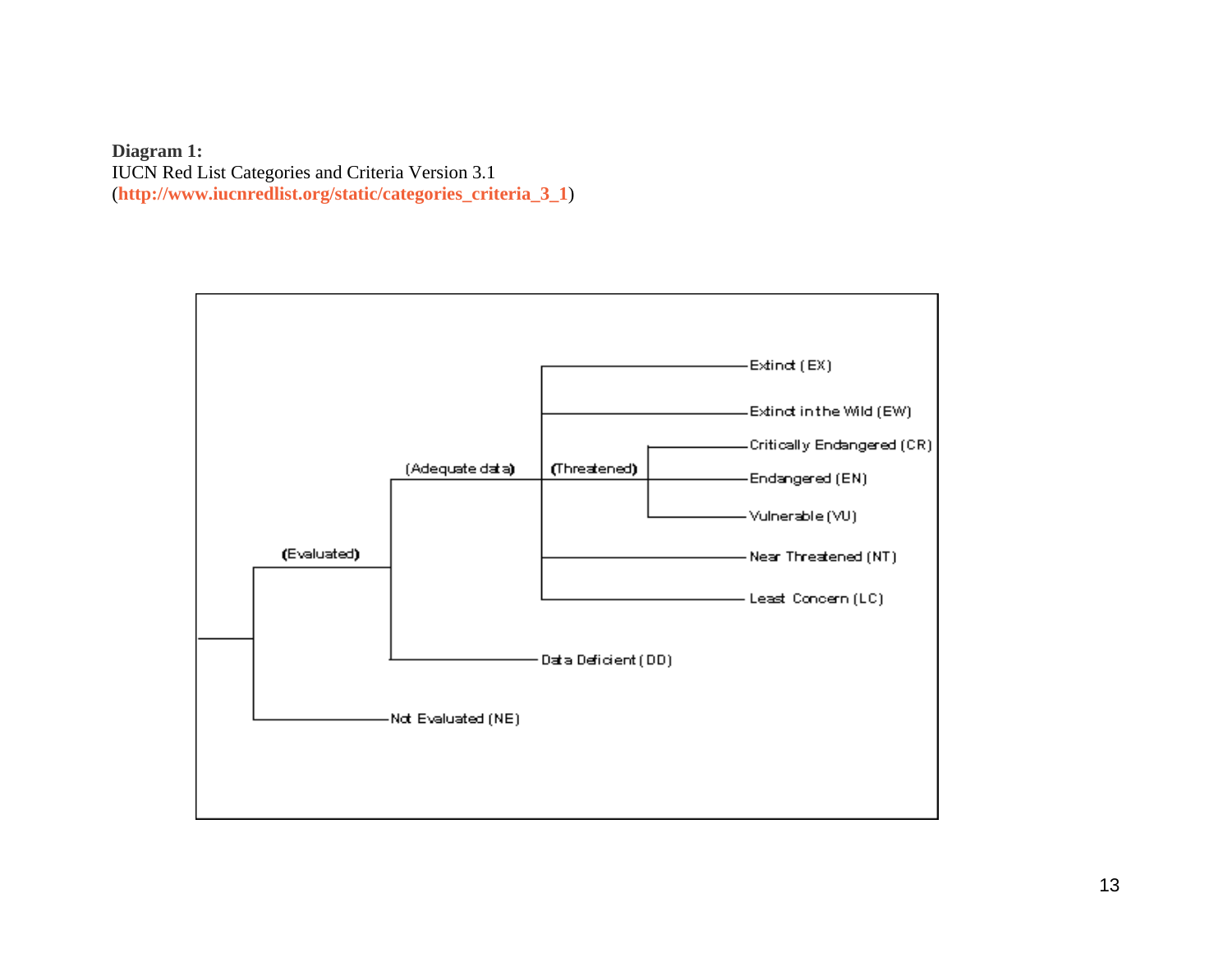## **Table 2. 2007 Space Analysis**

The 2007 PAX TAG space survey was developed and distributed by Dawn Petefish of Peoria's Glen Oak Zoo. **The survey includes all 130 AZA-accredited facilities that had designated Institutional Representatives to the TAG at the time of its compilation**. 125 responses were received, providing a 96% response rate. The list of respondents to the Space Survey is provided as Appendix II.

# **ORDER PHOLIDATA-Pangolins**

| <b>SPECIES</b>       | <b>Current</b> #<br>of animals | Current#<br>of spaces | # of spaces<br>projected in 5<br>years. | <b>Target population</b><br>size |
|----------------------|--------------------------------|-----------------------|-----------------------------------------|----------------------------------|
| <b>African Tree</b>  |                                |                       | 30                                      | n/a                              |
| Pangolin             |                                |                       |                                         |                                  |
| Phataginus tricuspis |                                |                       |                                         |                                  |

# **[ORDER TUBULIDENTATA](http://nmnhgoph.si.edu/cgi-bin/wdb/msw/names/query/15034)**-Aardvark

| <b>SPECIES</b>                      | Current#<br>of animals | Current#<br>of spaces | # of spaces<br>projected in 5<br>years. | <b>Target population</b><br>size |
|-------------------------------------|------------------------|-----------------------|-----------------------------------------|----------------------------------|
| <b>Aardvark</b><br>Orycteropus afer | 23                     | 40                    | 52                                      | 50                               |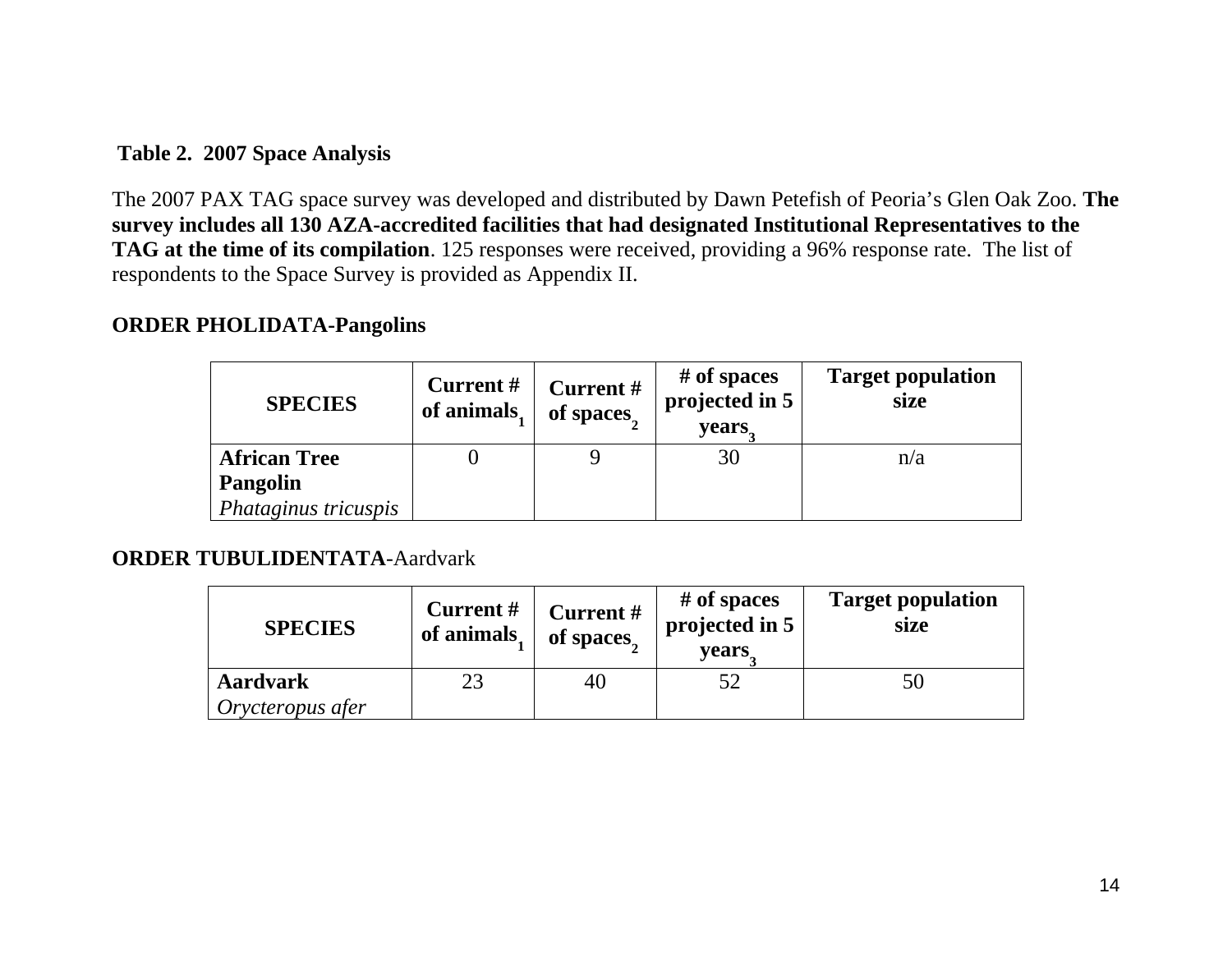# **ORDER XENARTHRA-Sloths**

| <b>SPECIES</b>             | Current#<br>of animals. | Current#<br>of spaces, | # of spaces<br>projected in 5<br>years, | <b>Target population</b><br>size |
|----------------------------|-------------------------|------------------------|-----------------------------------------|----------------------------------|
| <b>Pale-throated sloth</b> | 1                       | 2                      | 3                                       | n/a                              |
| Bradypus tridactylus       |                         |                        |                                         |                                  |
| <b>Brown-throated</b>      | $\overline{0}$          | $\theta$               | 6                                       | n/a                              |
| sloth                      |                         |                        |                                         |                                  |
| Bradypus variegatus        |                         |                        |                                         |                                  |
| <b>Linne's two-toed</b>    | 67                      | 124                    | 115                                     | 150                              |
| sloth                      |                         |                        |                                         |                                  |
| Choloepus                  |                         |                        |                                         |                                  |
| didactylus                 |                         |                        |                                         |                                  |
| Hoffmann's two-            | 77                      | 141                    | 144                                     | 150                              |
| toed sloth                 |                         |                        |                                         |                                  |
| Choloepus                  |                         |                        |                                         |                                  |
| hoffmanni                  |                         |                        |                                         |                                  |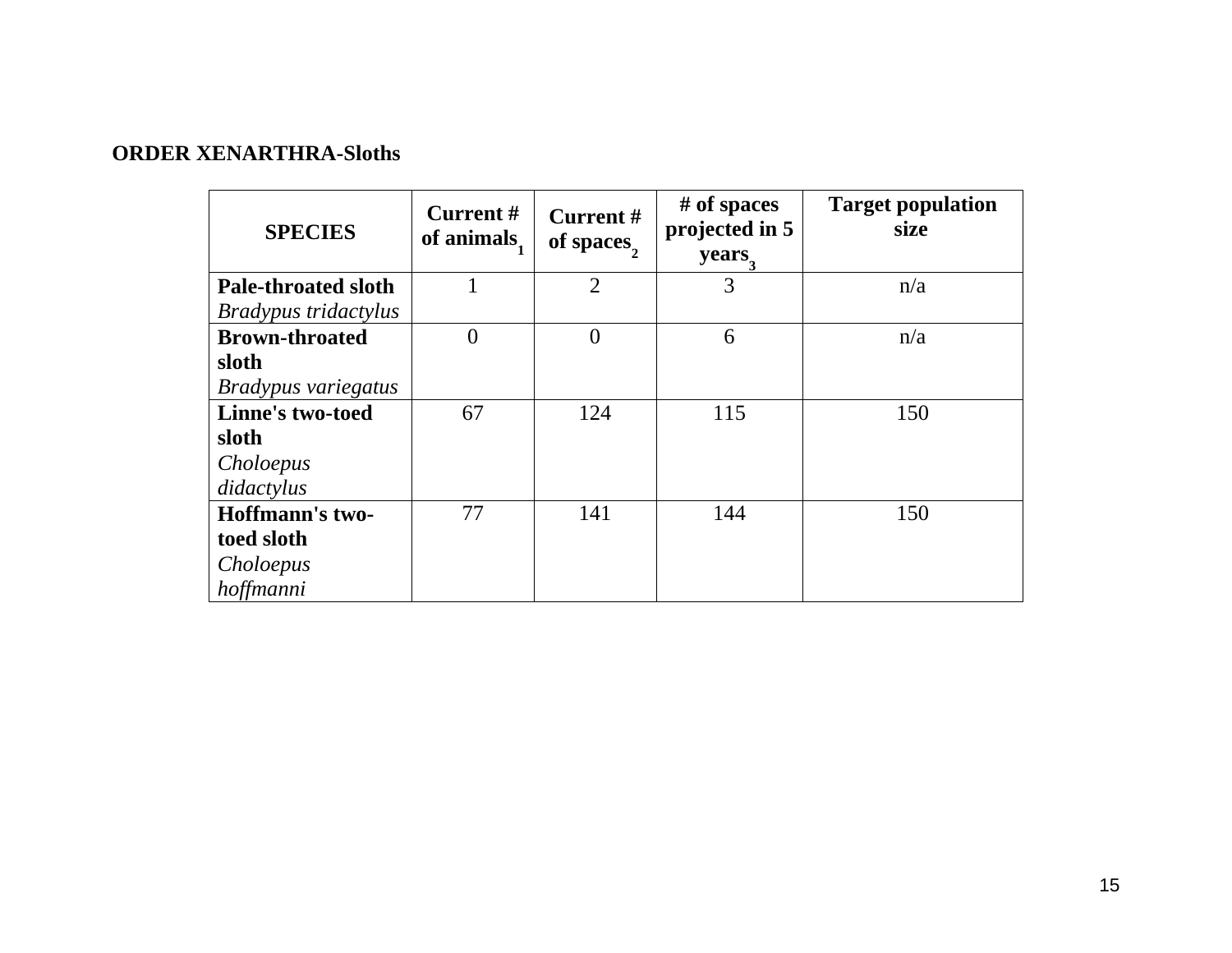# **ORDER XENARTHRA (continued)-Armadillos**

| <b>SPECIES</b>                                                   | <b>Current #</b><br>of animals $\frac{1}{1}$ | Current#<br>of spaces, | # of spaces<br>projected in 5<br>years, | <b>Target population</b><br>size |
|------------------------------------------------------------------|----------------------------------------------|------------------------|-----------------------------------------|----------------------------------|
| <b>Screaming</b><br>armadillo                                    | 14                                           | 27                     | 18                                      | 18                               |
| Chaetophractus<br>vellerosus                                     |                                              |                        |                                         |                                  |
| <b>Hairy armadillo</b><br>Chaetophractus<br>villosus             | 3                                            | 14                     | 13                                      | n/a                              |
| Nine-banded<br>armadillo<br>Dasypus<br>novemcinctus              | 16                                           | 46                     | 46                                      | 50                               |
| Six-banded<br>armadillo<br>Euphractus<br>sexcinctus              | 10                                           | 26                     | 32                                      | 32                               |
| <b>Southern three-</b><br>banded armadillo<br>Tolypeutes matacus | 108                                          | 157                    | 165                                     | 150                              |
| Pichi<br>Zaedyus pichiy                                          | $\overline{0}$                               | $\overline{3}$         | 6                                       | n/a                              |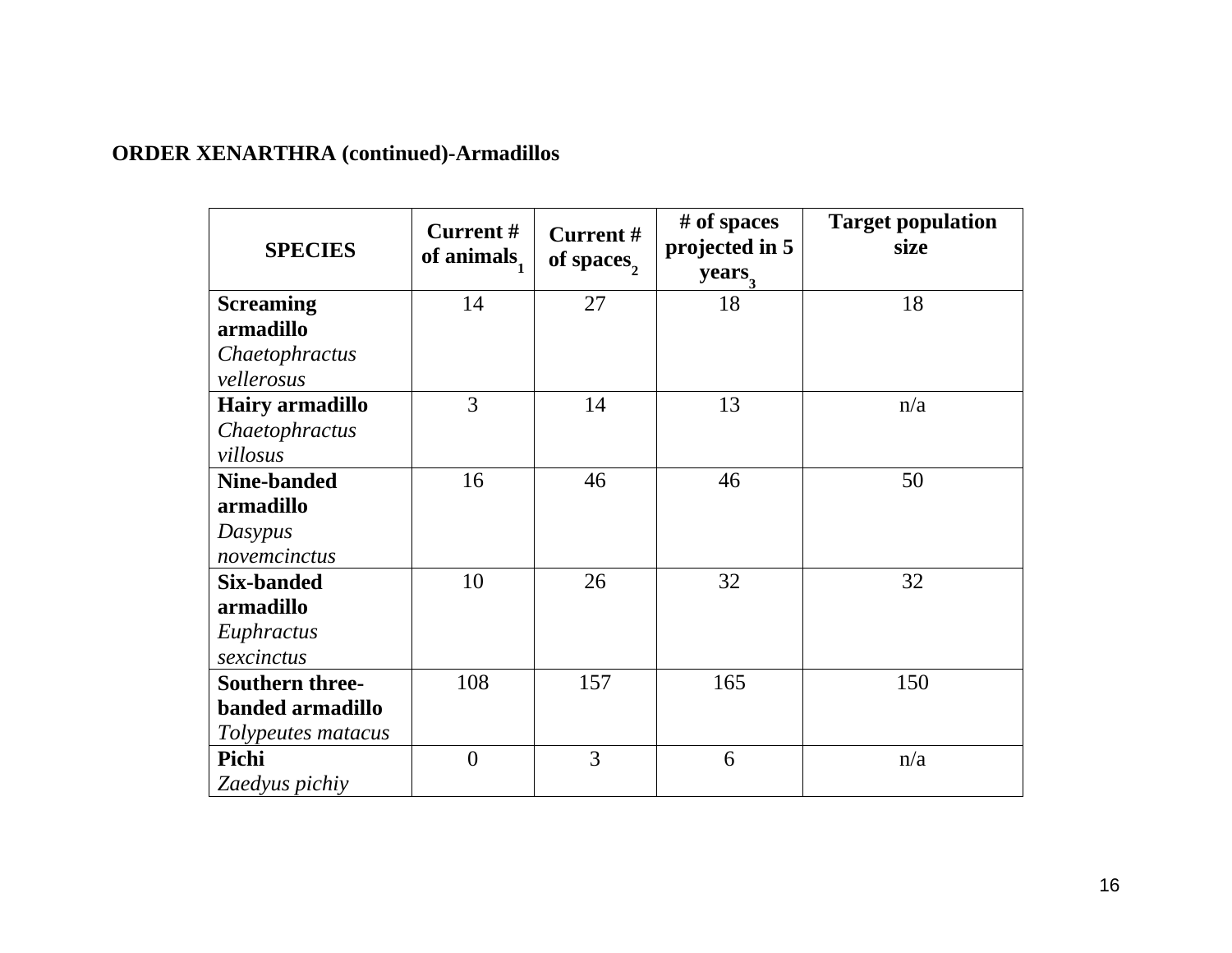# **ORDER XENARTHRA (continued)-Anteaters**

| <b>SPECIES</b>        | <b>Current#</b><br>of animals. | Current #<br>of spaces, | # of spaces<br>projected in<br>$3-5$ years, | <b>Target population</b><br>size |
|-----------------------|--------------------------------|-------------------------|---------------------------------------------|----------------------------------|
| <b>Silky Anteater</b> | $\overline{0}$                 | 9                       | 11                                          | n/a                              |
| Cyclopes didactylus   |                                |                         |                                             |                                  |
| <b>Giant anteater</b> | 90                             | 116                     | 164                                         | 150                              |
| Myrmecophaga          |                                |                         |                                             |                                  |
| tridactyla            |                                |                         |                                             |                                  |
| Tamandua,             | $\overline{4}$                 | 15                      | 11                                          | n/a                              |
| <b>Mexican</b>        |                                |                         |                                             |                                  |
| Tamandua mexicana     |                                |                         |                                             |                                  |
| Tamandua,             | 41                             | 84                      | 102                                         | 100                              |
| <b>Southern</b>       |                                |                         |                                             |                                  |
| Tamandua              |                                |                         |                                             |                                  |
| tetradactyla          |                                |                         |                                             |                                  |

1 Total number of animals in AZA institutions, from 2007 PAX TAG Space Survey. (Information provided by institutional representatives).

2 Total number of adult animals reported by institutions as current maximum capacities.

3 Total number of adult animals reported by institutions as maximum capacities in 3-5 years.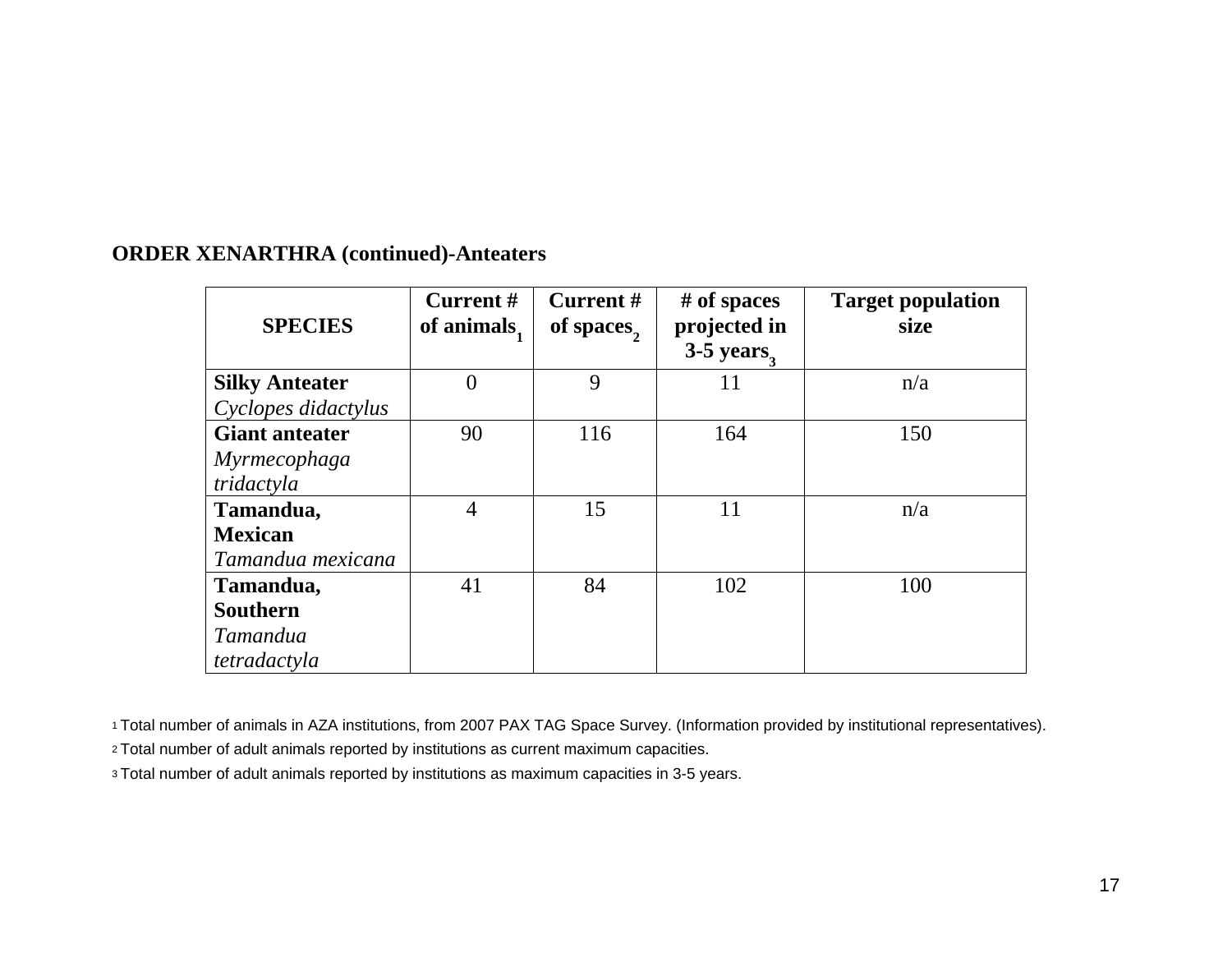### **2009 REGIONAL COLLECTION PLAN FOR PAX TAG***Target Population Determinations*

Respondents to the 2007 Space Survey provided data that was consistent with that of a less formal survey conducted in 2002. In fact, for nine of the 16 species listed above, the "Current # of Spaces" in 2007 (footnote 2 in Table 2, preceding) actually exceeded that which was predicted in 2002. Consequently, it was felt that the Space Survey data was a reliable, if not conservative, indicator of the maximum captive carrying capacity for each species designated for management programs within this RCP.

Target population sizes for this Regional Collection Plan (depicted in Table 2) were, with one exception, based upon the 3-5 year projected interest in particular species as predicted by the 2007 Space Survey. Using this input, the Population Management Center used a target population size of 150 in its preparation of the 2008 Southern Three-banded Armadillo Population Management Plan and the 2008 Giant Anteater Population Management Plan.

The exception was made for the two Two-toed Sloth species (*Choloepus didactylus* and *C. hoffmanni*). Survey respondents indicated high degree of interest in exhibiting members of this genus, often with a measure of flexibility in terms of which species was desired. In 3-5 years there are 259 spaces projected for animals for *Choloepus*, in total, whereas their current populations number 107 and 92 respectively. For these two species, target populations of 150 were allocated to each during the preparations of their respective 2009 Population Management Plans, despite this number exceeding the number of projected spaces for either.

The management o f these two species is challenged in that many of the individuals are older, and likely to be reproductively senescent. Furthermore, many others are untested as potential breeders. In order to quickly improve the demographic and genetic outlook for these species, aggressive Breeding and Transfer Plans for both have been written to address the anticipated near-term shortage of individuals.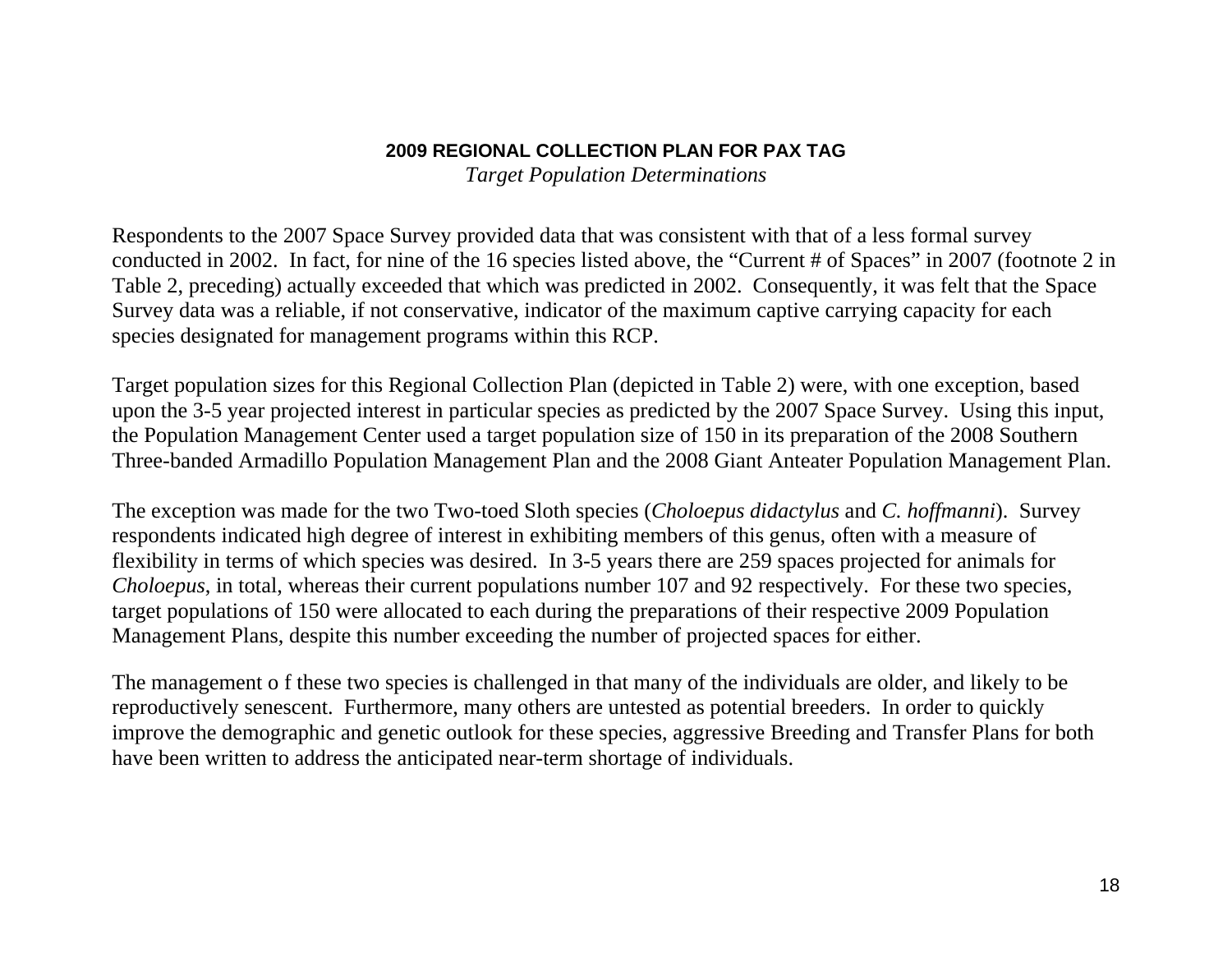Detailed analysis of these two populations, as conducted by the PMC in April, 2009, revealed that neither *Choloepus didactylus* nor *C. hoffmanni* is currently able to meet the projected demand for individuals of this genus. As stated in the Population Management Plan for *Choloepus didactylus,* "To achieve an annual population growth rate of 1.03 (3%), 11-15 births are required in the coming years to reach a target population size of 150 in 10 years." This number far exceeds the average of 5.7 births per year in the North American population over the period of 1999 to 2008.

Similarly, for *Choloepus hoffmanni*, it was found that the North American population had an average of 3.6 births per year in the period 1998 to 2008. The Population Management Plan states that "To achieve an annual population growth rate of 1.05 (5%), 11-14 births are required in the coming years, to reach a goal of 150 animals in 10 years… Because many of the current animals in the potentially reproducing population are related, additional founders would allow this population to avoid inbreeding and improve gene diversity."

A Regional Collection Plan is a living document. The PAX TAG advocates that the aggressive population growth of both species of *Choloepus* be attempted, in order to meet near-term demands for the two species. Based upon successes, or failures, of the respective PMPs for *Choloepus didactylus* and *C. hoffmanni* will help guide decisions to be made in future updates of the RCP.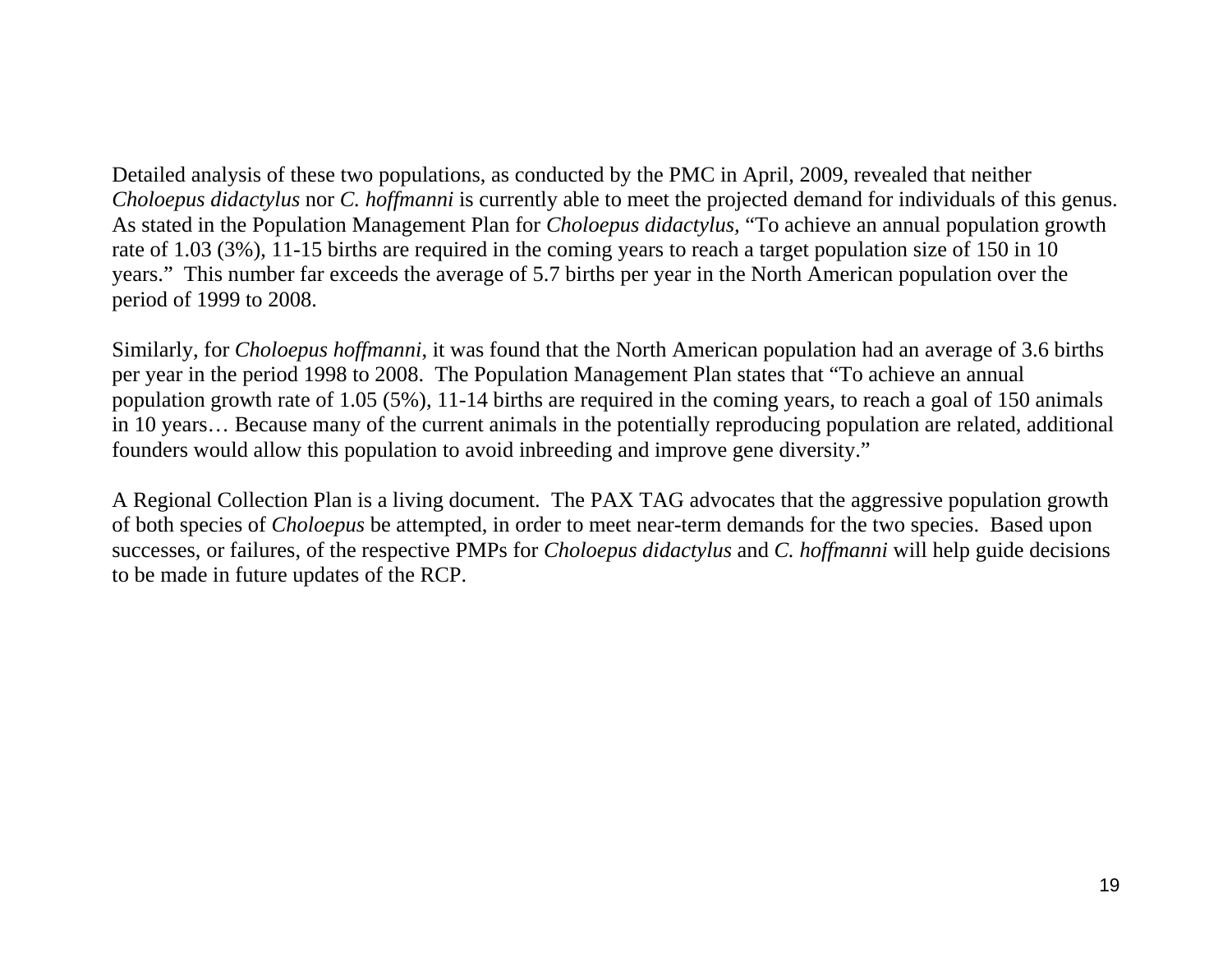*Species Selection Process* 

1. Each of the 40 species falling under the purview of the Pangolin, Aardvark and Xenarthra TAG were assessed under the Decision Key delineated in Table 3 and illustrated as a Decision Tree in Diagram 2.

2. Determinations applied to each of the 40 species pursuant to the Decision Key / Tree are detailed in Table 4, Species Selection Conclusions. Data relative to a given species' representation (Column A) was based upon 2007 Space Analysis data (see Table 2, preceding). Entries relative to conservation imperative (column H, in part) were made consistent with the IUCN Listings provided in Table 1, wherein all species listed Vulnerable (VU), Near Threatened (NT), Endangered (EN) or Critically Endangered (CR) were given affirmative responses (Y) on the basis of conservation imperative.

3. Those nine species for which a formalized program was found to be warranted were subsequently assessed under the Management Assessment Criteria ("MAC Table," illustrated under Table 5). Characteristics for each of the species under consideration were weighted numerically pursuant to the details illustrated in Table 6 (Weighted Management Assessment Criteria).

4. For each of the nine species under consideration, numerical totals were compiled pursuant to the values generated by the assessments depicted in Table 7 (Management Assessment Worksheet).

5. Program Designations, as described in Appendix III, Definition of Program Levels, were determined as follows:

- o Top tier (recommended for SSP status) received 31-39 of 39 possible points (minimum 79.5% of total) from the Weighted Management Assessment Criteria.
- o Middle Tier (recommended as PMP) received 22-30 of 39 possible points (56.4% 76.9% of total)
- o Bottom Tier (recommended as DERP) received 21 or fewer points (33.3% 54.4%). Due to the weighting scale, 13 points were the minimum achievable total for any species under consideration).
- 6. Program recommendations are outlined in the Species Selection Overview, and detailed in Table 8.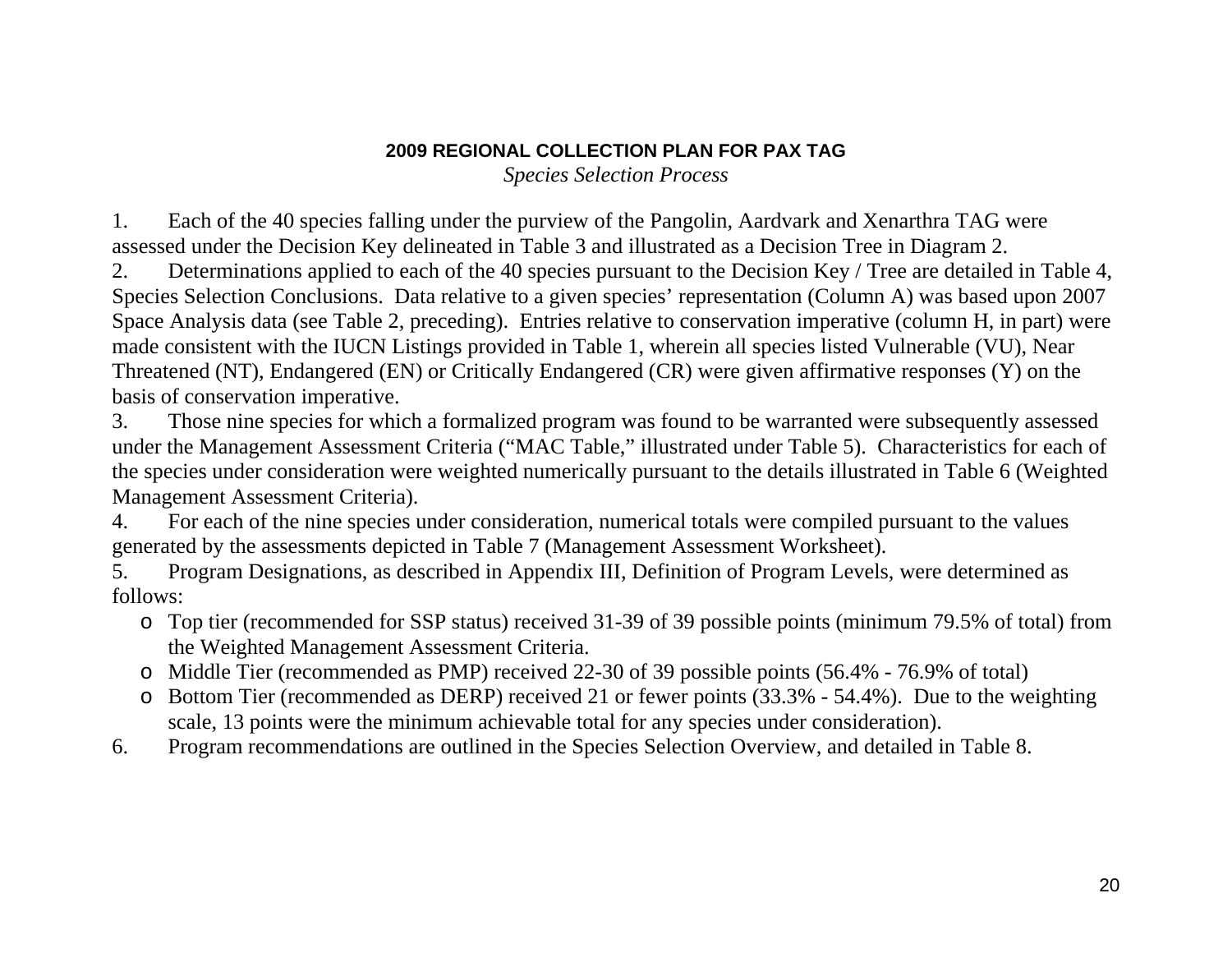**Table 3.** Decision Key used in Species Selection Process (illustrated in Diagram 2, following page)

A. **Is the species currently represented in AZA institutions?**

If yes, go to **B**. If no, go to **H**.

B. **Is there a Management Program already in place?** If yes, go to **C**.

If no, go to **F**.

C. **Is the captive population of this species genetically and demographically sustainable?** 

If yes, go to **D**. If no, go to **G**.

- D. **Is there sufficient projected interest to establish OR maintain a program for this species?**
	- If yes, go to **E**.

If no, **no program is recommended**.

E. **Are there sufficient resources and husbandry expertise for a program to succeed in AZA member institutions?** 

#### If yes, **apply MAC table**

If no, **no program is recommended.**

F. **Is there a sufficient founder base for this program to succeed?**

```
If yes, go to D. 
If no, go to G.
```
G. **Are founders available from external sources?**

If yes, go to **D**.

If no, **no program is recommended.**

H. **Is there a scientific, conservation or educational imperative for the maintenance of this species in captivity?**

If yes, go to **G**.

If no, **no program is recommended**.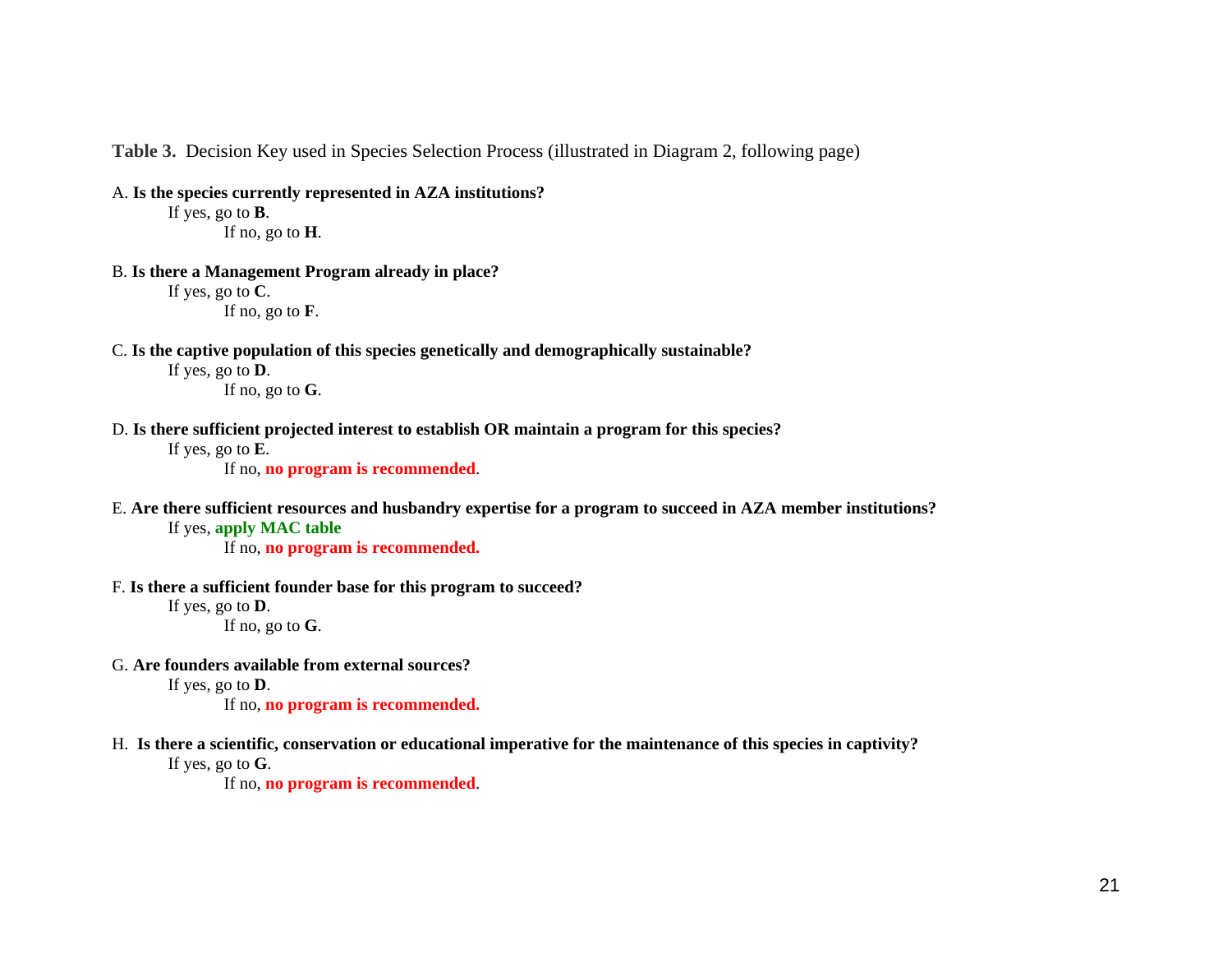**Diagram 2:** Decision Tree (Illustration of Decision Key described in Table 3.)

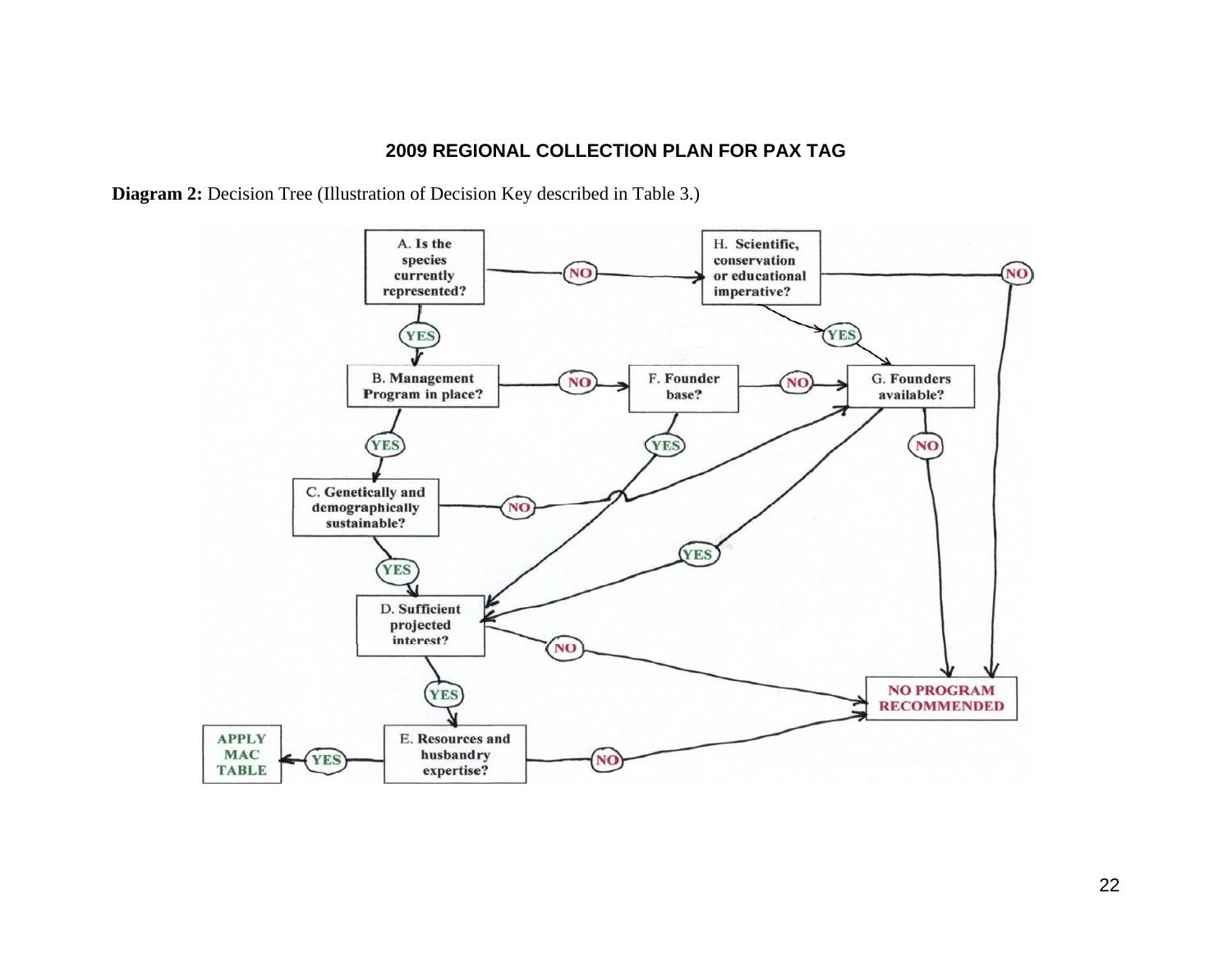| <b>Species</b>              |                                        | $\mathbf A$ | B              |                | D              | E              | F              | G              | H              | <b>Conclusions</b> |
|-----------------------------|----------------------------------------|-------------|----------------|----------------|----------------|----------------|----------------|----------------|----------------|--------------------|
| <b>PHOLIDOTA</b>            |                                        |             |                |                |                |                |                |                |                |                    |
| Manis crassicaudata         | <b>Indian Pangolin</b>                 | N           | $\blacksquare$ | ۰              | ٠              | $\blacksquare$ | N              | N              | Y              | No program         |
| <b>Manis culionensis</b>    | Palawan Pangolin                       | N           | $\blacksquare$ | ٠              | $\blacksquare$ | $\blacksquare$ | N              | N              | Y              | No program         |
| Manis javanica              | Malayan Pangolin                       | N           | $\blacksquare$ | $\blacksquare$ | ٠              | ۰              | N              | N              | Y              | No program         |
| Manis pentadactyla          | <b>Chinese Pangolin</b>                | N           | $\blacksquare$ | $\blacksquare$ | $\blacksquare$ | $\blacksquare$ | N              | N              | Y              | No program         |
| <b>Phataginus tricuspis</b> | African Tree Pangolin                  | N           | $\blacksquare$ | $\blacksquare$ | $\blacksquare$ | $\blacksquare$ | N              | N              | Y              | No program         |
| Smutsia gigantea            | <b>Giant Pangolin</b>                  | N           | $\blacksquare$ | $\blacksquare$ | -              | $\blacksquare$ | N              | N              | Y              | No program         |
| Smutsia temminckii          | <b>Ground Pangolin</b>                 | N           | $\blacksquare$ | $\blacksquare$ | ۰              | $\blacksquare$ | N              | N              | Y              | No program         |
| Uromanis tetradactyla       | Long-tailed Pangolin                   | N           | $\sim$         | $\blacksquare$ | -              | $\blacksquare$ | N              | N              | Y              | No program         |
| <b>TUBULIDENTATA</b>        |                                        |             |                |                |                |                |                |                |                |                    |
| Orycteropus afer            | Aardvark                               | Y           | N              | $\blacksquare$ | Y              | Y              | Y              | $\blacksquare$ | $\blacksquare$ | <b>Program</b>     |
| <b>XENARTHRA</b>            |                                        |             |                |                |                |                |                |                |                |                    |
| <b>Bradypus pygmaeus</b>    | <b>Pygmy Three-toed Sloth</b>          | N           | $\blacksquare$ | ä,             | ۰              | ä,             | N              | N              | Y              | No program         |
| <b>Bradypus torquatus</b>   | <b>Maned Three-toed Sloth</b>          | N           | $\blacksquare$ | $\blacksquare$ | $\blacksquare$ | $\blacksquare$ | N              | N              | Y              | No program         |
| <b>Bradypus tridactylus</b> | Pale-throated Three-toed Sloth         | N           | $\blacksquare$ | ۰              | $\blacksquare$ | $\blacksquare$ | ٠              | $\blacksquare$ | N              | No program         |
| <b>Bradypus variegatus</b>  | <b>Brown-throated Three-toed Sloth</b> | N           | $\blacksquare$ | $\blacksquare$ | ٠              | $\blacksquare$ | $\blacksquare$ | $\blacksquare$ | N              | No program         |
| Choloepus didactylus        | Linne's Two-toed Sloth                 | Y           | Y              | Y              | Y              | Y              | ۰              | $\sim$         | ٠              | <b>Program</b>     |
| Choloepus hoffmanni         | Hoffmann's Two-toed Sloth              | Y           | Y              | N              | Y              | Y              |                | Y              | $\blacksquare$ | <b>Program</b>     |

*Table 4. Species Selection Conclusions*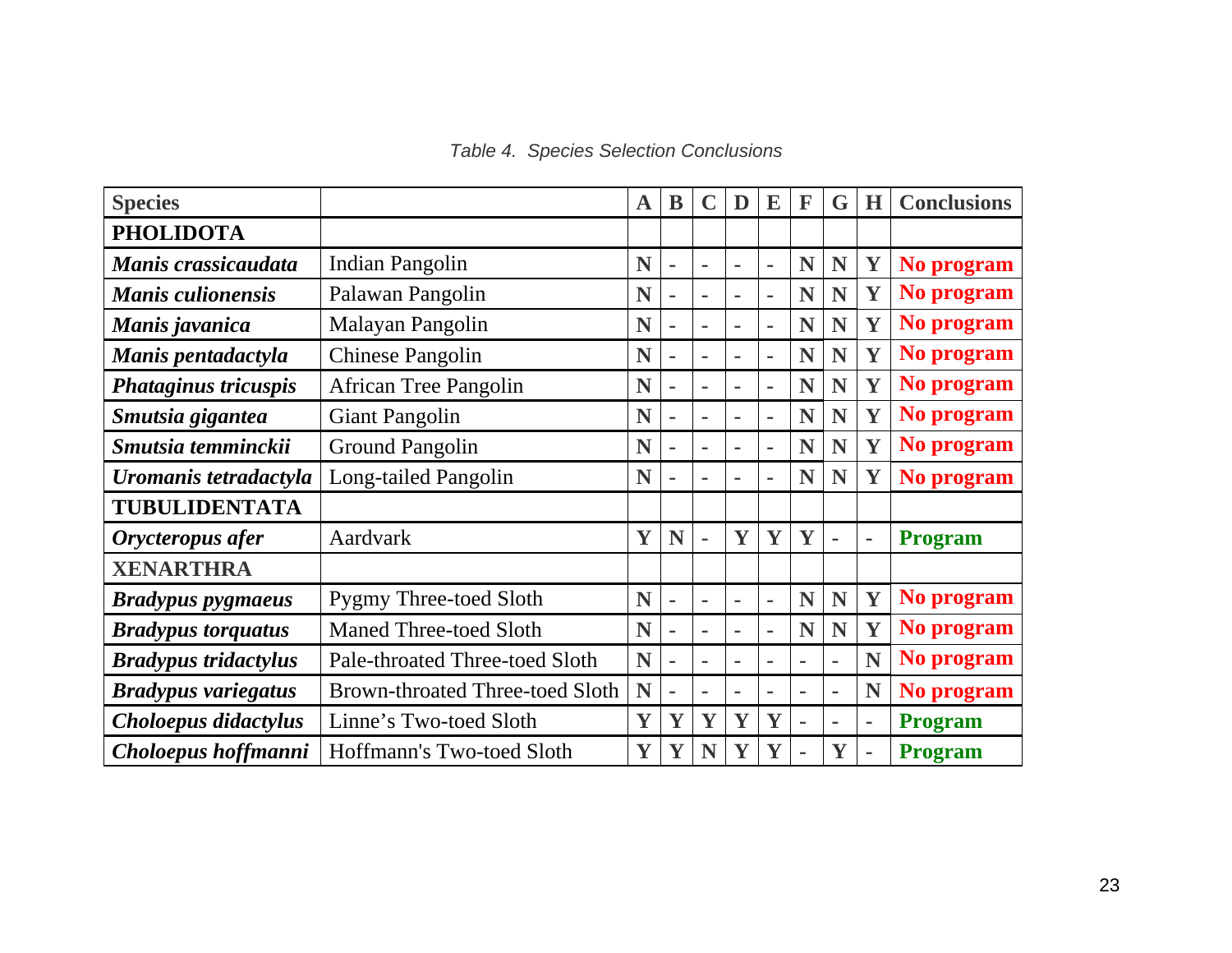| <b>Species</b>                 |                                   | $\mathbf A$ | B              | C              | D              | E              | F              | G              | H  | <b>Conclusions</b> |
|--------------------------------|-----------------------------------|-------------|----------------|----------------|----------------|----------------|----------------|----------------|----|--------------------|
| <b>Chlamyphorus retusus</b>    | Chacoan Fairy Armadillo           | N           |                | $\blacksquare$ |                |                | N              | N              | Y  | No program         |
| <b>Chlamyphorus truncatus</b>  | Pink Fairy Armadillo              | N           | $\sim$         | ä,             | Ē.             | ä,             |                |                | N  | No program         |
| Cabassous centralis            | Northern Naked-tailed Armadillo   | N           | $\sim$         | $\bar{a}$      | $\blacksquare$ | $\blacksquare$ | $\blacksquare$ | ۰              | N  | No program         |
| Cabassous chacoensis           | Chacoan Naked-tailed Armadillo    | N           | $\sim$         | $\bar{a}$      | L,             | ä,             | N              | N              | Y  | No program         |
| Cabassous tatouay              | Greater Naked-tailed Armadillo    | N           | $\blacksquare$ | $\bar{a}$      | $\blacksquare$ | $\blacksquare$ |                | ۰              | N  | No program         |
| Cabassous unicinctus           | Southern Naked-tailed Armadillo   | N           | $\blacksquare$ | $\sim$         | $\blacksquare$ | $\blacksquare$ |                | ۰              | N  | No program         |
| Chaetophractus nationi         | Andean Hairy Armadillo            | N           | $\blacksquare$ | $\sim$         | ۰              | $\blacksquare$ | N              | N              | Y  | No program         |
| Chaetophractus vellerosus      | <b>Screaming Hairy Armadillo</b>  | Y           | N              | ä,             | Y              | Y              | Y              | $\blacksquare$ | Y  | <b>Program</b>     |
| <b>Chaetophractus villosus</b> | Large Hairy Armadillo             |             | ۰              | $\sim$         | $\blacksquare$ | ۰              | $\blacksquare$ | ä,             | N  | No program         |
| Dasypus hybridus               | Southern Long-nosed Armadillo     | N           | $\blacksquare$ | $\sim$         | $\blacksquare$ | ä,             | N              | N              | Y  | No program         |
| Dasypus kappleri               | <b>Great Long-nosed Armadillo</b> | N           | $\blacksquare$ | $\bar{a}$      | ۰              | Ē,             | ٠              | ä,             | N  | No program         |
| Dasypus novemcinctus           | Nine-banded Armadillo             | Y           | N              | ä,             | Y              | Y              | Y              | ٠              | Y  | <b>Program</b>     |
| Dasypus pilosus                | Hairy Long-nosed Armadillo        | N           | $\blacksquare$ | $\blacksquare$ | $\blacksquare$ | ä,             | N              | N              | Y  | No program         |
| Dasypus sabanicola             | Llanos Long-nosed Armadillo       | N           | $\blacksquare$ | $\sim$         |                |                |                |                | N  | No program         |
| Dasypus septemcinctus          | Seven-banded Armadillo            | N           | $\blacksquare$ | ä,             | L,             | ä,             | ÷              | ä,             | N  | No program         |
| Dasypus yepesi                 | Yepes Mulita                      | N           | $\blacksquare$ | $\blacksquare$ | $\blacksquare$ |                |                | ٠              | N  | No program         |
| <b>Euphractus sexcinctus</b>   | Six-banded Armadillo              | Y           | N              | ä,             | Y              | Y              | Y              | ä,             | ä, | <b>Program</b>     |
| <b>Priodontes maximus</b>      | Giant Armadillo                   | N           | ۰              | $\blacksquare$ | ۰              | ۰              | N              | N              | Y  | No program         |
| <b>Tolypeutes matacus</b>      | Southern Three-banded Armadillo   | Y           | Y              | Y              | Y              | Y              |                | $\blacksquare$ | ÷, | <b>Program</b>     |
| <b>Tolypeutes tricinctus</b>   | Brazilian Three-banded Armadillo  | N           |                | $\blacksquare$ |                |                | N              | N              | Y  | No program         |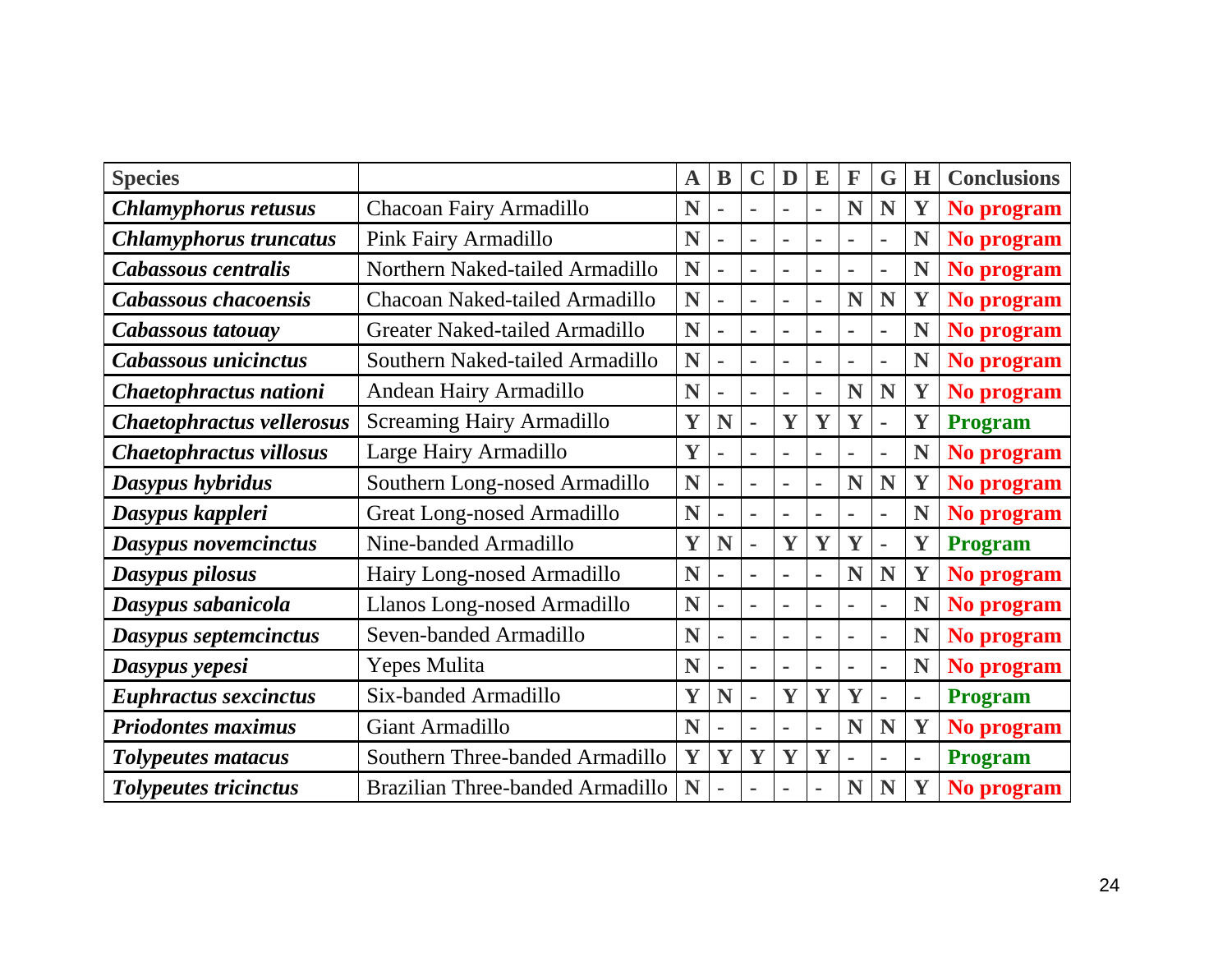| <b>Species</b>                                  |                       |   |                |    |              |            |        | G              | <b>Conclusions</b> |
|-------------------------------------------------|-----------------------|---|----------------|----|--------------|------------|--------|----------------|--------------------|
| Zaedyus pichiy                                  | Pichi                 | N | $\blacksquare$ | ۰. | $\mathbf{r}$ | $\sim$     | N      |                | No program         |
| Cyclopes didactylus                             | <b>Silky Anteater</b> | N | $\blacksquare$ | ۰. | <b>COL</b>   | <b>COL</b> | $\sim$ | ۰              | No program         |
| <b>Myrmecophaga tridactyla</b>   Giant Anteater |                       |   |                |    |              |            |        | $\blacksquare$ | <b>Program</b>     |
| Tamandua mexicana                               | Northern Tamandua     |   | N              |    |              |            |        | $\mathbf{V}$   | No program         |
| Tamandua tetradactyla                           | Southern Tamandua     |   | N              |    |              |            |        |                | Program            |

Key

**Y**: Yes in response to the respective question below

- **N**: No in response to the respective question below.
- A. **Is the species currently represented in AZA institutions?**
- B. **Is there a Management Program already in place?**
- C. **Is the captive population of this species genetically and demographically sustainable?**
- D. **Is there sufficient projected interest to establish OR maintain a program for this species?**
- E. **Are there sufficient resources and husbandry expertise for a program to succeed in AZA member institutions?**
- F. **Is there a sufficient founder base for this program to succeed?**
- G. **Are founders available from external sources?**
- H. **Is there a scientific, conservation or educational imperative for the maintenance of this species in captivity?**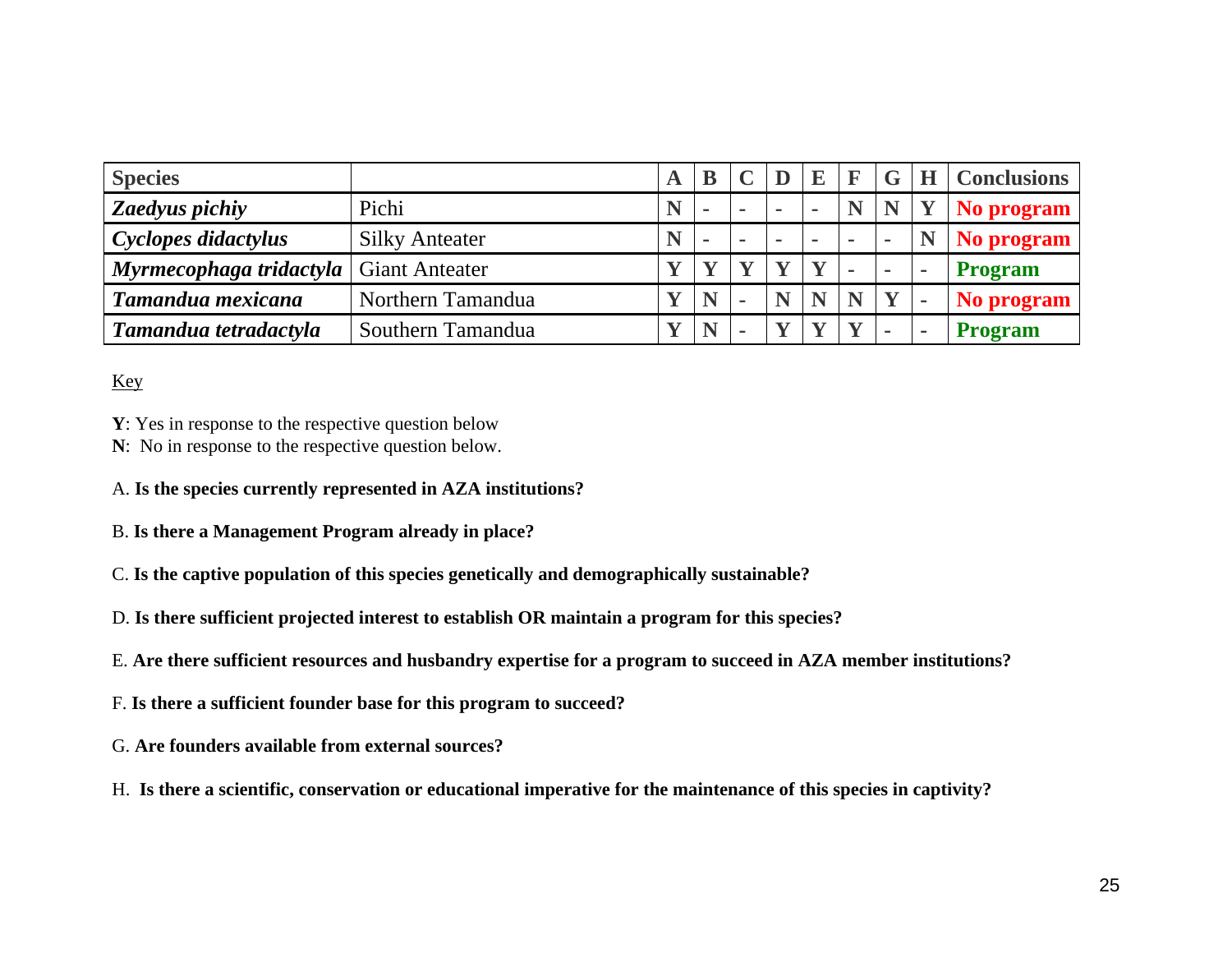*TABLE 5 - Management Assessment Criteria* 

The AZA Management Assessment Criteria, below, depicts the criteria appropriate for designating program levels to the individual species.

| <b>CRITERIA</b>                   | <b>SSP</b>          | <b>PMP</b>              | <b>No Management (DERP)</b> |
|-----------------------------------|---------------------|-------------------------|-----------------------------|
| Availability within AZA           | LOW                 | <b>MODERATE</b>         | <b>EXTREMES</b>             |
| Availability outside AZA          | LOW                 | <b>MODERATE</b>         | <b>EXTREMES</b>             |
| <b>Extinction Risk without</b>    |                     |                         |                             |
| Management                        |                     | ENDANGERED/THREATENED   |                             |
| (in Zoos & Aquariums)             |                     | <b>VULNERABLE</b>       | <b>EXTREMES</b>             |
| <b>Extinction Risk with</b>       |                     |                         |                             |
| Management (in Zoos $\&$          |                     |                         |                             |
| Aquariums)                        | <b>DECREASES</b>    | DECREASES/STABLE        | <b>STABLE</b>               |
| Demand within AZA                 | <b>HIGH</b>         | <b>MODERATE</b>         | LOW                         |
| <b>Institutional Commitment</b>   | <b>HIGH</b>         | <b>MODERATE</b>         | LOW                         |
|                                   | LOW/MODERAT         |                         |                             |
| Ease of Breeding                  | E                   | <b>HIGH</b>             | <b>EXTREMES</b>             |
|                                   | <b>ENDANGERED/T</b> |                         |                             |
| Extinction Risk (Wild)            | <b>HREATENED</b>    | <b>VULNERABLE</b>       | <b>LEAST CONCERN</b>        |
| <b>Acquisition Cost (Outside)</b> |                     |                         |                             |
| AZA)                              | <b>HIGH</b>         | <b>MODERATE</b>         | LOW                         |
| <b>Program Operating Costs</b>    | <b>HIGH</b>         | <b>MODERATE</b>         | LOW                         |
| <b>International Program</b>      | <b>YES</b>          | N <sub>O</sub>          | N <sub>O</sub>              |
| Link to Conservation of Wild      |                     |                         |                             |
| Population                        | <b>DIRECT</b>       | <b>INDIRECT OR NONE</b> | <b>NONE</b>                 |
| North American Governmental       |                     |                         |                             |
| <b>Conservation Program</b>       | <b>YES</b>          | NO                      | NO                          |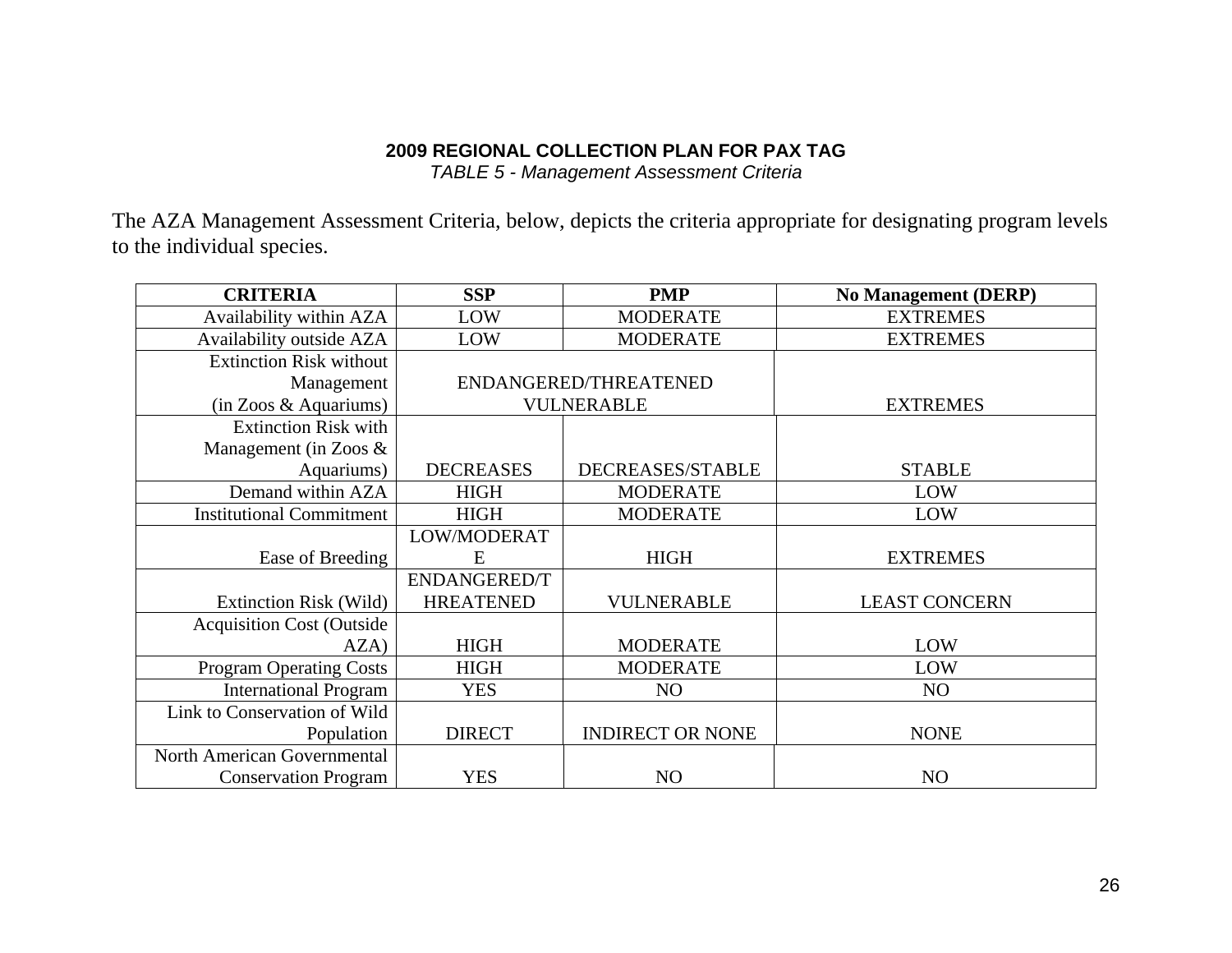*TABLE 6 – Weighted Management Assessment Criteria* 

| <b>CRITERIA</b>                            | 3 POINTS              | 2 POINTS                | 1 POINT              |
|--------------------------------------------|-----------------------|-------------------------|----------------------|
| Availability within AZA                    | LOW                   | <b>MODERATE</b>         | <b>EXTREMES</b>      |
| Availability outside AZA                   | LOW                   | <b>MODERATE</b>         | <b>EXTREMES</b>      |
| <b>Extinction Risk without Management</b>  | ENDANGERED/THREATENED | <b>VULNERABLE</b>       | <b>EXTREMES</b>      |
| <b>Extinction Risk with Management</b>     | <b>DECREASES</b>      | DECREASES/STABLE        | <b>STABLE</b>        |
| Demand within AZA                          | <b>HIGH</b>           | <b>MODERATE</b>         | LOW                  |
| <b>Institutional Commitment</b>            | <b>HIGH</b>           | <b>MODERATE</b>         | LOW                  |
| Ease of Breeding                           | LOW/MODERATE          | HIGH                    | <b>EXTREMES</b>      |
| Extinction Risk (Wild)                     | ENDANGERED/THREATENED | <b>VULNERABLE</b>       | <b>LEAST CONCERN</b> |
| Acquisition Cost (Outside AZA)             | <b>HIGH</b>           | <b>MODERATE</b>         | LOW                  |
| <b>Program Operating Costs</b>             | <b>HIGH</b>           | <b>MODERATE</b>         | LOW                  |
| <b>International Program</b>               | <b>YES</b>            | NO.                     | N <sub>O</sub>       |
| Link to Conservation of Wild Population    | <b>DIRECT</b>         | <b>INDIRECT OR NONE</b> | <b>NONE</b>          |
| N.A. Governmental Conservation Program YES |                       | NO                      | NO                   |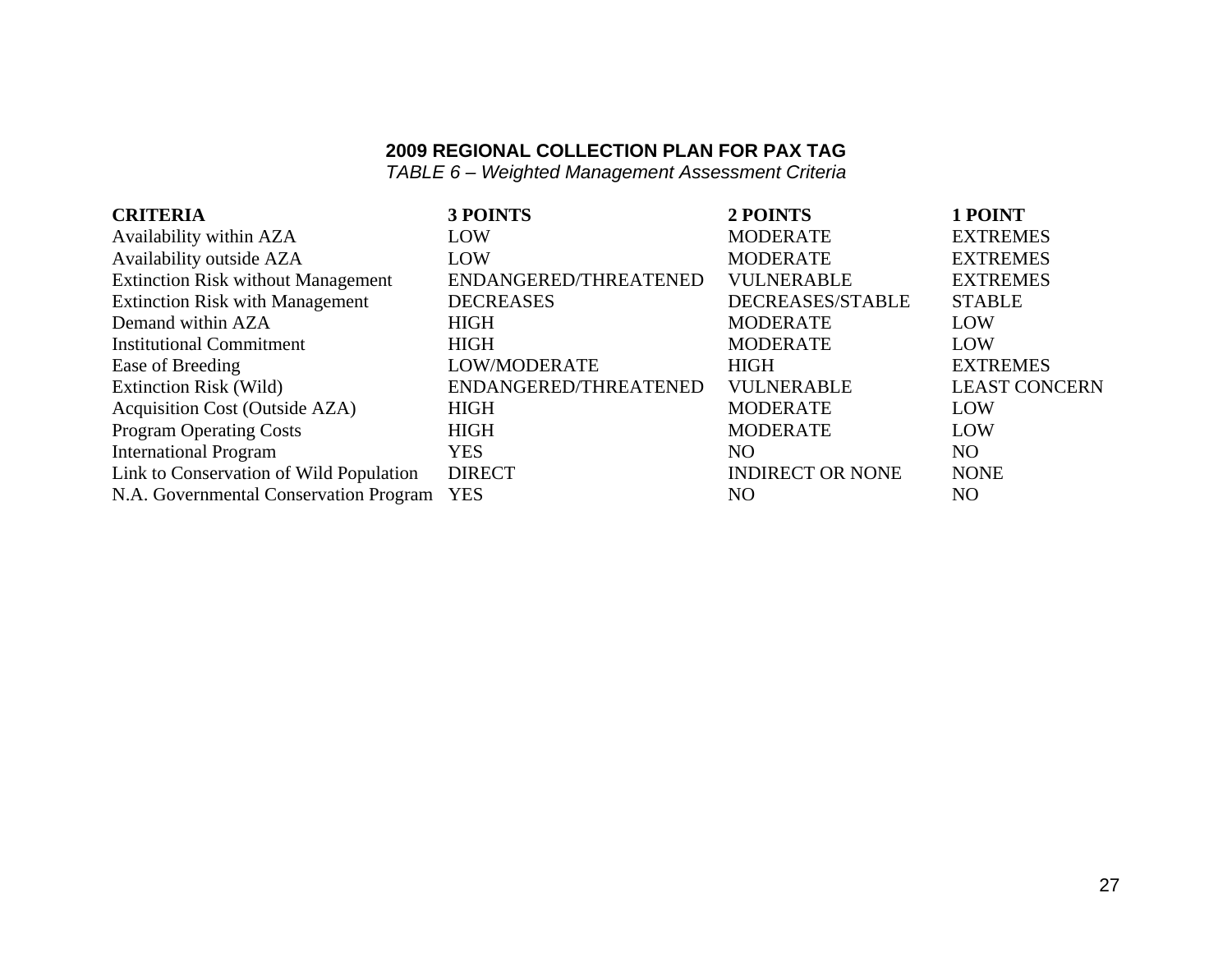*TABLE 7 - Management Assessment Worksheet*

| <b>CRITERIA</b>        | <b>Aardvark</b>      | Hoffman's<br><b>AND Linne's</b> | 3-Banded<br><b>Armadillo</b> | <b>6-Banded AND</b><br><b>Screaming</b> | 9-Banded<br><b>Armadillo</b> | <b>Giant Anteater</b> | <b>Southern</b><br><b>Tamandua</b> |
|------------------------|----------------------|---------------------------------|------------------------------|-----------------------------------------|------------------------------|-----------------------|------------------------------------|
|                        |                      | <b>Two-toed Sloth</b>           |                              | <b>Armadillo</b>                        |                              |                       |                                    |
| Availability           | Moderate (2)         | Moderate (2)                    | Moderate (2)                 | Low $(3)$                               | Low $(3)$                    | Moderate (2)          | Low $(3)$                          |
| within AZA             |                      |                                 |                              |                                         |                              |                       |                                    |
| Availability           | Low $(3)$            | High(1)                         | Moderate (2)                 | Low $(3)$                               | High(1)                      | Moderate (2)          | High(1)                            |
| outside AZA            |                      |                                 |                              |                                         |                              |                       |                                    |
| <b>Extinction Risk</b> | Vulnerable (2)       | Vulnerable (2)                  | Threatened (3)               | Vulnerable (2)                          | Extremely                    | Threatened (3)        | Vulnerable (2)                     |
| without captive        |                      |                                 |                              |                                         | Unlikley $(1)$               |                       |                                    |
| management             |                      |                                 |                              |                                         |                              |                       |                                    |
| <b>Extinction Risk</b> | Stable $(1)$         | Stable (1)                      | Decreases (2)                | Stable (1)                              | Stable $(1)$                 | Decreases (2)         | Stable $(1)$                       |
| with captive           |                      |                                 |                              |                                         |                              |                       |                                    |
| management             |                      |                                 |                              |                                         |                              |                       |                                    |
| Demand within          | Moderate (2)         | High(3)                         | High(3)                      | Low(1)                                  | Low(1)                       | High(3)               | Moderate (2)                       |
| <b>AZA</b>             |                      |                                 |                              |                                         |                              |                       |                                    |
| Institutional          | High(3)              | High(3)                         | High(3)                      | Moderate (2)                            | Moderate (2)                 | High(3)               | Moderate (2)                       |
| Commitment             |                      |                                 |                              |                                         |                              |                       |                                    |
| Ease of Breeding       | Low $(3)$            | Moderate (3)                    | High(2)                      | Low $(3)$                               | <b>Extremely Low</b><br>(1)  | Moderate (3)          | Low $(3)$                          |
| <b>Extinction Risk</b> | <b>Least Concern</b> | Least Concern                   | Near                         | Least Concern                           | <b>Least Concern</b>         | Near                  | Least Concern                      |
| in Wild-IUCN           | (1)                  | (1)                             | Threatened (2)               | (1)                                     | (1)                          | Threatened (2)        | (1)                                |
| Acquisition cost       | High(3)              | Moderate (2)                    | Moderate (2)                 | Moderate (2)                            | Low $(1)$                    | High $(3)$            | Moderate (2)                       |
| outside AZA            |                      |                                 |                              |                                         |                              |                       |                                    |
| Program                | Moderate (2)         | Low $(1)$                       | Low $(1)$                    | Low(1)                                  | Low $(1)$                    | Moderate (2)          | Moderate (2)                       |
| <b>Operating Cost</b>  |                      |                                 |                              |                                         |                              |                       |                                    |
| International          | Yes $(3)$            | No(1)                           | No(1)                        | No(1)                                   | No(1)                        | Yes $(3)$             | No(1)                              |
| Programs               |                      |                                 |                              |                                         |                              |                       |                                    |
| Link to wild           | Indirect $(2)$       | Indirect $(2)$                  | Indirect $(2)$               | Indirect $(2)$                          | Indirect $(2)$               | Indirect $(2)$        | Indirect $(2)$                     |
| population             |                      |                                 |                              |                                         |                              |                       |                                    |
| conservation           |                      |                                 |                              |                                         |                              |                       |                                    |
| N.A. Govt.             | No(1)                | No(1)                           | No(1)                        | No(1)                                   | No(1)                        | No(1)                 | No(1)                              |
| Conservation           |                      |                                 |                              |                                         |                              |                       |                                    |
| Program                |                      |                                 |                              |                                         |                              |                       |                                    |
| <b>TOTALS</b>          | 28                   | 23                              | 26                           | 23                                      | $\overline{17}$              | 31                    | 27                                 |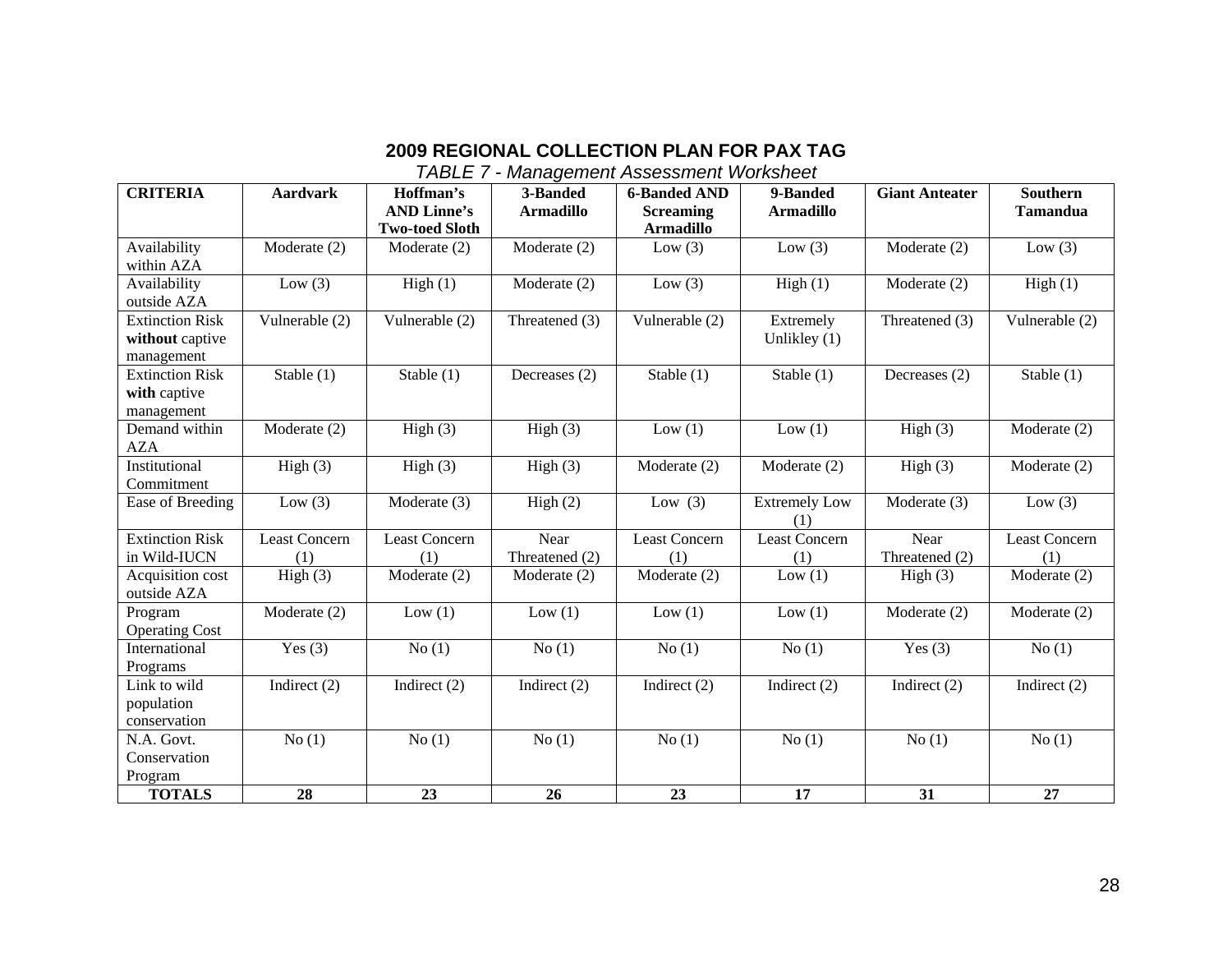#### **REGIONAL COLLECTION PLAN FOR PANGOLINS, AARDVARK AND XENARTHRA IN AZA INSTITUTIONS**

*Species Selection Overview*

Twelve of the 40 species within this TAG are presently represented in AZA institutions, but institutional commitment, space, and the availability of founders are sufficient to manage only nine long-term programs as either DERP, PMP or SSP populations. This being the first Regional Collection Plan for the PAX TAG, and with the development of new studbooks and PMPs for a number of these species, the TAG fully expects to further refine these captive management programs in future RCPs. Characteristics of each population that led to informed decision-making (with respect to species selection) are described below and are reiterated in the individual species information sheets later in this document.

#### **Aardvark** (Weighted MAC score = 28; 23 individual specimens). Recommend as **PMP**.

The three to five year projection of interest in Aardvarks as an exhibit species in AZA zoos is twice that of the current population. Their zoogeographic uniqueness, and size, places an emphasis on enhancing the numbers within the population in a short timeframe. A recent update of the studbook has been completed, and a Population Management Plan will be pursued.

**Hoffman's Two-toed Sloth and Linne's Two-toed Sloth** (Weighted MAC score = 23 each; 107 individual Linne's, 92 individual Hoffman's). Recommend continuing both as **PMPs**.

There is a high degree of interest in animals of the genus *Choloepus*. The two species (*Choloepus didactylus* and *C. hoffmanni*) represent readily available and easily maintained forms of a unique morphotype, and each lends itself well to mixed species exhibition.

The first formal population management plan for these two species was held in March, 2009. Detailed analysis of studbook data revealed that neither species can, at present, meet the predicted demand within AZA institutions. Many are older, non-reproductive, individuals and much of the *C. hoffmanni* population is related. Fortunately, wild specimens of both species are readily available and (at least in the case of *C. hoffmanni*) range country collaborators are willing to export non-releasable animals for zoological purposes. As noted in the Linne's Two-toed Sloth PMP "Some confusion exists regarding the actual species of some individuals based on historical records and because they are difficult to differentiate from Hoffman's two-toed sloth (Choloepus hoffmanni) based on appearance alone. Genetic testing is available to determine species, as well as maternal lineage for possible hybrids." At least one case of inadvertent captive hybridization of *C. didactylus* and *C. hoffmanni* has been confirmed through this same testing. Questions regarding species status resulted in the exclusion of eleven C. *hoffmanni* from the breeding population. Continued investigation into the genetic composition of these animals may resolve pedigree questions and in the future they could be included in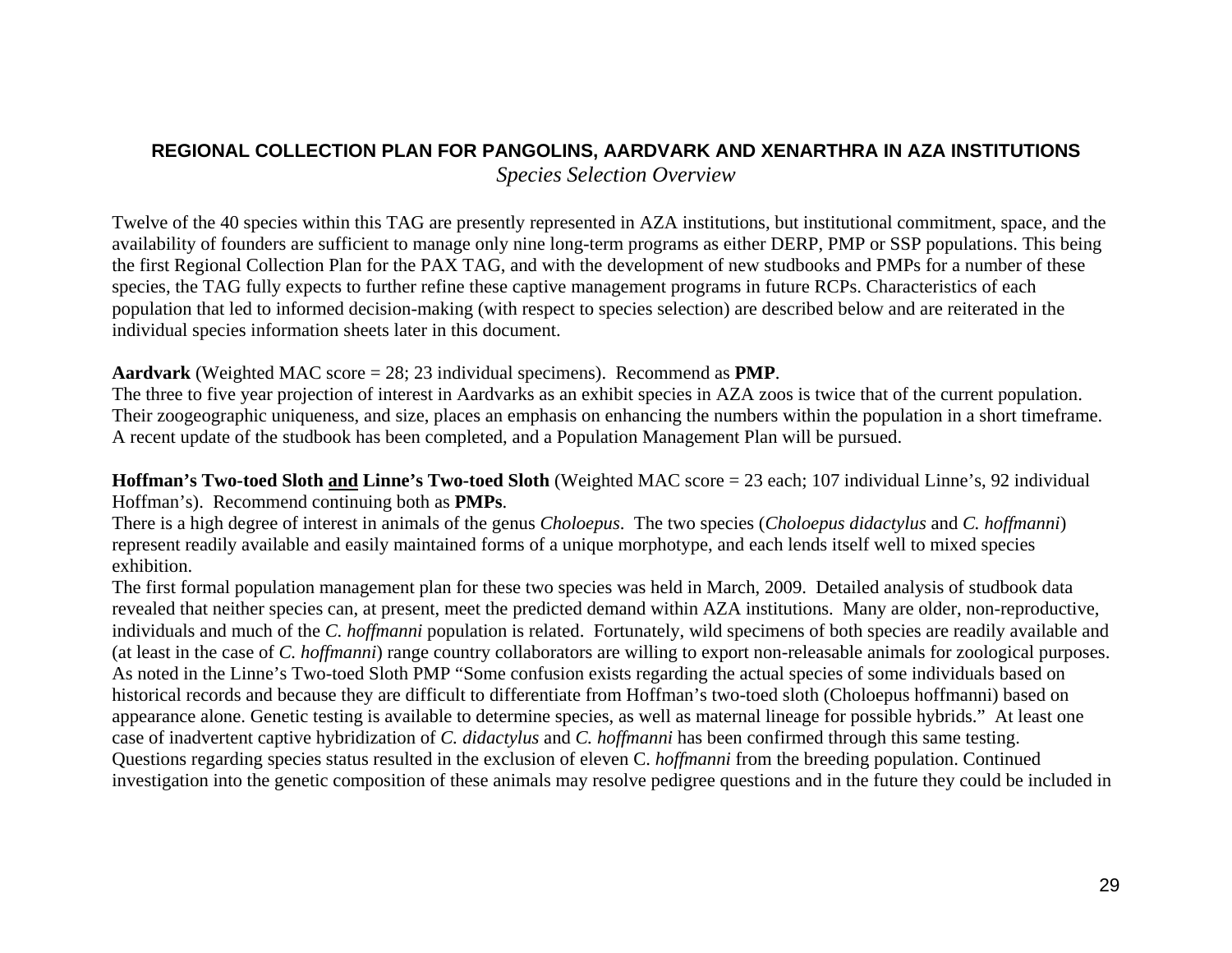breeding recommendations. Re-enlistment of these individuals would facilitate attainment of the PMP's genetic and demographic goals. Animals with questionable pedigree should not be bred, and all holders of any *Choloepus* are strongly encouraged to submit samples for genetic testing.

**Screaming Armadillo** (Weighted MAC score = 23; 11 individual specimens). Recommend as new **PMP**. This is a widespread species that is susceptible to hunting. Its numbers in the wild are declining, but not at a level that would be considered a threat. Sufficient interest in this species persists, and thus it merits inclusion as a PMP in the role of an Education / Display species (see description in next section).

**Nine-banded Armadillo** (Weighted MAC score = 17; 25 individual specimens). Recommend as new **DERP**. Nine-banded Armadillos are a popular exhibit species and, as the only North American representative within the PAX TAG, are a part of many North American exhibits. The species has many unique storylines around which interpretive programming could be developed. It has the rare distinction of being the only species covered by this TAG whose population numbers are known to be increasing, as it is currently undergoing a phenomenal range expansion. Specimens are available from range states, originating as either nuisance or orphaned animals.

**Six-banded Armadillo** (Weighted MAC score = 23, 12 individual specimens). Recommend as new **PMP**. A recent influx of potential founder stock could provide the nucleus for a self-sustaining captive population. Demonstrable success in the husbandry and propagation of this species could eventually supply an alternative to the current demand in AZA zoos for other armadillo species. Breeding has recently been successful in some zoological institutions.

**Southern Three-banded Armadillo** (Weighted MAC score = 26; 123 individual specimens). Recommend continuing as **PMP**. The Southern Three-banded Armadillo PMP has undergone a number of formal PMPs, the most recent of which was completed in May, 2008. Interest in the species remains very high and breeding institutions will be called upon to produce additional animals, many of which are used in educational programming. Additionally, the species can serve as a model for its more endangered congener, the Brazilian Three-banded Armadillo, should the opportunity arise to develop a captive management program in support of its wild populations.

**Giant Anteater** (Weighted MAC score = 31; 93 individual specimens). Recommend elevation to **SSP** status. A large, highly charismatic, unique form has always made the Giant Anteater a species of great interest in zoos. Recent completion of the studbook allowed for the completion of the species' first formal Population Management Plan in December, 2008.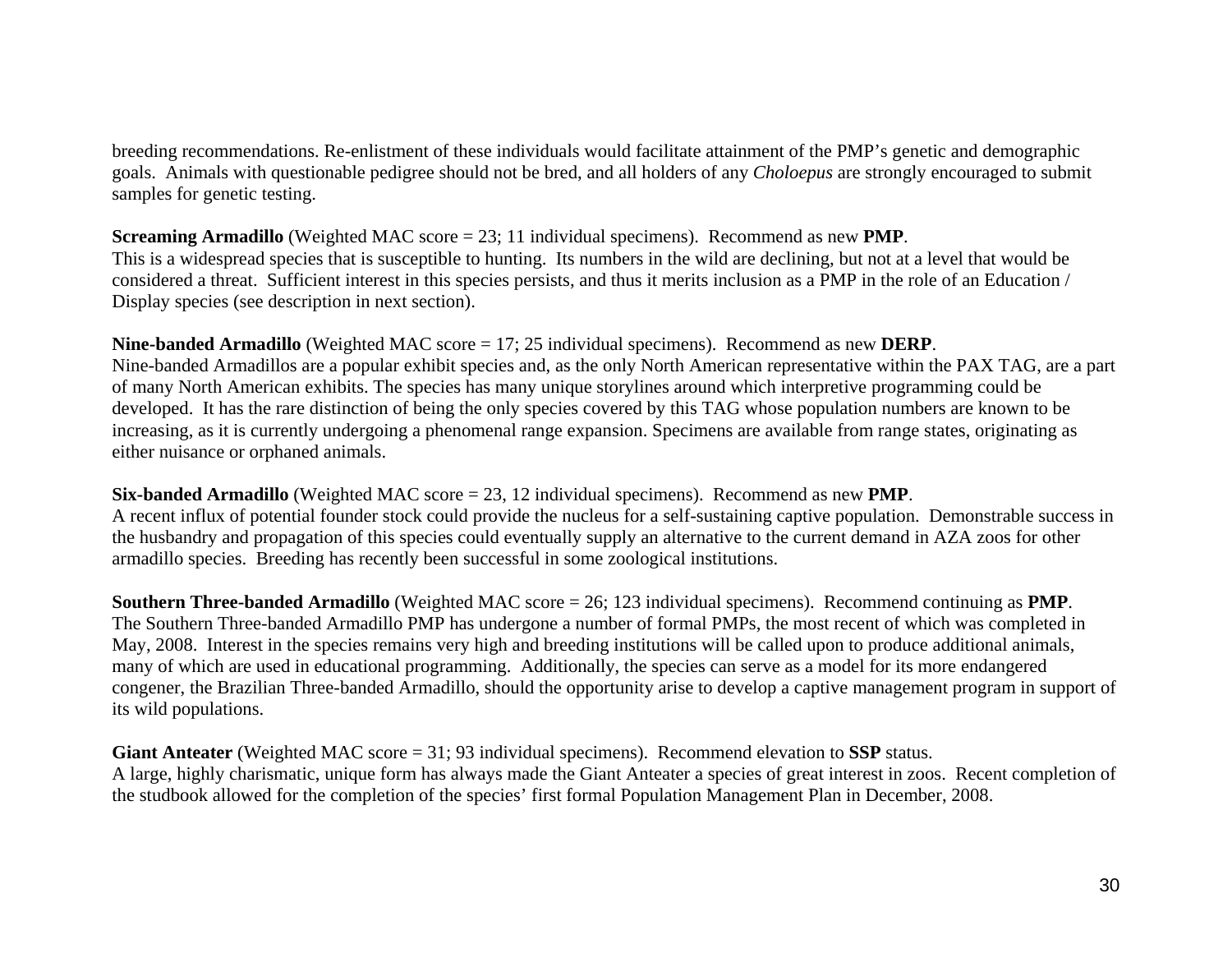Mandatory breeding and transfer recommendations, implemented under SSP status, will provide the intensive management intrinsic to the long-term sustainability of the North American population. Additionally, the development of a detailed Animal Care Manual for the husbandry of this species is an important goal toward which a number of individuals are currently working.

**Southern Tamandua** (Weighted MAC score = 23; 27 individual specimens). Recommend as new **PMP**. Interest in tamanduas remains relatively high. This species, due to its numbers and availability, will occupy those spaces that might otherwise have been used for the Mexican Tamandua. A program coordinator will be sought to develop a studbook and eventual Population Management Plan.

At the time of the 2007 Space Survey there were three additional species reported in respondents' collections that have been designated as **Phase Out** species. These are the **Pale-throated sloth**, *Bradypus tridactylus* (1.0 in 1 institution), **Hairy armadillo** *Chaetophractus villosus* (2.1.0 in 2 institutions), and **Mexican tamandua**, *Tamandua mexicana* (2.1.1 in 2 institutions). Given the very small current holdings (and implicit limitations of founder base), lack of interest by other survey respondents, and similarity to other managed species (for which genetically and demographically viable populations can be established), each has allocated a target population of zero.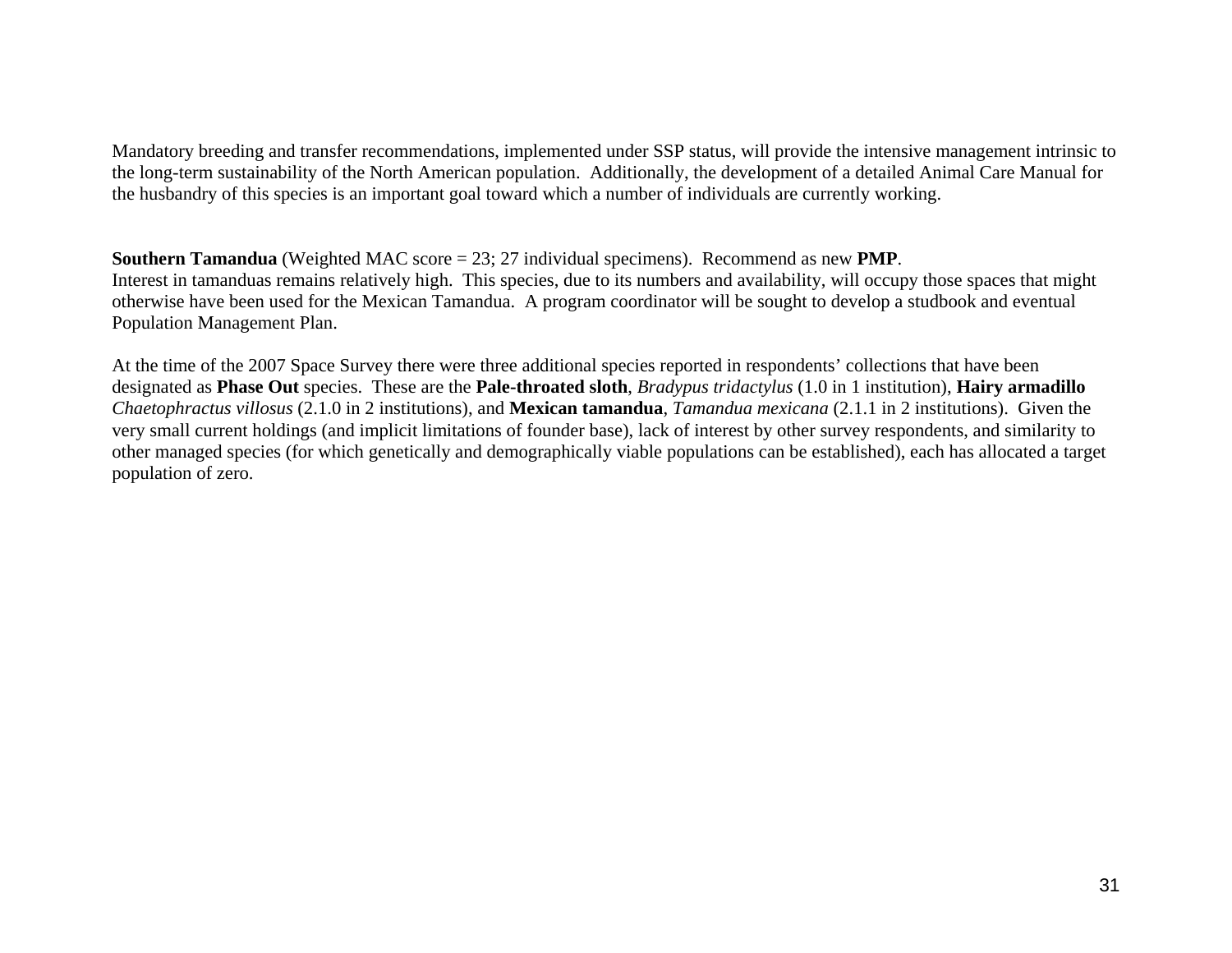## **REGIONAL COLLECTION PLAN FOR PANGOLINS, AARDVARK AND XENARTHRA IN AZA INSTITUTIONS**

#### *Definition of roles*

The abbreviations below are utilized in Table 8 (Program Recommendations) to depict the role that each species, for which a program has been prescribed, can serve in a zoological setting.

**Conservation link (CL)** – Taxa whose inclusion in the RCP is due in large part to conservation efforts ongoing in range countries, as these animals may serve as examples of the *in situ* work of AZA member institutions and their partners. Also may indicate a taxon in need of support for recovery programs.

**Education and display (E/D)** – Taxa recommended due to the role they can play in educating the visiting public through unique conservation stories, behavior, biology, or a combination of the above. Some species are particularly appropriate as ambassador animals used in education programs as well.

**Flagship species (FS)** – Taxa particularly likely to generate attention and financial support for field conservation programs for these taxa in their native ranges.

**Representative taxon (RT)** – Taxa which are the only (or one of few) examples of a specific taxonomic group maintained in captivity.

**Research link (RL)** – Serve as models for the development of husbandry, reproductive and/or nutrition protocols, ecological and/or behavioral analyses, or censusing efforts which are designed to benefit both captive and wild populations of these and other taxa.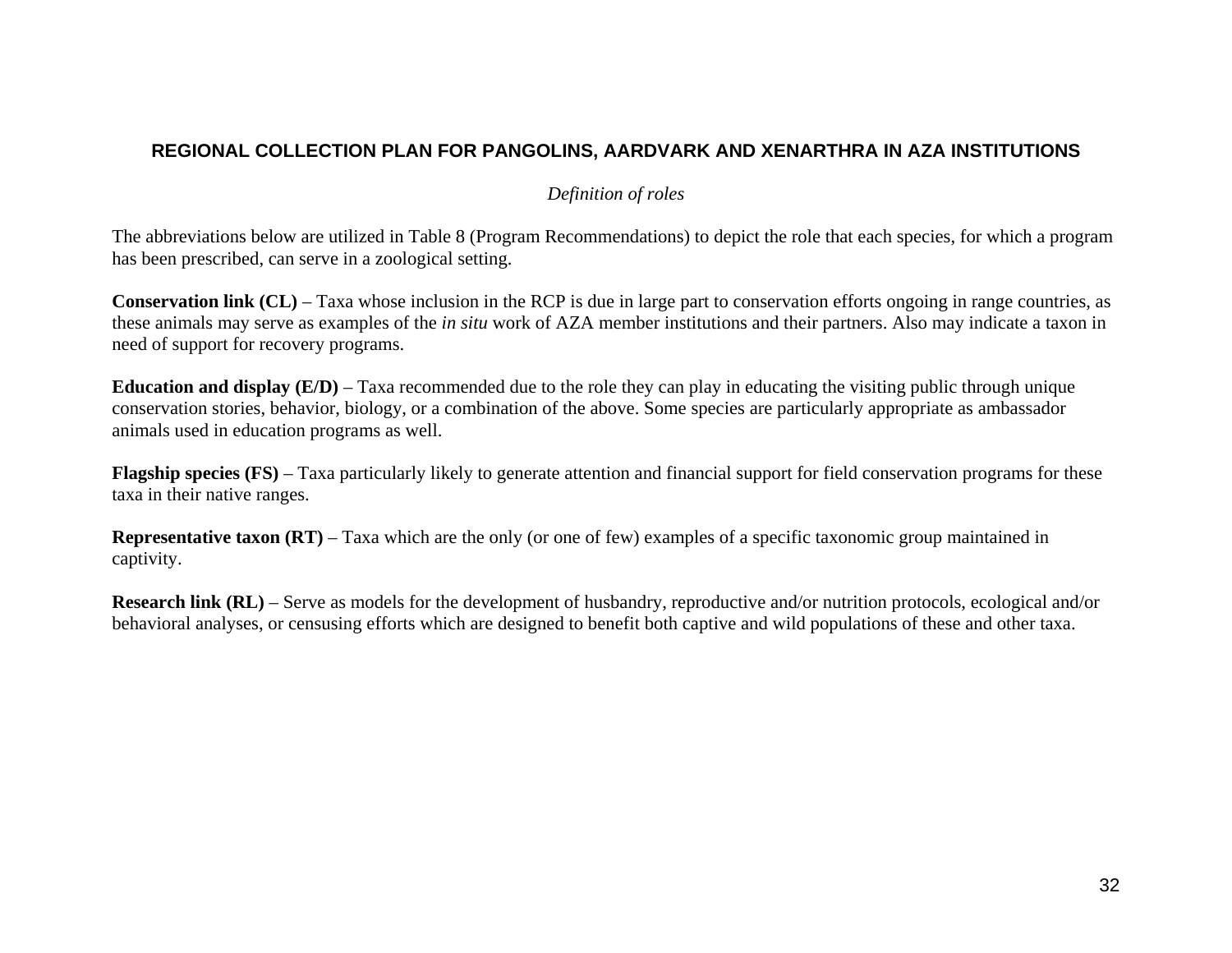*TABLE 8 - Program Recommendations* 

| <b>SPECIES</b>                  | <b>PROGRAM</b>   | <b>ROLE</b> | POPULATION*          | <b>COORDINATOR / NOTES</b>             |
|---------------------------------|------------------|-------------|----------------------|----------------------------------------|
| <b>African Tree Pangolin</b>    | Not recommended  | n/a         | 0 individuals        | No holdings. Insufficient husbandry    |
| Manis tricuspis                 |                  |             |                      | expertise. Pangolins have done poorly  |
|                                 |                  |             |                      | in North American institutions, and it |
|                                 |                  |             |                      | is imprudent to recommend a program    |
|                                 |                  |             |                      | at this time.                          |
| <b>Aardvark</b>                 | <b>PMP</b>       | E/D, FS, RT | 11.12.0 in 11 inst.  | Diane Gierhahn                         |
| Orycteropus afer                |                  |             | (studbook, 2007)     | <b>Brookfield Zoo</b>                  |
|                                 |                  |             | Target pop. Size 50  | digierha@brookfieldzoo.org             |
|                                 |                  |             |                      | $(708)$ 688-8492                       |
| <b>Pale-throated sloth</b>      | Phase Out        | n/a         | $1.0$ in 1 inst.     | Minimal long-term interest exists for  |
| Bradypus tridactylus            |                  |             |                      | this species.                          |
| <b>Brown-throated sloth</b>     | Not Recommended  | n/a         | 0 individuals        | No holdings. Minimal long-term         |
| Bradypus variegatus             |                  |             |                      | interest exists for this species.      |
| <b>Linne's Two-toed sloth</b>   | <b>PMP</b>       | E/D, RT     | 42.60.5 in 60 inst.  | Lynn Yakubinis                         |
| Choloepus didactylus            |                  |             | (PMP, 2009)          | Zoo Atlanta                            |
|                                 |                  |             | Target pop. Size 150 | lyakubinis@zooatlanta.org              |
|                                 |                  |             |                      | $(404)$ 624-5939                       |
| <b>Hoffman's Two-toed sloth</b> | <b>PMP</b>       | E/D, RT     | 41.49.2 in 53 inst.  | Lynn Yakubinis                         |
| Choloepus hoffmanni             |                  |             | (PMP, 2009)          | Zoo Atlanta                            |
|                                 |                  |             | Target pop. Size 150 | lyakubinis@zooatlanta.org              |
|                                 |                  |             |                      | $(404)$ 624-5939                       |
| <b>Screaming armadillo</b>      | <b>PMP</b>       | E/D         | $8.5.3$ in 4 inst    | <b>VACANT</b>                          |
| Chaetophractus                  |                  |             | Target pop. Size 18  | (new program)                          |
| vellerosus                      |                  |             |                      |                                        |
| <b>Hairy armadillo</b>          | <b>Phase Out</b> | n/a         | $2.1.0$ in $2$ inst  | Minimal long-term interest exists for  |
| Chaetophractus villosus         |                  |             | Target pop. Size 0   | this species.                          |

**\* All data per 2007 Space Survey except as otherwise noted.**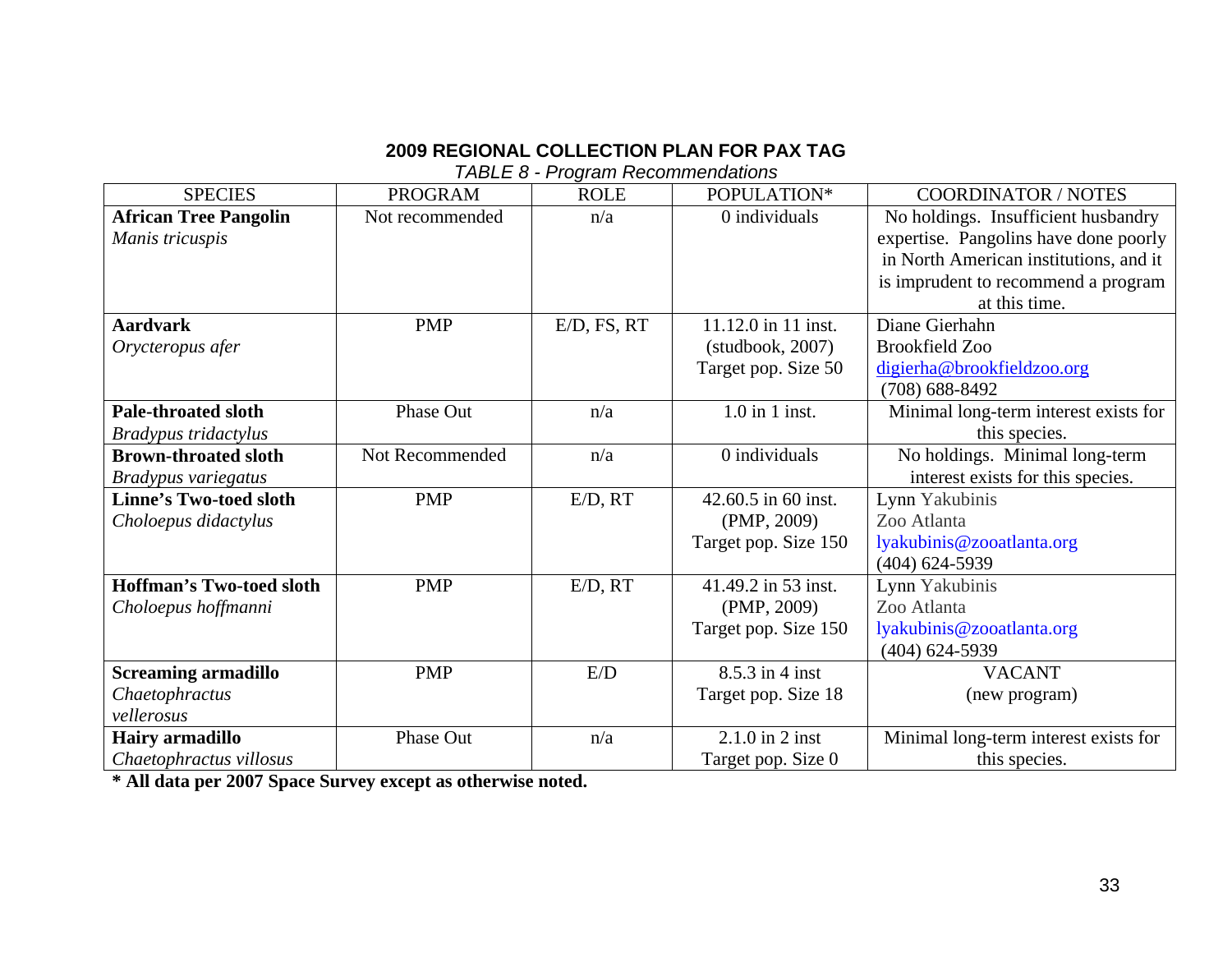*TABLE 8 - Program Recommendations (continued)* 

| <b>SPECIES</b>               | <b>PROGRAM</b> | <b>ROLE</b> | POPULATION*          | <b>COORDINATOR / NOTES</b>             |
|------------------------------|----------------|-------------|----------------------|----------------------------------------|
| Nine-banded armadillo        | <b>DERP</b>    | E/D         | 8.4.4 in 10 inst.    | <b>VACANT</b>                          |
| Dasypus novemcinctus         |                |             | Target pop. size 50  | (new program)                          |
| Six-banded armadillo         | <b>PMP</b>     | E/D         | 5.4.1 in 4 inst.     | <b>VACANT</b>                          |
| Euphractus sexcinctus        |                |             | Target pop. size 32  | (new program)                          |
| <b>Southern three-banded</b> | <b>PMP</b>     | E/D, RL     | 60.63.1 in 36 inst.  | Dave Bernier                           |
| armadillo                    |                |             | (PMP, 2008)          | Lincoln Park Zoo                       |
| Tolypeutes matacus           |                |             | Target pop. size 150 | dbernier@lpzoo.org                     |
|                              |                |             |                      | $(312)$ 742-0539                       |
| Pichi                        | <b>Not</b>     | n/a         | 0 individuals        | No holdings. Minimal long-term         |
| Zaedyus pichiy               | Recommended    |             |                      | interest exists for this species.      |
| <b>Silky anteater</b>        | Not            | n/a         | 0 individuals        | No holdings. Minimal long-term         |
| Cyclopes didactylus          | Recommended    |             |                      | interest exists for this species.      |
| <b>Giant anteater</b>        | <b>SSP</b>     | CL, E/D, FS | 45.48.0 in 43 inst.  | <b>Stacey Belhumeur</b>                |
| Myrmecophaga                 |                |             | (PMP, 2008)          | Reid Park Zoo                          |
| tridactyla                   |                |             | Target pop. size 150 | stacey.belhumeur@tucsonaz.gov          |
|                              |                |             |                      | $(520)$ 791-3204 x15                   |
| Mexican tamandua             | Phase Out      | n/a         | $2.1.1$ in $2$ inst. | Minimal long-term interest exists for  |
| Tamandua mexicana            |                |             | Target pop. size 0   | this species. Exhibit needs can be met |
|                              |                |             |                      | by T. tetradactyla.                    |
| Southern tamandua            | <b>PMP</b>     | E/D, RT     | 16.22.3 in 24 inst.  | <b>VACANT</b>                          |
| Tamandua tetradactyla        |                |             | Target pop. size 100 | (new program)                          |

**\*All data per 2007 Space Survey except as otherwise noted.**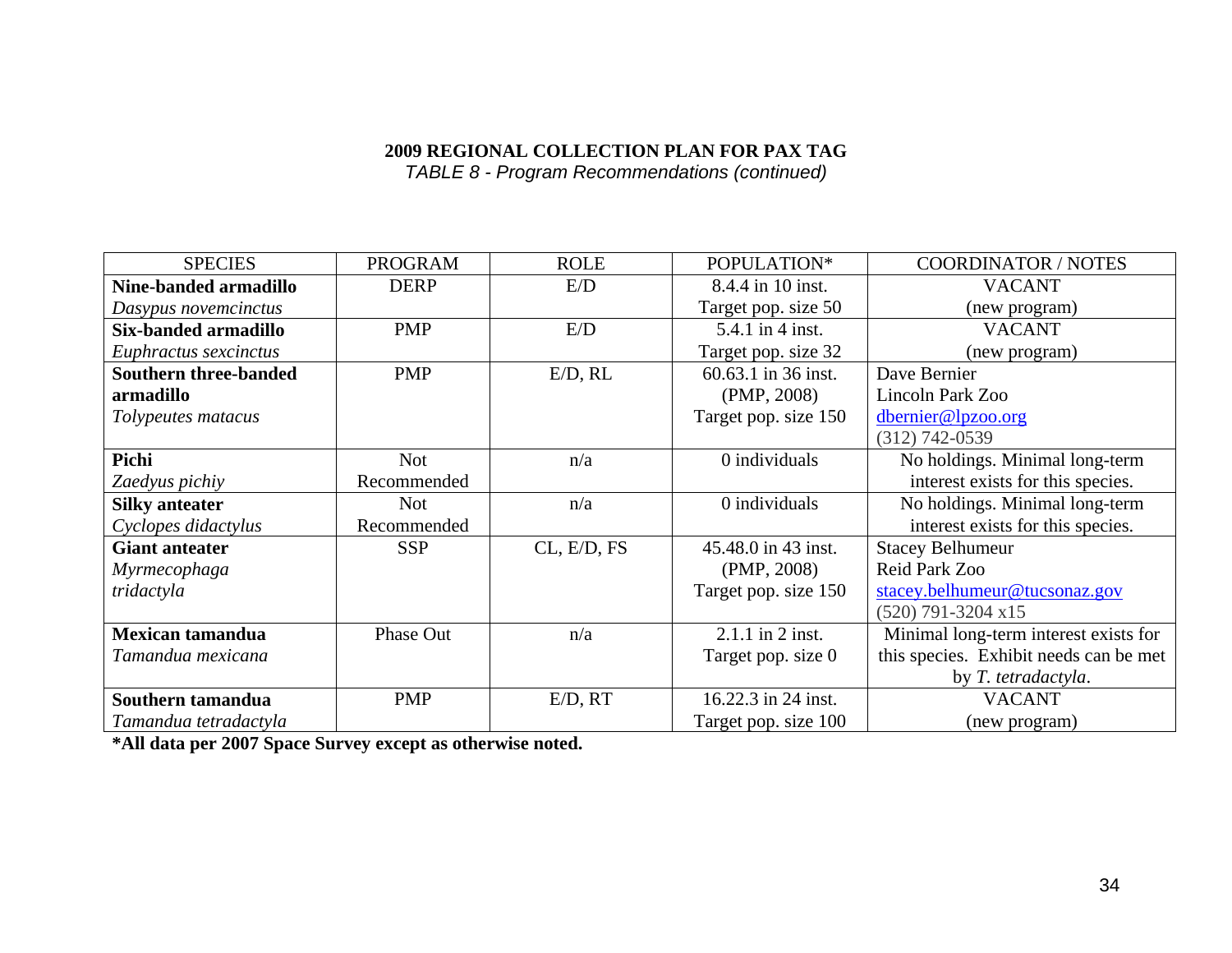# **REGIONAL COLLECTION PLAN FOR PAX TAG IN NORTH AMERICA**

*Species Information Sheets*

**Aardvark** *Orycteropus afer*

**Program Recommendation:** Population Management Plan **Program Coordinator:** Dianne Gierhahn, Brookfield Zoo, [digierha@brookfieldzoo.org](mailto:digierha@brookfieldzoo.org) 708-688-8492

**Distribution:** The aardvark is a widespread species found in most of the sub-Saharan countries in Africa (Skinner and Smithers 1990). Savannah zones of West Africa to E Sudan, Ethiopia and Eritrea; Kenya; Somalia; N and W Uganda to Tanzania; Rwanda; N, E, and C Dem. Rep. Congo; W Angola; Namibia; Botswana; Zimbabwe; Zambia; Mozambique; South Africa.

# **Conservation Status: CITES:** No listing **ESA:** No listing **IUCN** Least Concern, trend unknown

**Population threats:** Although Aardvarks are not commonly seen, they are often relatively common in suitable habitats. They are sometimes considered rare because of their elusive behavior and not a result of low numbers. Although their numbers undoubtedly are reduced in areas where their habitat is altered by human activities, given their widespread, nearly pan-African distribution south of the Sahara there are few concerns in regard to the species' overall conservation status (http://www.iucnredlist.org/details/41504). Three minor threats, which may be important locally, are habitat loss due to agriculture, subsistence hunting for meat and ritual significance to some local peoples (2007 studbook). Another minor threat is that they regularly drown in open water canals in Namibia. (2006 red list assessment)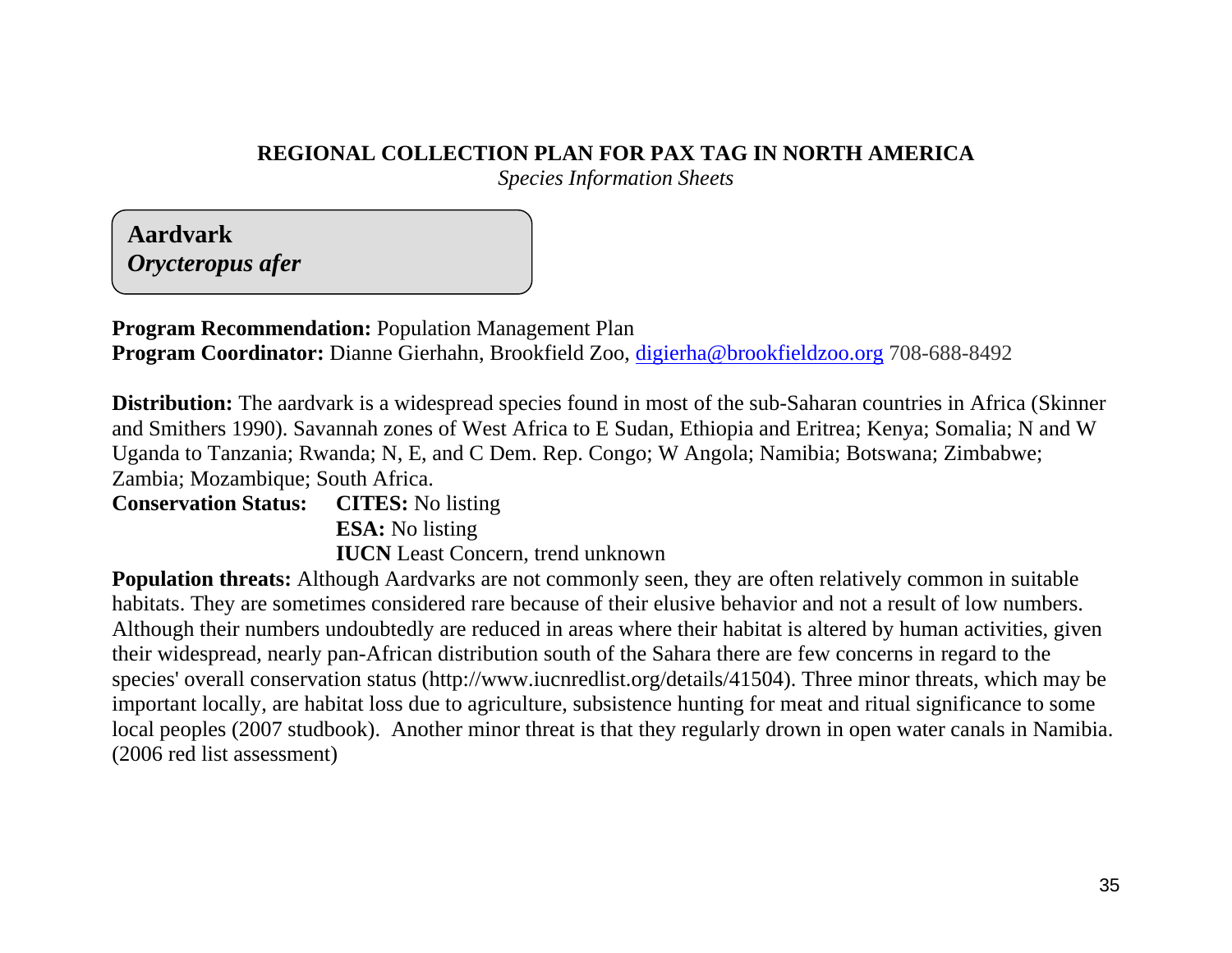## **AZA Population Status:**

11.12.0 (23) in 11 institutions, per studbook (2007). Population target: 50, based upon five year projection of 2007 Space Survey.

**Other Regional Program status:** EAZA: 14.19.2 JAZGA 1.1

## **Weighted Management Assessment Criteria score: 28**

**Captive program overview and goals:** The fifth edition of the studbook for this species was published in 2007. A modest increase in successful captive propagation is noted. The North American captive population now stands at 23 individuals (from a low of 13 in 1998). To meet the target population for this species a considerable increase in managed captive propagation will need to be undertaken. Inasmuch as the population is very small, it is possible that a Population Management Plan for this species could be completed through the services of the PMC in Chicago. In addition, the development of detailed Animal Care Manual for the husbandry of this species is an important goal toward which to work. A number of individuals have expressed interest in this effort.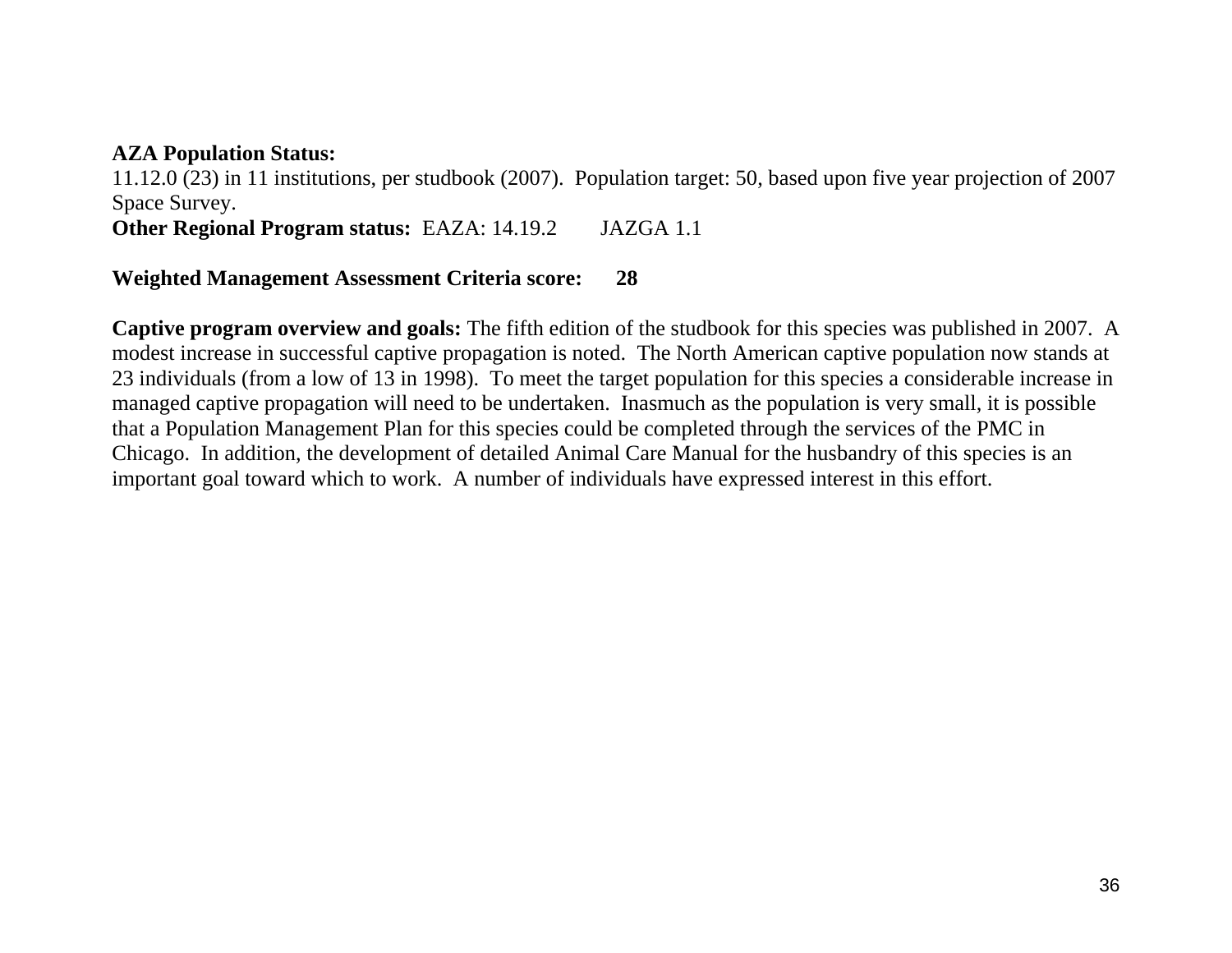# **REGIONAL COLLECTION PLAN FOR PAX TAG IN NORTH AMERICA**

*Species Information Sheets* 

**Linne's two-toed sloth** *Choloepus didactylus*

**Program Recommendation:** Population Management Plan **Program Coordinator:** Lynn Yakubinis, Atlanta Zoo, lyakubinis@zooatlanta.org, (404) 624-5939

**Distribution:** Brazil; Colombia; Ecuador; French Guiana; Guyana; Peru; Suriname; Venezuela

**Conservation Status: CITES:** No listing

**ESA:** No listing

**IUCN:** Least Concern, trend unknown

**Population threats:** Listed as Least Concern in view of its wide distribution, presumed large population, its occurrence in a number of protected areas, and because it is unlikely to be declining fast enough to qualify for listing in a more threatened category (http://www.iucnredlist.org/details/4777).

## **AZA Population Status:**

42.60.5 (107) in 60 institutions per PMP (2009). Population target: 150, based upon five year projection of 2007 Space Survey.

**Other Regional Program status:** ALZPA: 2.4 EAZA: 57.64.15 SEAZA: 4.5

**Weighted Management Assessment Criteria score: 23**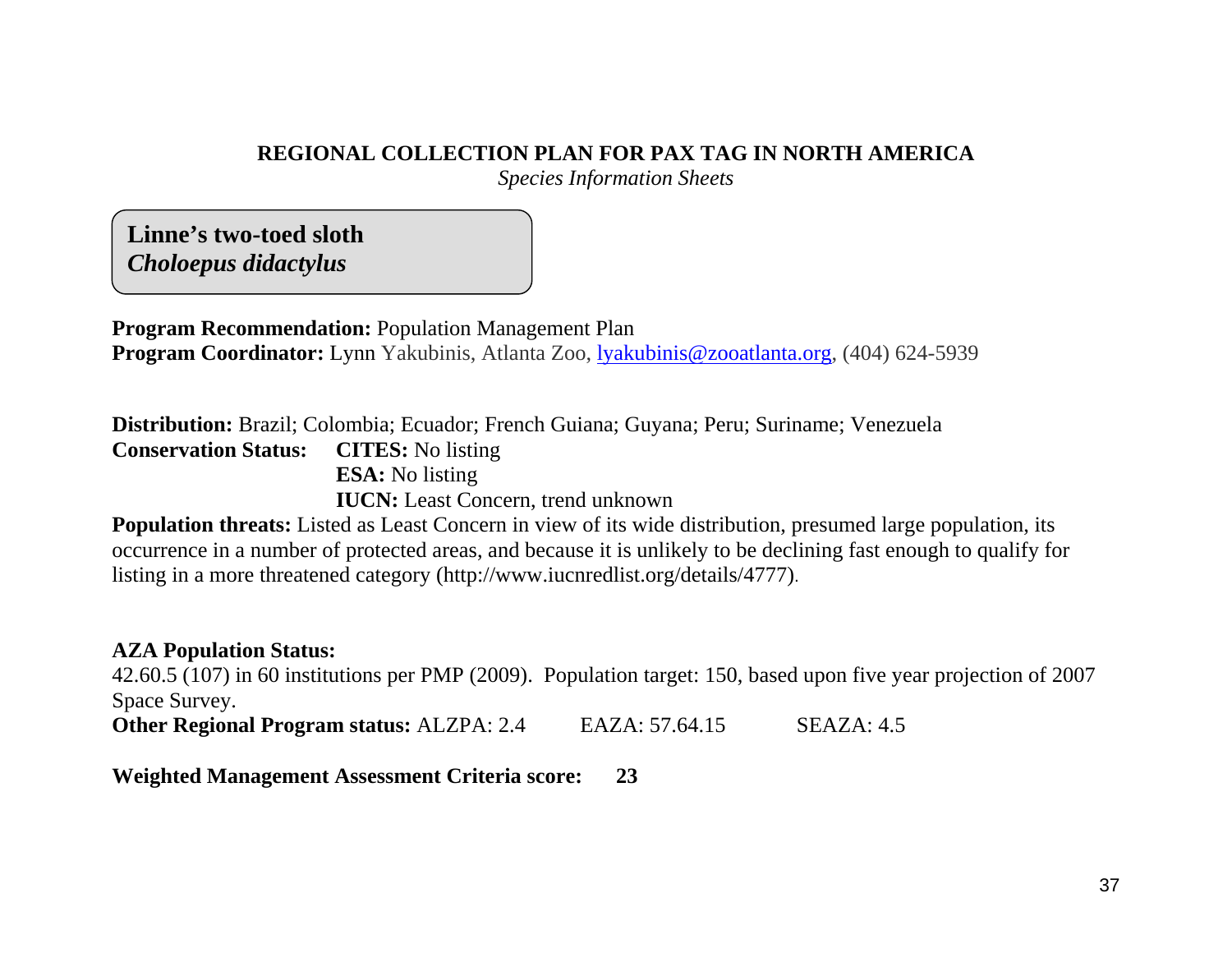## **Captive program overview and goals:**

There is a high degree of interest in animals of the genus *Choloepus*. The two species represent readily available and easily maintained forms of a unique morphotype which lend themselves well to mixed species exhibition. The results of the space survey validated this demand, but its numbers also reflect a high percentage of AZA zoos expressing species flexibility in terms of which of the two congeners is preferred. As a result, the TAG has attempted to set goals for the two *Choloepus* PMPs that, in concert, would meet the needs of member institutions.

The current population of Linne's two-toed sloths (*Choloepus didactylus*) in AZA institutions is 107 specimens. The five-year projected capacity for this species, based upon the 2007 Space Survey is 115. Demographic analyses conducted by the PMC in Chicago indicate that at least seven births are required simply to maintain the current population size.

The 2009 Population Management Plan for Linne's-toed sloths concluded: "To increase the growth rate to meet institutional needs for both this species and *C. hoffmanni*, and to better achieve genetic goals, the TAG has set a target size of 150 for each. An annual population growth rate of 3%, resulting in 11-15 births, would be required in the coming years to reach this target population size of 150 in 10 years." The breeding recommendations in the PMP are intended to help the population reach these demographic goals.

Some confusion exists regarding the actual species of some individuals based on historical records and because they are difficult to differentiate from Hoffman's two-toed sloth (*C. hoffmanni*) based on appearance alone. Genetic testing has just again become available to determine maternal species for possible hybrids and will ultimately allow for some individuals to be re-enlisted in the breeding plan. Nonetheless, it will still be challenging for either of the two *Cholopeus* species to meet the projected needs of AZA institutions. This species is often available from sources outside the AZA (dealer, importers, etc.), however the reliability of their origins has been questionable and has exacerbated the species identification question.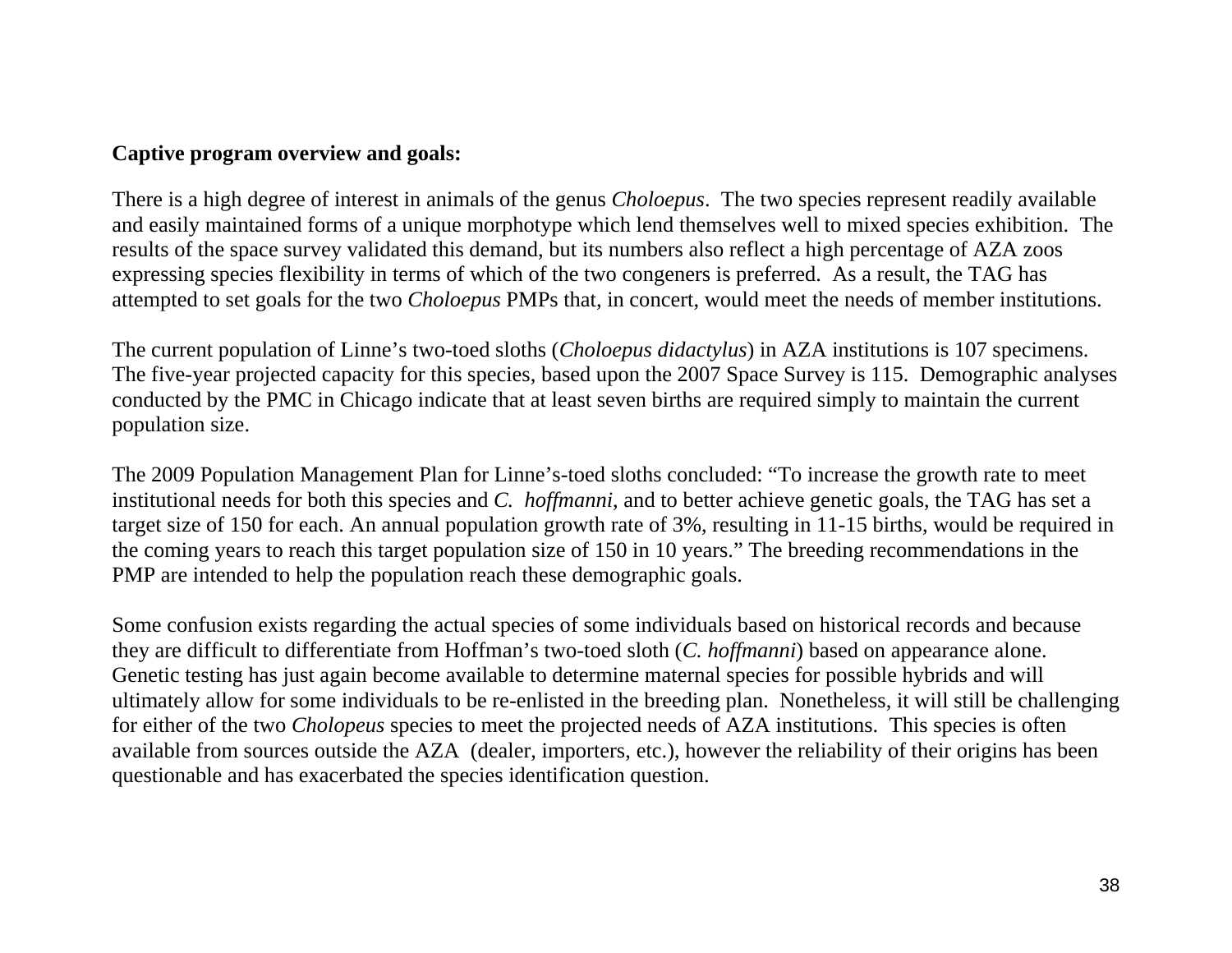In December, 2008, a very productive, multi-day workshop on the husbandry of *Choloepus* was hosted by the Minnesota Zoo. Information gathered from attendees (which included range country collaborators) will be used in the compilation of an Animal Care Manual for the genus and should improve upon current husbandry techniques employed in North American zoological institutions.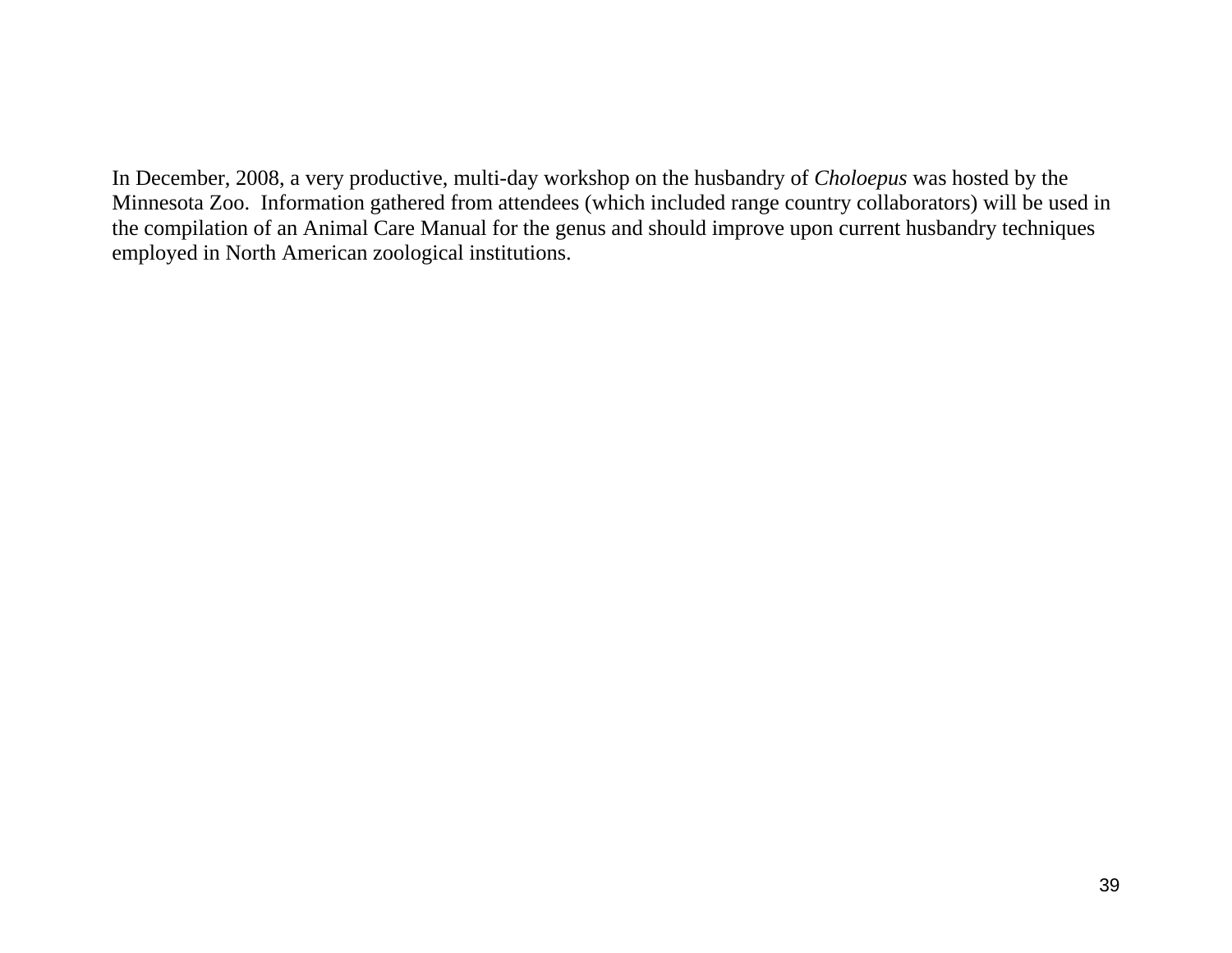# **REGIONAL COLLECTION PLAN FOR PAX TAG IN NORTH AMERICA**

*Species Information Sheets* 

**Hoffmann's two-toed sloth** *Choloepus hoffmanni*

**Program Recommendation:** Population Management Plan **Program Coordinator:** Lynn Yakubinis, Atlanta Zoo, lyakubinis@zooatlanta.org, (404) 624-5939

**Distribution:** Bolivia; Brazil; Colombia; Costa Rica; Ecuador; Honduras; Nicaragua; Panama; Peru; Venezuela **Conservation Status: CITES:** Appendix III (Costa Rica only) **ESA:** No listing **IUCN** Least Concern, trend unknown

**Population threats:** Because of ongoing deforestation, the northern population (nominate subspecies) of this species could potentially be assessed as Near Threatened (http://www.iucnredlist.org/details/4778).

# **AZA Population Status:**

41.49.2 (92) in 53 institutions per PMP (2009). Population target: 150, based upon five year projection of 2007 Space Survey. **Other Regional Program status:** ALZPA: 2.2.1 EAZA: 2.4 JAZPA: 1.2.1 SEAZA: 2.3

**Weighted Management Assessment Criteria score: 23** 

**Captive program overview and goals:** There is a high degree of interest in animals of the genus *Choloepus*. The two species represent readily available and easily maintained forms of a unique morphotype which lend themselves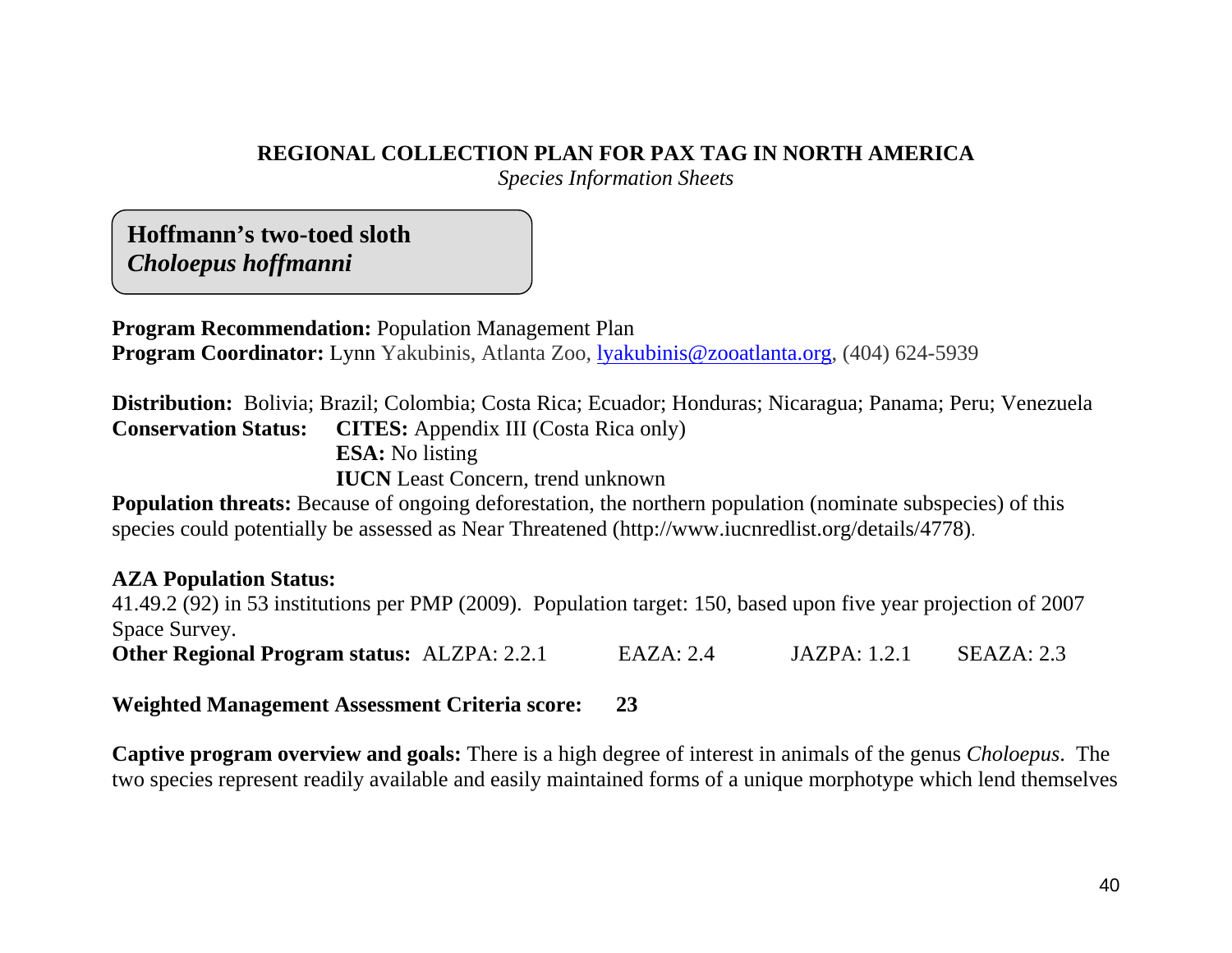well to mixed species exhibition. The results of the space survey validated this demand, but its numbers also reflect a high percentage of AZA zoos expressing species flexibility in terms of which of the two congeners is preferred. As a result, the TAG has attempted to set goals for the two Choloepus PMPs that, in concert, would meet the needs of member institutions.

The current population of Hoffman's Two-toed sloths (*Choloepus hoffmanni*) in North America is 88 specimens. The five-year projected capacity for this species based upon the 2007 Space Survey is 144. Demographic analyses conducted by the PMC in Chicago, as reported in the 2009 Population Management Plan for Hoffman's Two-toed sloths, indicate that at least nine to ten births are required simply to maintain the current population size. To increase the growth rate to meet institutional needs for both this species and *C. didactylus*, and to better achieve genetic goals, the TAG has set a target size of 150 for each. An annual population growth rate of 5%, resulting in 11-14 births, would be required in the coming years to reach a goal of 150 animals in 10 years. The breeding recommendations in the PMP are intended to help the population reach these demographic goals.

Because many of the current animals in the potentially reproducing population are related (one individual male, still alive, sired 45 offspring-- equal to one fourth of the total number of offspring born to all sires). Effectively, therefore, the entire captive population of *C. hoffmanni* is descended from the equivalent of 8 founders. Additional founders would allow this population to avoid inbreeding and improve gene diversity. This assumes that newly imported animals would be unrelated to themselves and to the current population. Fortunately for this species, range country cooperators are a source of known-origin, non-releasable animals that can help serve to bolster the genetics of the existing captive population.

As with *C. didactylus*, some confusion exists regarding the actual species of some individuals based on historical records and because they are difficult to differentiate from Linne's two-toed sloth (*C. didactylus*) based on appearance alone. Genetic testing has just again become available to determine maternal species for possible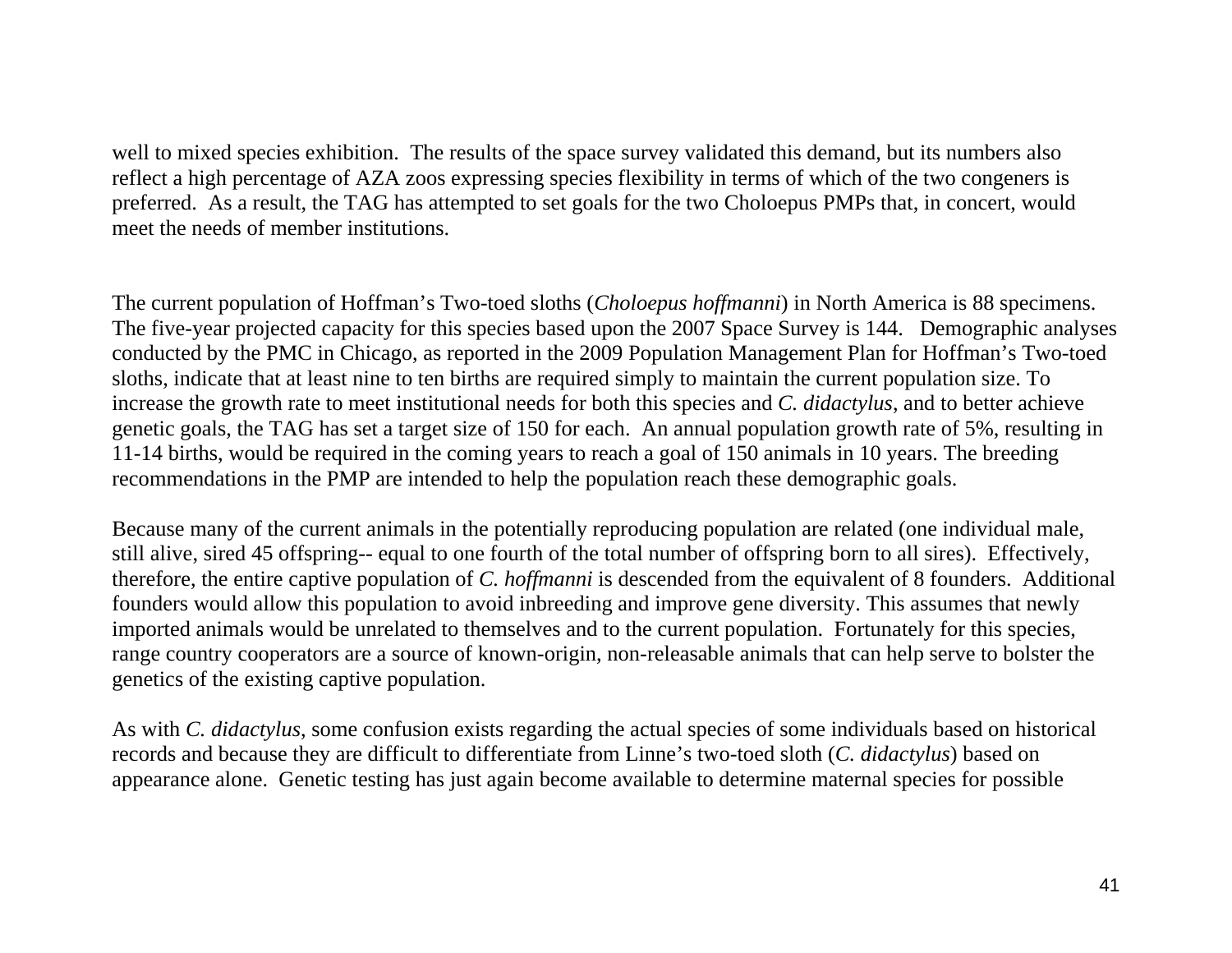hybrids and will ultimately allow for some individuals to be re-enlisted in the breeding plan. Nonetheless, it will still be challenging for either of the two *Choloepus* species to alone meet the projected needs of AZA institutions.

In December, 2008, a very productive, multi-day workshop on the husbandry of *Choloepus* was hosted by the Minnesota Zoo. Information gathered from attendees (which included range country collaborators) will be used in the compilation of an Animal Care Manual for the genus and should improve upon current husbandry techniques employed in North American zoological institutions.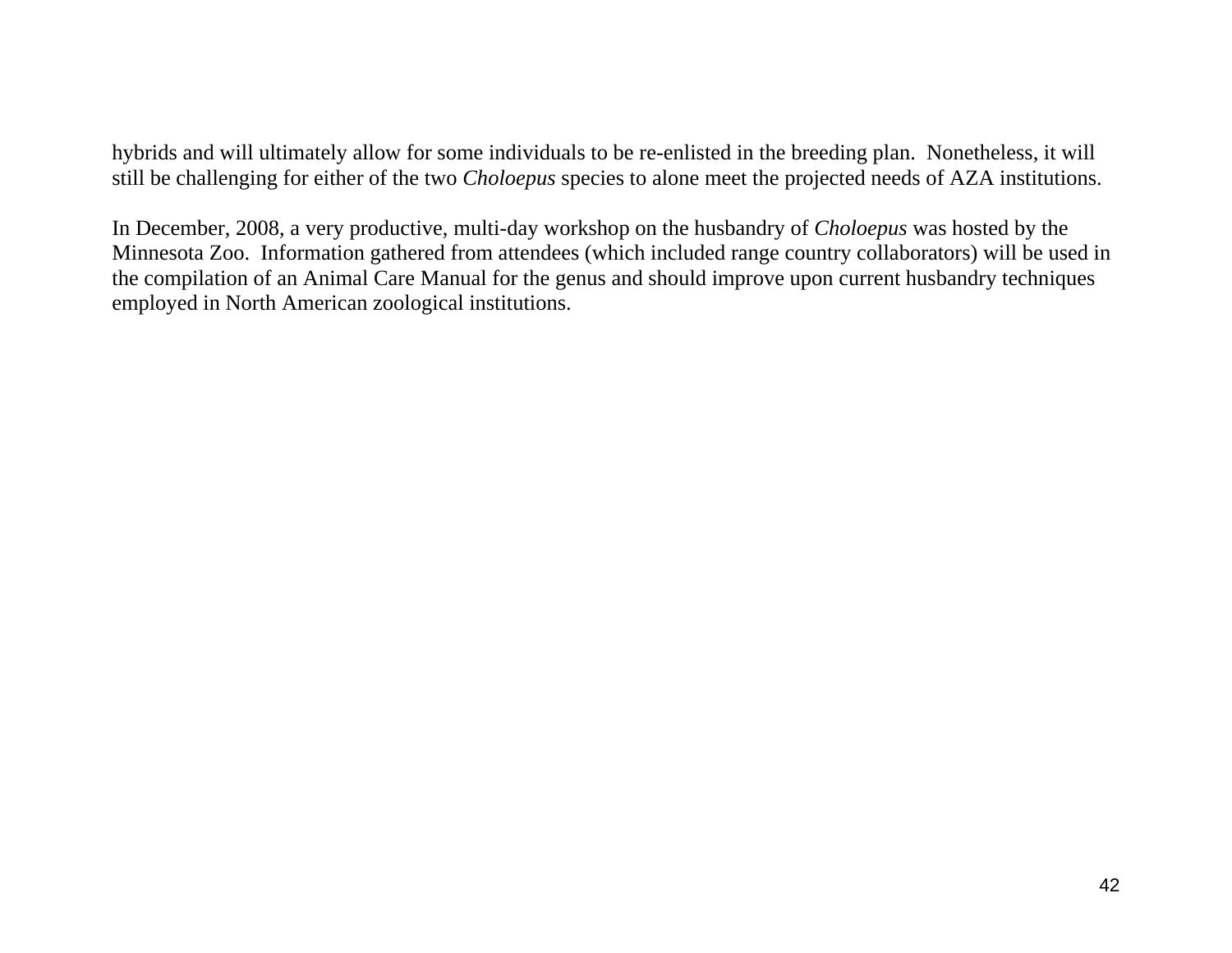# **REGIONAL COLLECTION PLAN FOR PAX TAG IN NORTH AMERICA**

*Species Information Sheets* 

**Screaming armadillo**  *Chaetophractus vellerosus*

**Program Recommendation:** Population Management Plan **Program Coordinator**: VACANT (new program)

**Distribution**: Argentina; Bolivia; Chile; Paraguay **Conservation Status: CITES:** No listing **ESA**: No listing **IUCN** Least Concern, trend unknown

**Population threats:** This species is listed as Least Concern. This is a widespread species that is susceptible to hunting. Its numbers in the wild are declining, but not at a level that would be considered a threat. The disjunct population in Buenos Aires Province is susceptible due to habitat modification in its restricted range (http://www.iucnredlist.org/details/4368).

## **AZA Population Status:**

6.5.3 (14) in 4 institutions per 2007 Space Survey. Population target: 18, based upon five year projection of same. **Other Regional Program status:** ALZPA: 1.2

**Weighted Management Assessment Criteria score: 23**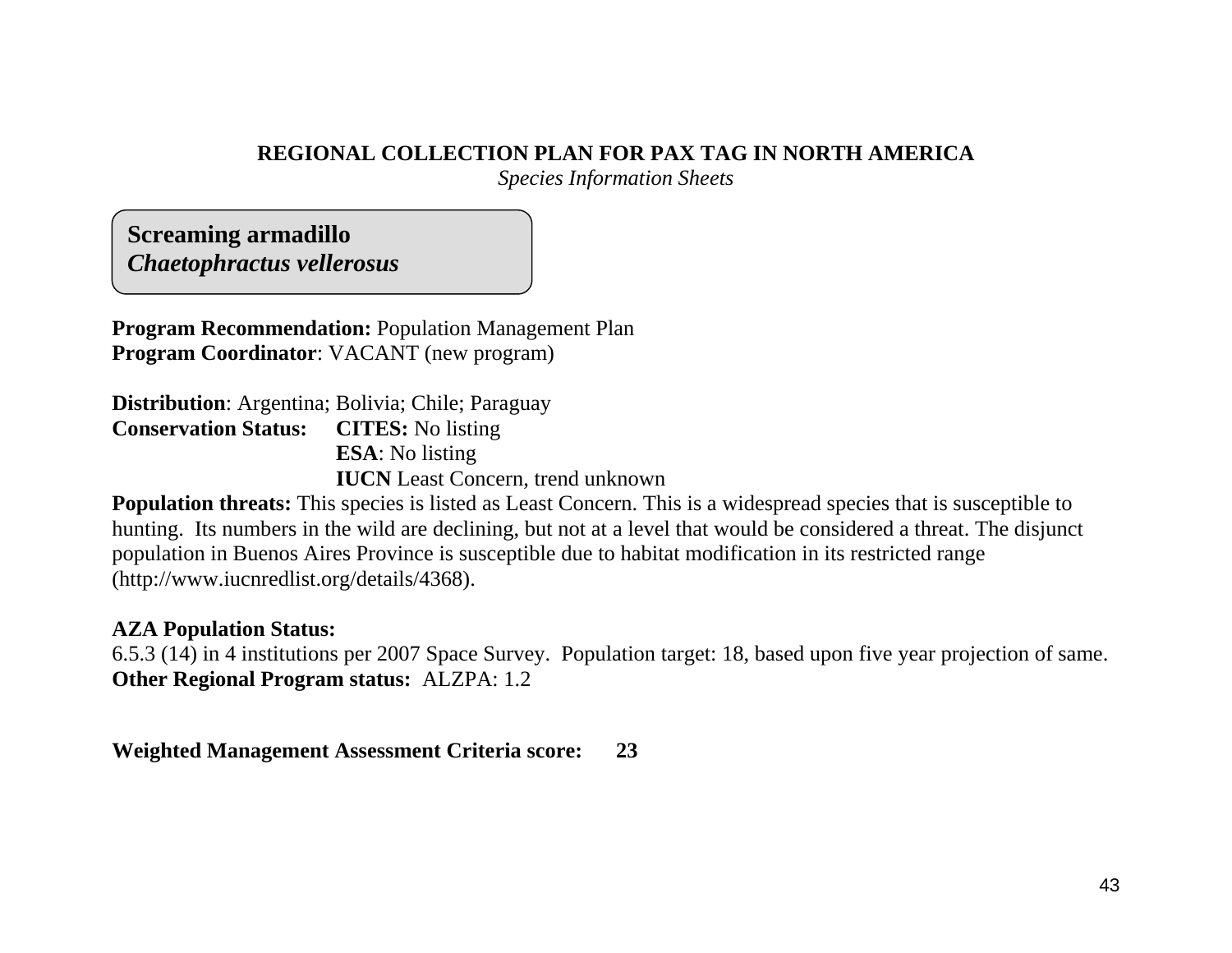**Captive program overview and goals:** Sufficient interest in this species persists within AZA zoos and thus it merits consideration as a PMP species. A Program Coordinator for this species will need to be identified, and a registry of specimens will need to be developed.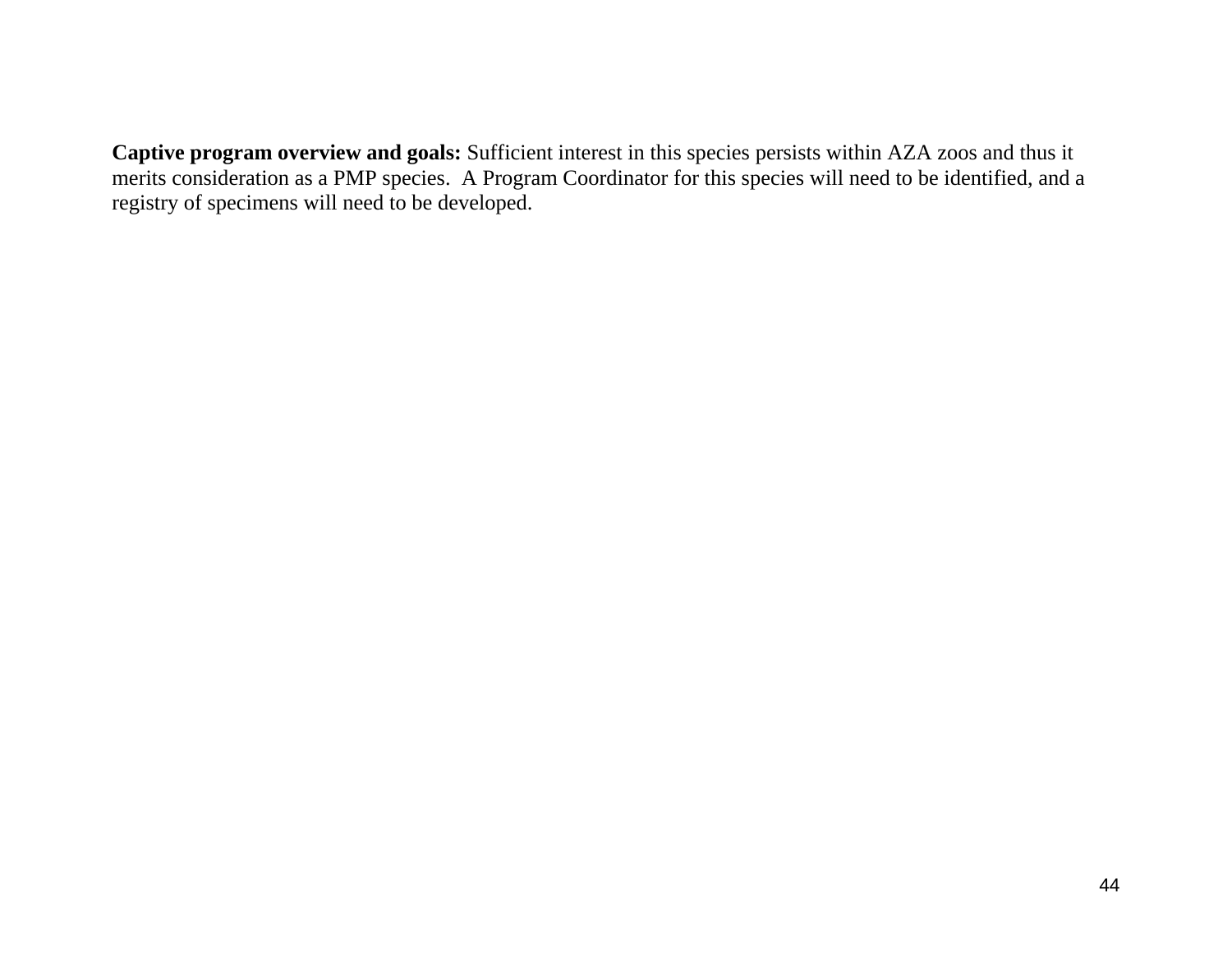# **REGIONAL COLLECTION PLAN FOR PAX TAG IN NORTH AMERICA**

*Species Information Sheets* 

**Hairy armadillo**  *Chaetophractus villosus*

**Program Recommendation:** Phase Out **Program Coordinator:** None

**Distribution**: Argentina; Bolivia; Chile; Paraguay **Conservation Status: CITES:** No listing **ESA:** No listing **IUCN** Least Concern, trend unknown

**Population threats:** In some parts of its range it is locally used for food and charangos (musical instruments), it is also persecuted as a pest species and is killed on roads and by dogs.

# **AZA Population Status:**

2.1.0 (3) in 2 institutions, per 2007 Space Survey. Population target: 0, based upon minimal interest reflected by same.

**Other Regional Program status:** ALZPA: 7.2 EAZA: 58.38.7

**Captive program overview and goals:** Phase Out population.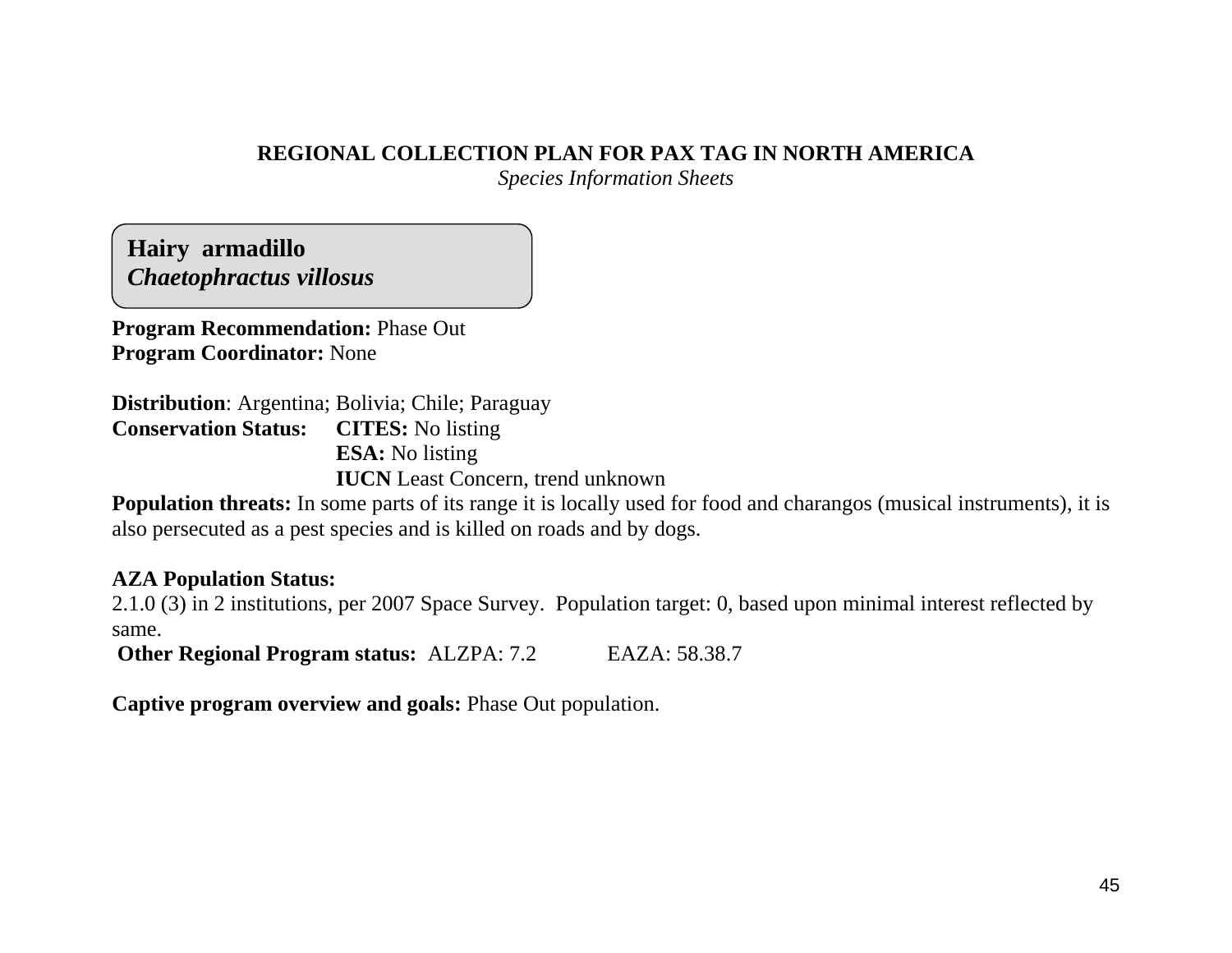## **REGIONAL COLLECTION PLAN FOR PAX TAG IN NORTH AMERICA**

*Species Information Sheets* 

**Nine-banded armadillo**  *Dasypus novemcinctus*

**Program Recommendation:** DERP **Program Coordinator:** VACANT (new program)

**Distribution:** Southeast USA to Uruguay **Conservation Status: CITES:** No listing **ESA:** No listing **IUCN** Least Concern, population increasing

**Population threats:** Widely distributed species, no current threats. Undergoing range expansion.

# **AZA Population Status:**

8.4.4 (16) in 10 institutions, per 2007 Space Survey. Population target: 50, based upon five year projection of same.

**Other Regional Program status:** ALZPA: 1.2.2 EAZA: 5.4

# **Weighted Management Assessment Criteria score: 17**

**Captive program overview and goals:** Proposed as a DERP species due to its interpretive merits. As the only species represented by this TAG that is native to North America, the Nine-banded armadillo will always have a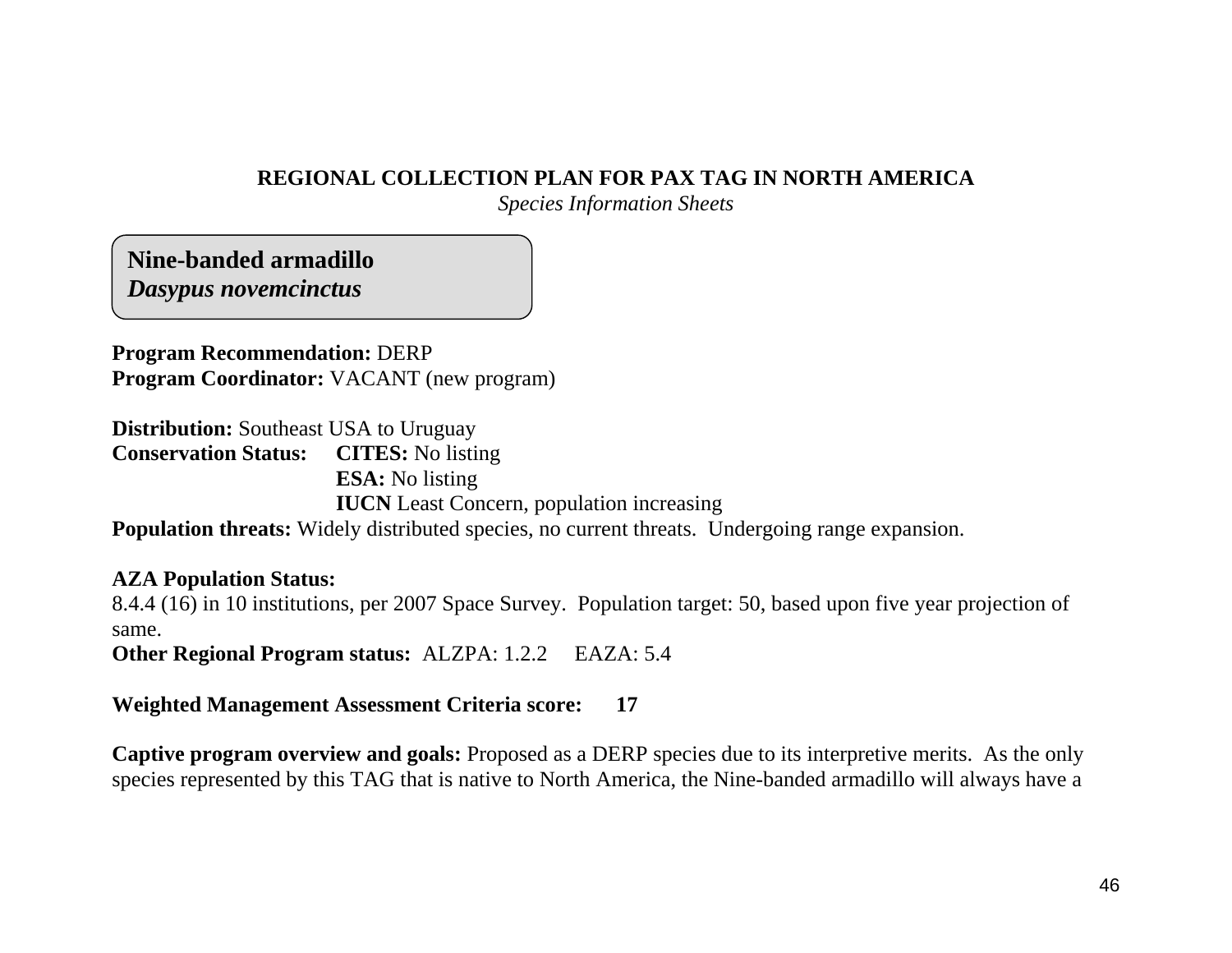place in AZA zoos. Its phenomenal range expansion has relegated it a public perception that varies from a folkloric element of the local environment (e.g. the State Mammal of Texas) or a perceived pest (unregulated wildlife species in many states). While most captive breeding has only been successful in laboratory environments, there is a plentiful supply of orphaned / nuisance animals available from range states. A Program Coordinator for this species will need to be identified, and a registry of specimens will be developed.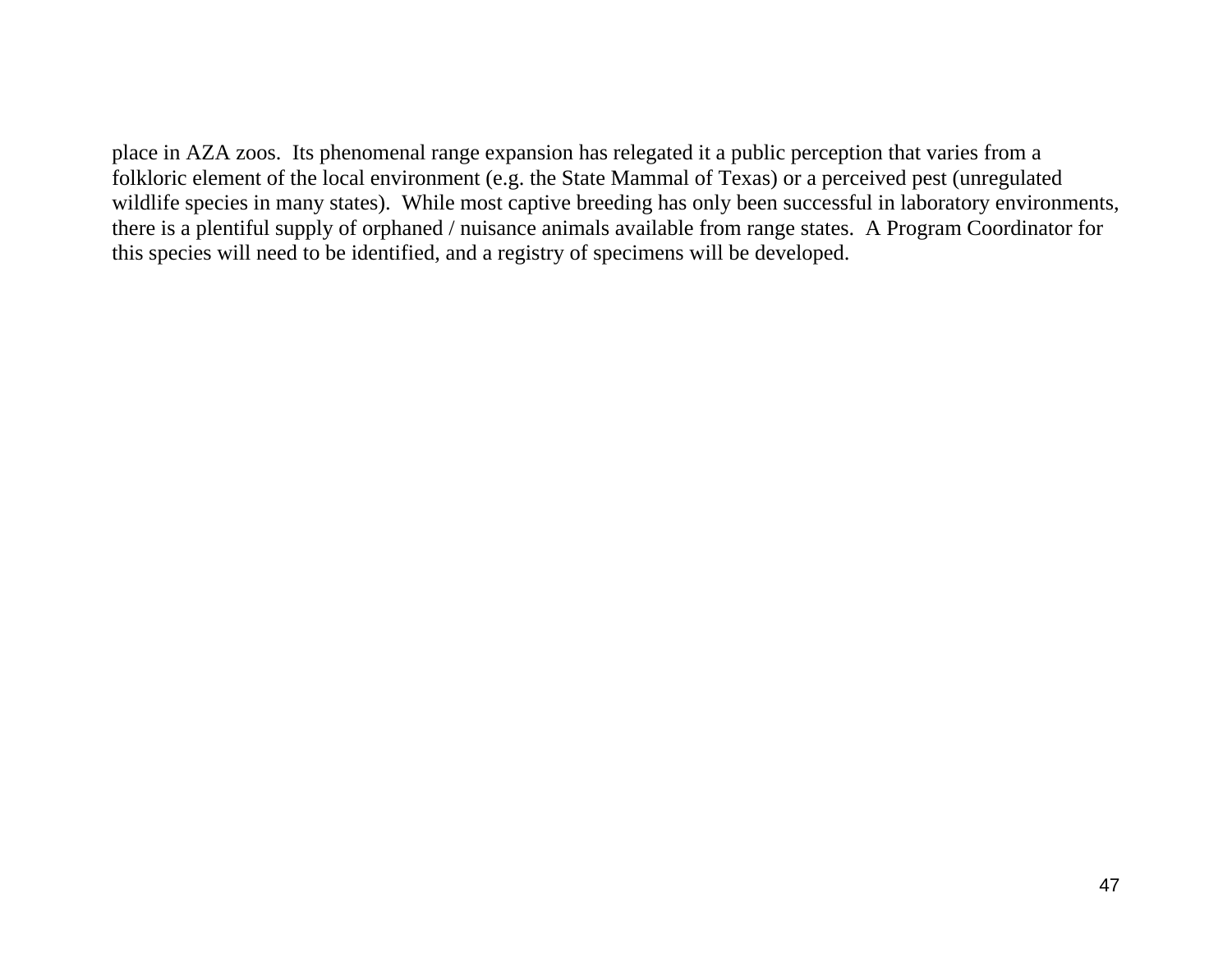# **REGIONAL COLLECTION PLAN FOR PAX TAG IN NORTH AMERICA**

*Species Information Sheets* 

**Six-banded armadillo**  *Euphractus sexcinctus*

**Program Recommendation:** Population Management Plan **Program Coordinator:** VACANT (new program)

**Distribution:** Argentina; Bolivia; Brazil; Paraguay; Suriname; Uruguay **Conservation Status: CITES:** No listing **ESA:** No listing **IUCN** Least Concern, trend unknown.

**Population threats:** Listed as Least Concern in view of its wide distribution, presumed large population, its occurrence in a number of protected areas, tolerance of a degree of habitat modification, and because it is unlikely to be declining fast enough to qualify for listing in a more threatened category (http://www.iucnredlist.org/details/8306).

## **AZA Population Status:**

5.4.1 (10) in 4 institutions, per 2007 Space Survey. Population target: 32, based upon five year projection of same. **Other Regional Program status: ALZPA: 1.1** EAZA: 15.16.2

# **Weighted Management Assessment Criteria score: 23**

**Captive program overview and goals:** A recent influx of potential founder stock (post 2007 Space Survey) could provide the nidus for a self-sustaining captive population. Demonstrable success in the husbandry and propagation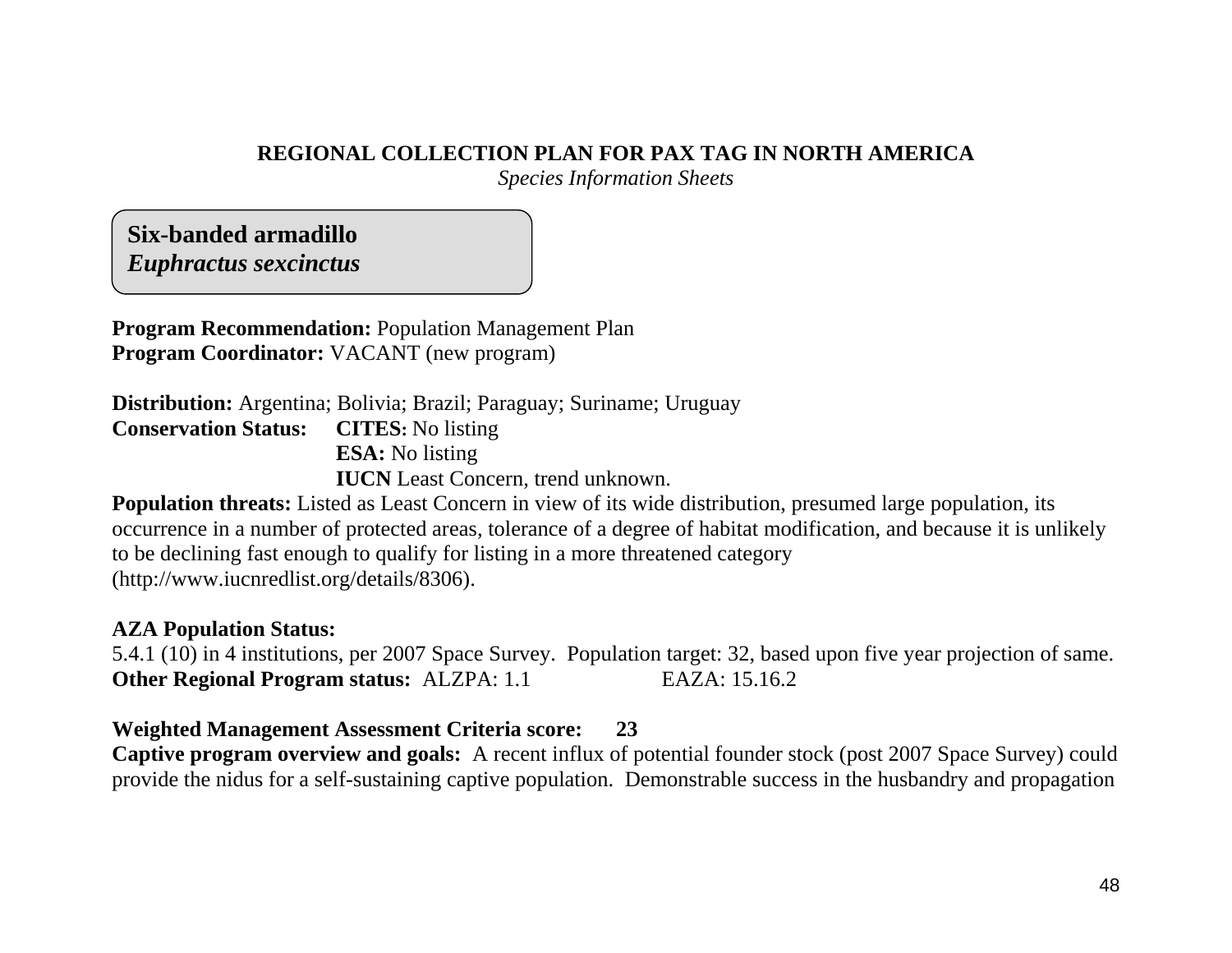of this species could eventually provide an alternative to the current demand in AZA zoos for other armadillo species. A Program Coordinator for this species will need to be identified, and Population Management Plan will need to be developed with the help of the PMC in Chicago.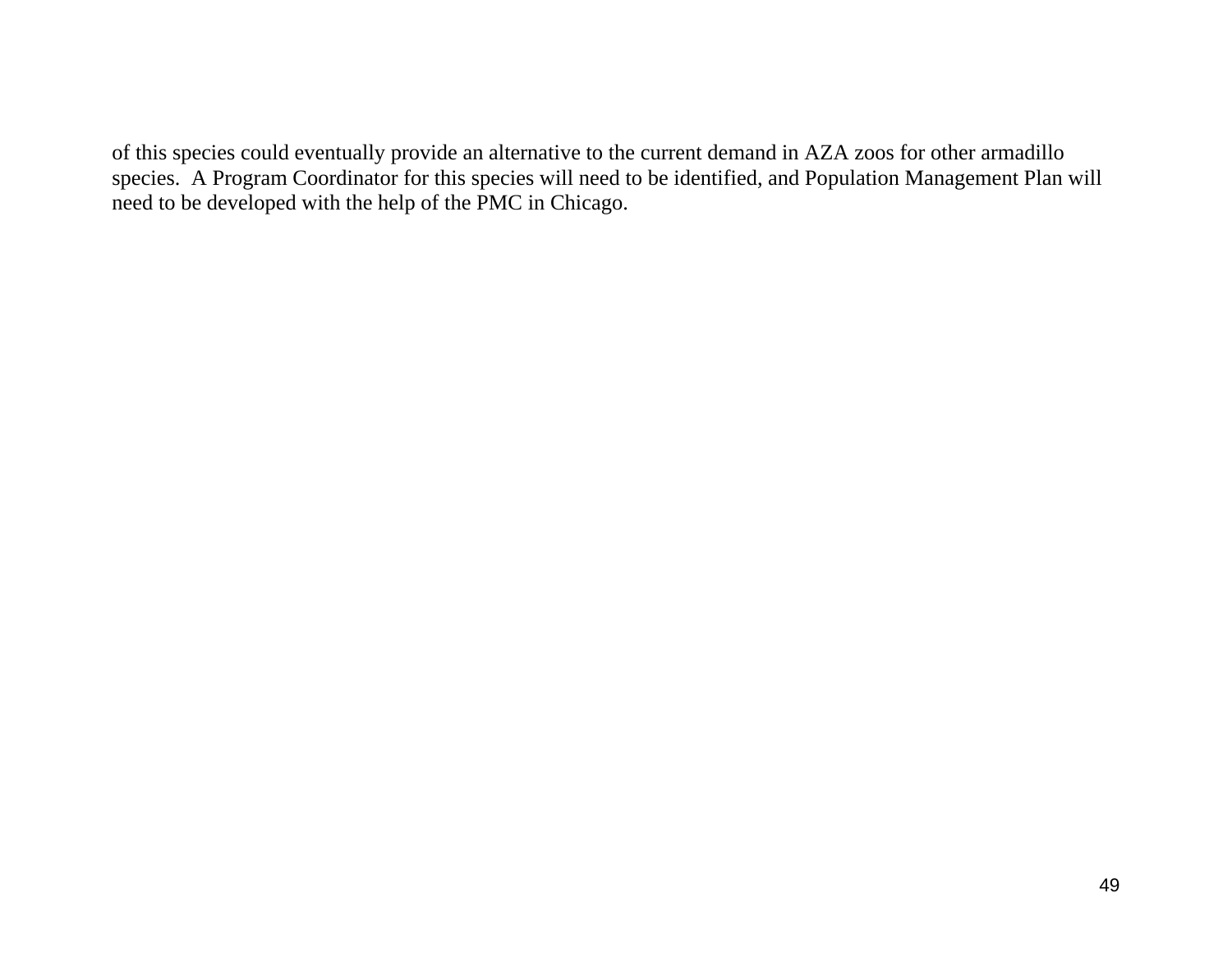# **REGIONAL COLLECTION PLAN FOR PAX TAG IN NORTH AMERICA**

*Species Information Sheets* 

**Southern three-banded armadillo**  *Tolypeutes matacus*

**Program Recommendation:** Population Management Plan **Program Coordinator:** Dave Bernier, Lincoln Park Zoo, [dbernier@lpzoo.org](mailto:dbernier@lpzoo.org) (312) 742-0539

**Distribution:** Argentina; Bolivia; Brazil; Paraguay **Conservation Status: CITES:** No listing **ESA:** No listing **IUCN** Near Threatened, decreasing

**Population threats:** Listed as Near Threatened because this species is probably in significant decline (but probably at a rate of less than 30% over ten years). With widespread habitat loss through much of its range, and because of exploitation for food, the species is close to qualifying for IUCN Vulnerable status (http://www.iucnredlist.org/details/21974).

# **AZA Population Status:**

60.63.1 (124) in 36 institutions, per Population Management Plan (2008). Population target: 150, based upon five year projection of 2007 Space Survey.

| <b>Other Regional Program status: ALZPA: 0.1</b> | EAZA: 13.15.1 | <b>JAZPA</b> : 4.1.1 |
|--------------------------------------------------|---------------|----------------------|
|--------------------------------------------------|---------------|----------------------|

**Weighted Management Assessment Criteria score: 26**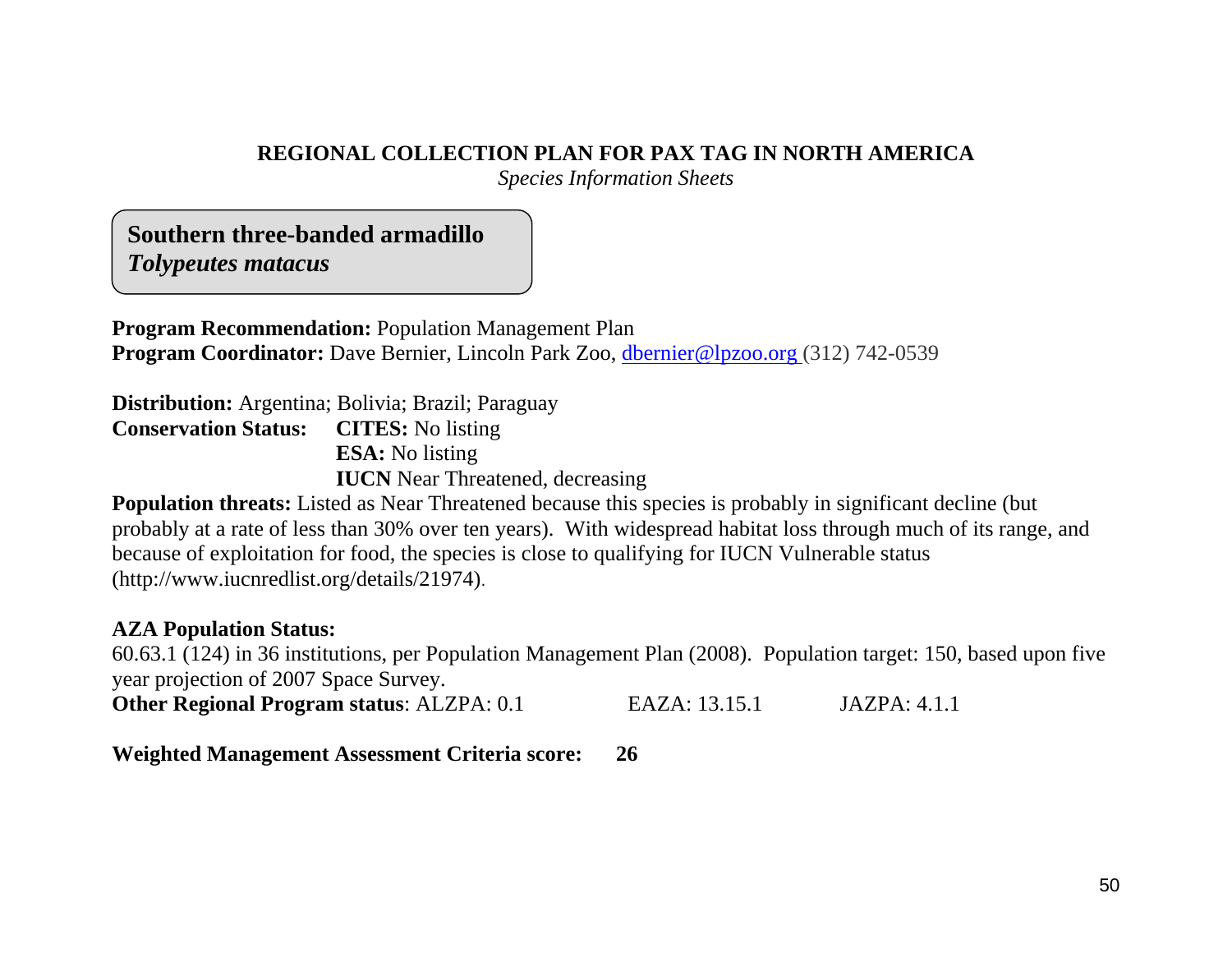**Captive program overview and goals:** There is frequent and consistent demand for this species in AZA institutions. Breeding institutions can provide a sustainable supply of offspring to meet the need for individuals relegated for use in interpretive programming. Research into the reproductive biology of this species (via fecal hormone and vaginal cytology analysis) is also underway, as a better understanding of *Tolypeutes matacus* could benefit its more endangered congener, *Tolypeutes tricinctus*. Since 2003, the program has published a studbook and has undergone a formal PMP annually. We will need to continue to do so in order to meet the level of interest within AZA zoos.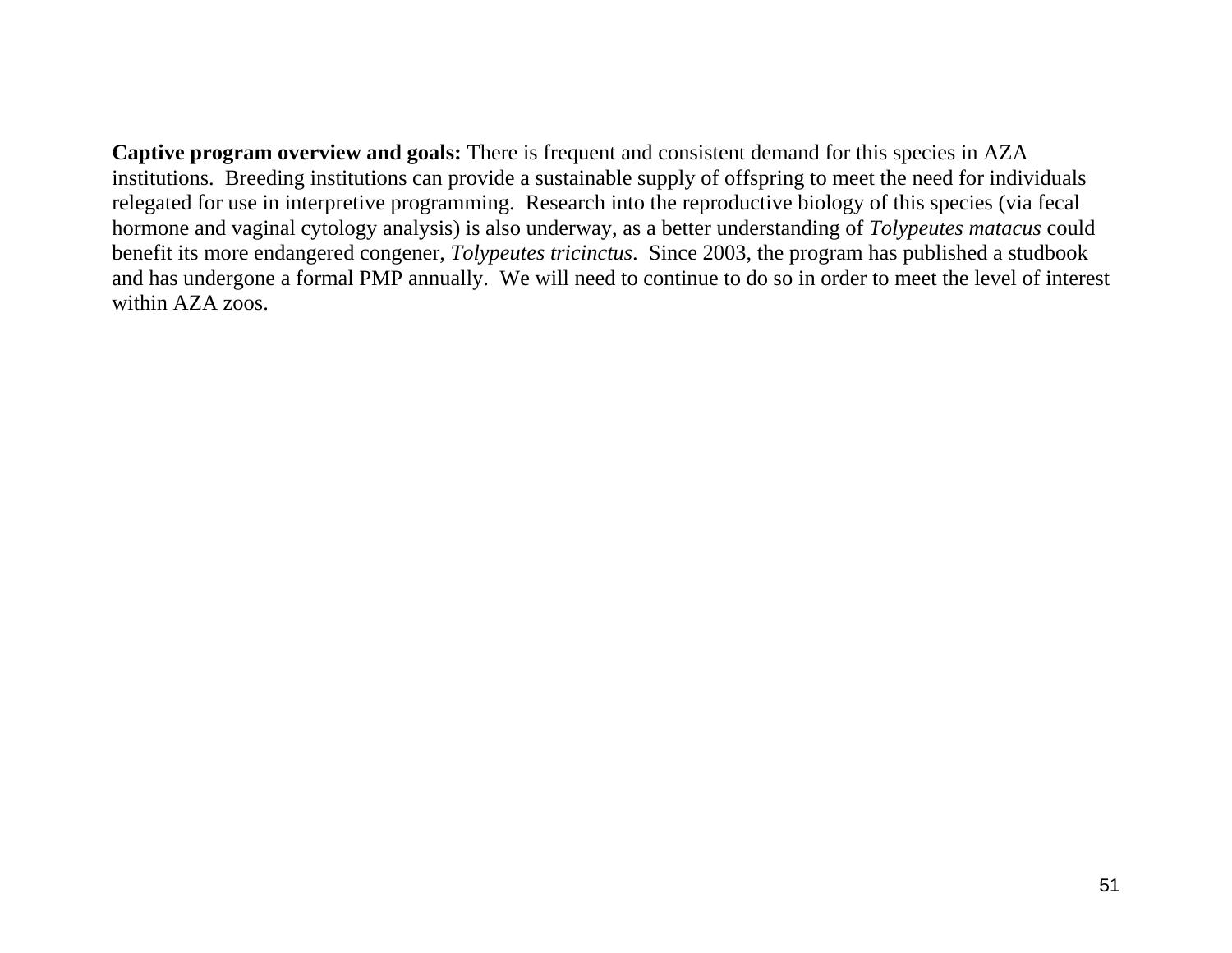# **REGIONAL COLLECTION PLAN FOR PAX TAG IN NORTH AMERICA**

*Species Information Sheets* 

**Giant Anteater**  *Myrmecophaga tridactyla*

**Program Recommendation:** Species Survival Plan

**Program Coordinator:** Stacey Belhumeur, Reid Park Zoo, [stacey.belhumeur@tucsonaz.gov](mailto:stacey.belhumeur@tucsonaz.gov) 520-791-3204 x15

**Distribution:** Argentina; Bolivia; Brazil; Colombia; Costa Rica; Ecuador; French Guiana; Guyana; Honduras; Nicaragua; Panama; Paraguay; Peru; Suriname; Uruguay; Venezuela

**Conservation Status: CITES:** Appendix II **ESA:** No listing

**IUCN** Near Threatened, decreasing

**Population threats:** The species is widespread geographically, but there have been many records of population extirpation, especially in Central America and the southern parts of its range. More research must be done to estimate the total population loss across its range - a 30% or higher population loss cannot be estimated given present information. The dietary specificity, low reproductive rates, large body size, along with threats to many parts of its range, have proved to be significant factors in its decline (http://www.iucnredlist.org/details/14224).

## **AZA Population Status:**

45.48.0 (93) in 43 institutions, per Population Management Plan (2008). Population target: 150, based upon five year projection of 2007 Space Survey.

| <b>Other Regional Program status: ALZPA: 8.15.4</b> | EAZA: 31.28.2 | JAZGA: 4.6.0 |
|-----------------------------------------------------|---------------|--------------|
|-----------------------------------------------------|---------------|--------------|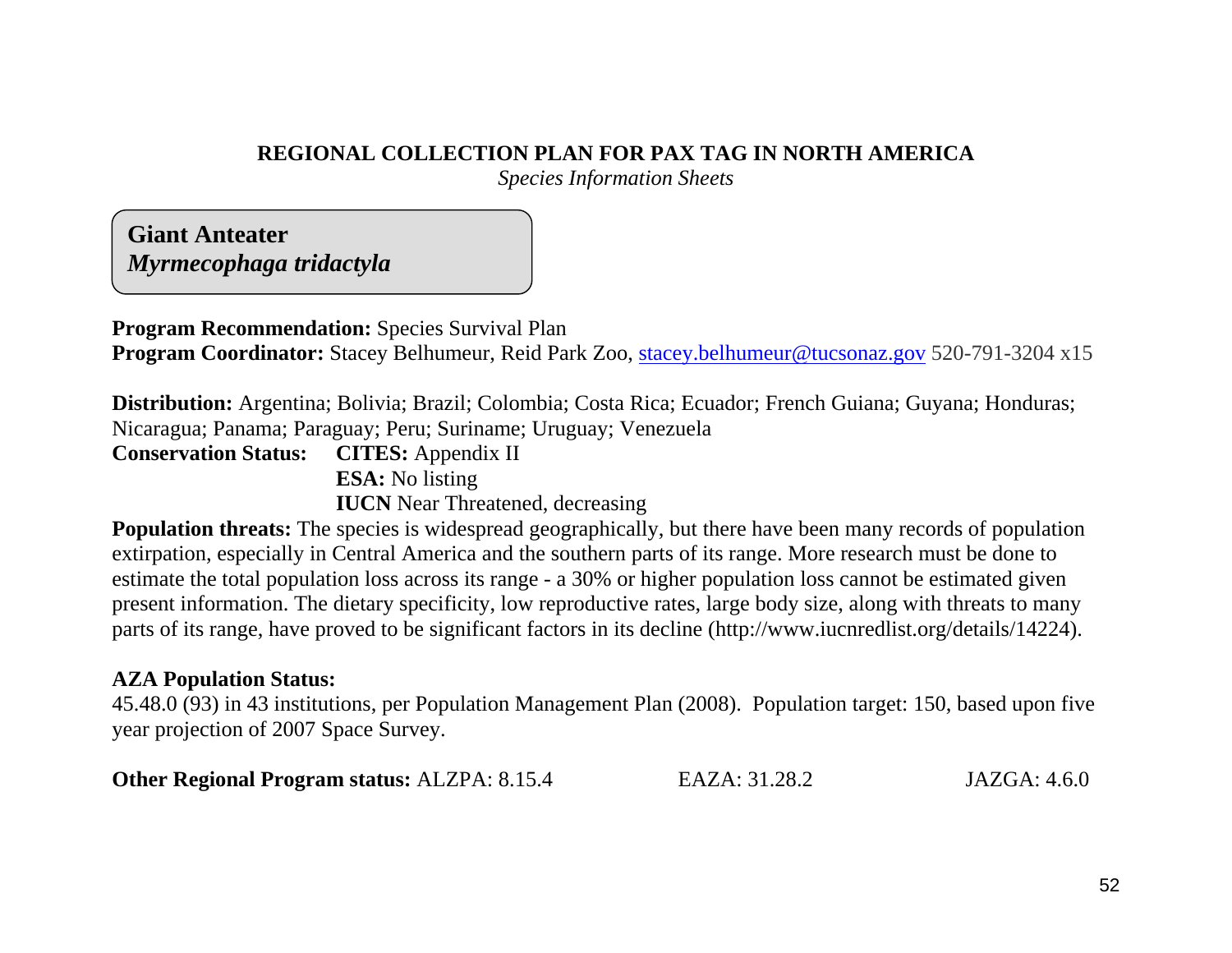# **Weighted Management Assessment Criteria score: 31**

**Captive program overview and goals:** The Giant Anteater is a species that is highly desired for exhibition in AZA zoos. It is a unique, diurnal, charismatic form that cohabitates well in mixed species exhibits. The species' Near Threatened listing under IUCN is indicative of a conservation imperative that should be addressed within the captive population.

The current Population Manager has recently published the first North American studbook for the species since 2001, and the first formal Population Management Plan was completed in December, 2008.

Several importations within the past decade have resulted in an influx of low mean kinship specimens to the Giant Anteater population. While this has increased gene diversity, these low mean kinship specimens must be paired with mates of similarly low mean kinship. Several mismatched pairs are currently together; whose offspring will (in the long run) accelerate the inbreeding in the population and reduce gene diversity retention.

Mandatory breeding and transfer recommendations, implemented under SSP status, will provide the intensive management intrinsic to the long-term sustainability of the North American population. Additionally, the development of a detailed Animal Care Manual for the husbandry of this species is an important goal toward which a number of individuals are currently working.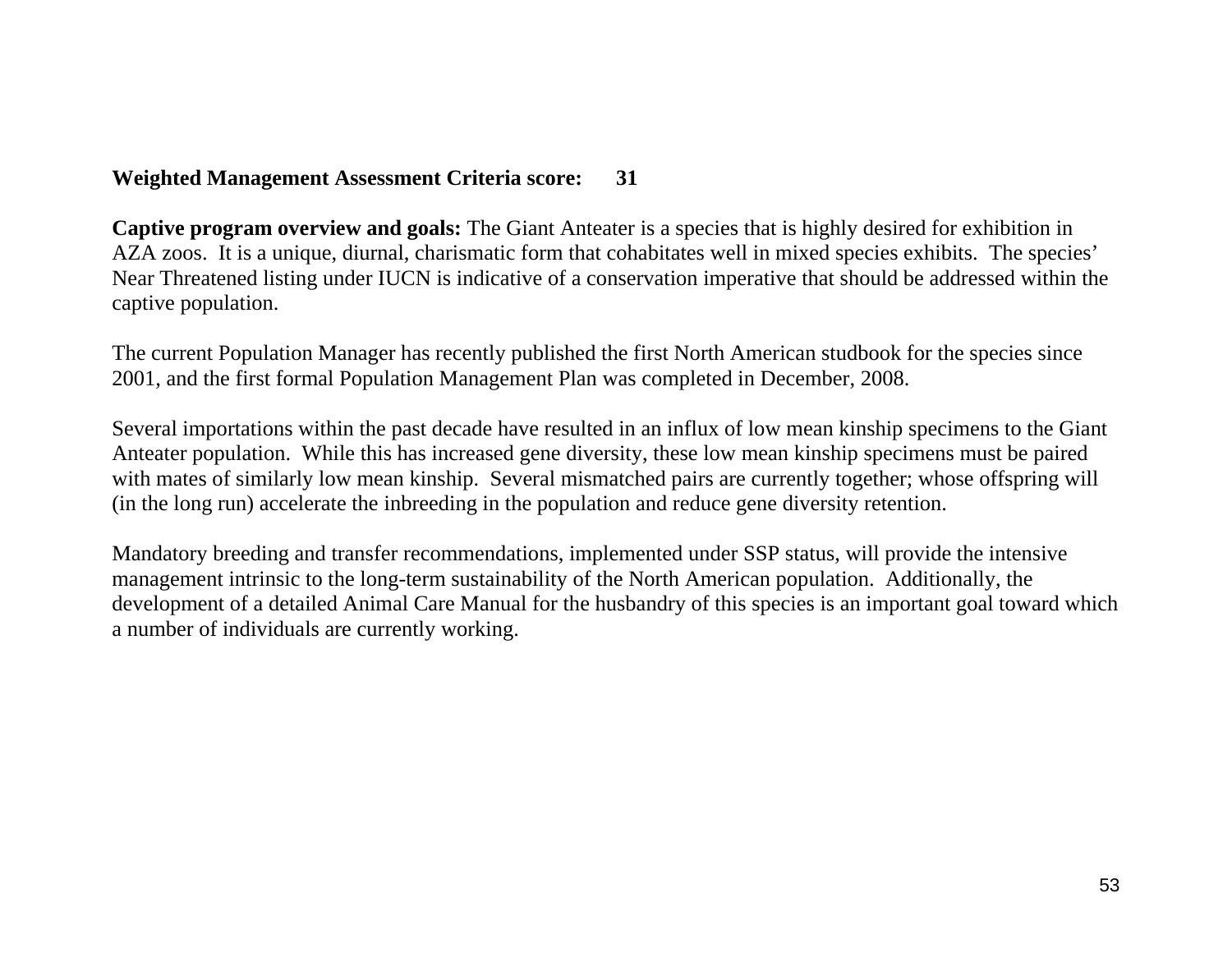# **REGIONAL COLLECTION PLAN FOR PAX TAG IN NORTH AMERICA**

*Species Information Sheets* 

**Tamandua, Mexican-Northern**  *Tamandua mexicana*

**Program Recommendation:** Phase Out **Program Coordinator:** None

**Distribution:** Belize; Colombia; Costa Rica; Ecuador; El Salvador; Guatemala; Honduras; Mexico; Nicaragua; Panama; Peru; Venezuela

**Conservation Status: CITES:** Appendix III (Guatemala) **ESA:** No listing **IUCN** Least Concern, trend unknown

**Population threats:** Listed as Least Concern in view of its wide distribution, presumed large population, its occurrence in a number of protected areas, tolerance of a degree of habitat modification, and because it is unlikely to be declining fast enough to qualify for listing in a more threatened category (http://www.iucnredlist.org/details/21349).

# **AZA Population Status:**

2.1.1 (4) in 2 institutions, per 2007 Space Survey. Population target: 0, based upon minimal interest reflected by same.

# **Other Regional Program status:**

 $AIZPA: 1.2$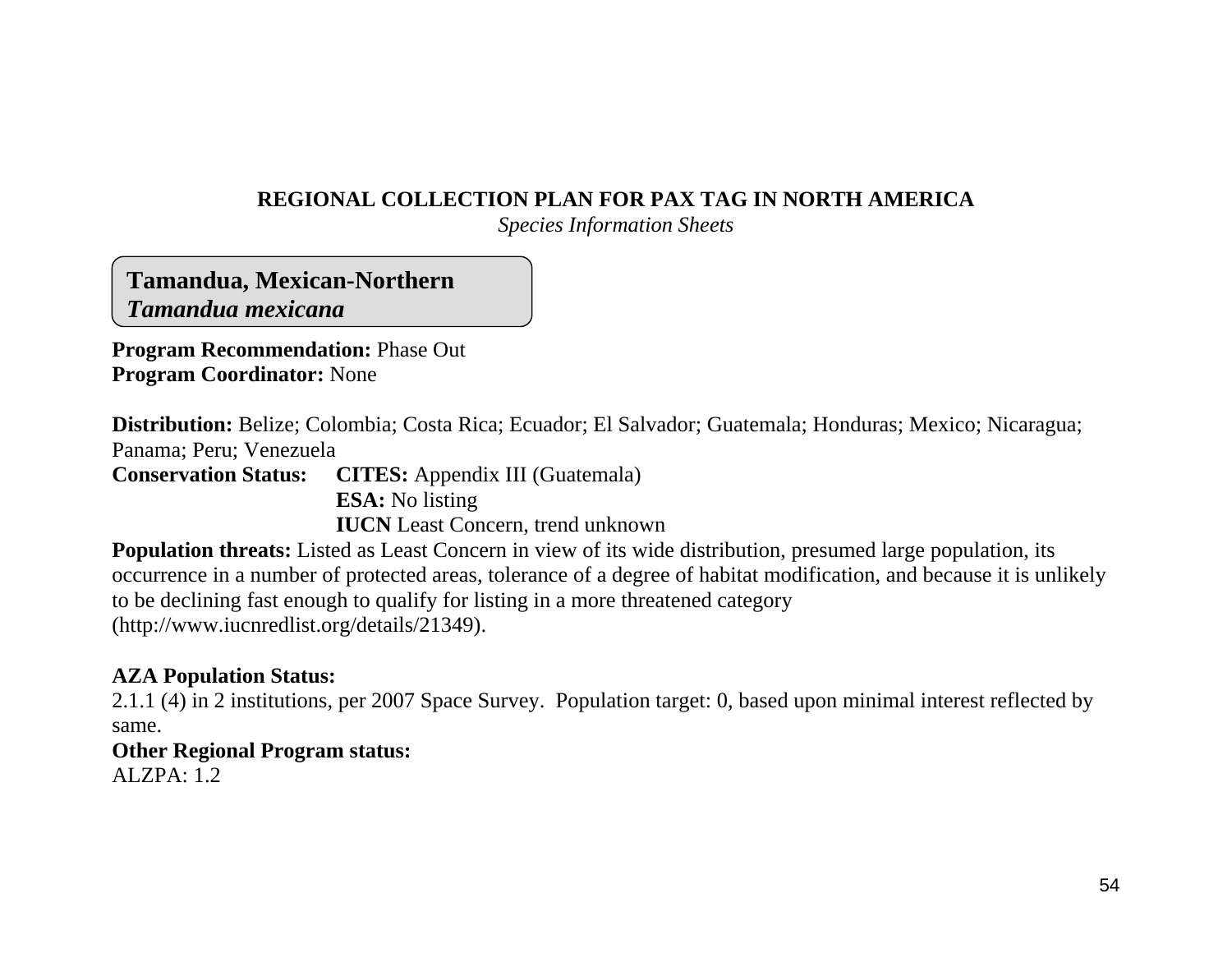**Captive program overview and goals:** There would appear to be neither interest, conservation imperative, nor captive population base that would justify a program specifically for this species. The current recommendation will be the phase out this population; however, this recommendation may have to be revisited should the management of its congener, *Tamandua tetradactyla*, fail to meet the interest expressed by AZA zoos.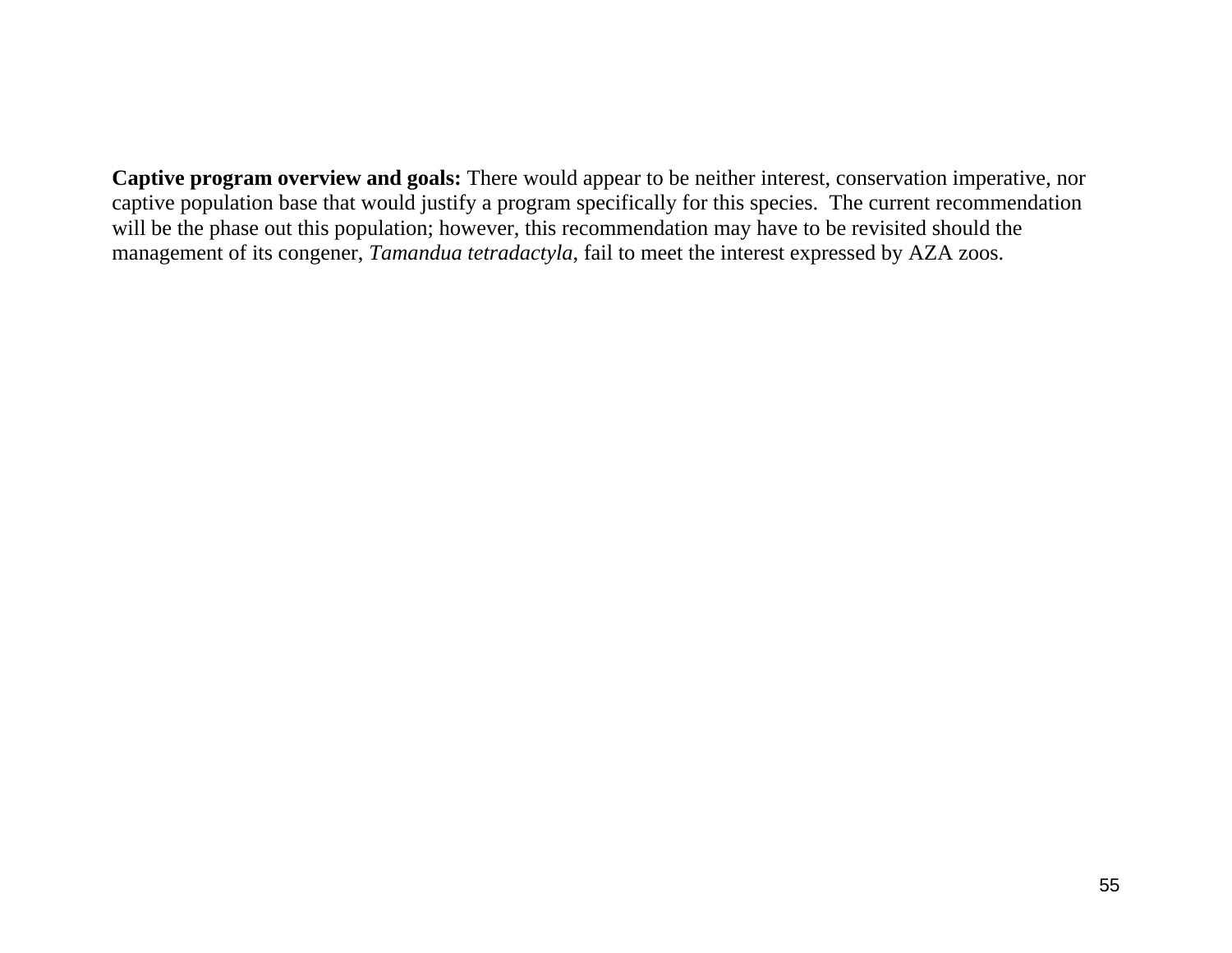# **REGIONAL COLLECTION PLAN FOR PAX TAG IN NORTH AMERICA**

*Species Information Sheets* 

**Tamandua, Southern**  *Tamandua tetradactyla*

**Program Recommendation:** Population Management Plan **Program Coordinator**: VACANT (new program)

**Distribution:** Argentina; Bolivia; Brazil; Colombia; Ecuador; French Guiana; Guyana; Paraguay; Peru; Suriname; Trinidad and Tobago; Uruguay; Venezuela. This species is found to the east of the Andes from Colombia, Venezuela, Trinidad Island (Trinidad and Tobago), and the Guianas, south to Uruguay and northern Argentina. It ranges from sea level to 1600 m (Bolivia).

**Conservation Status: CITES:** No listing **ESA:** No listing **IUCN** Least Concern, trend unknown

**Population threats:** There are no major threats to this species, although in some portions of their range they are hunted for meat or by domestic dogs (http://www.iucnredlist.org/details/21350).

# **AZA Population Status:**

16.22.3 (39) in 24 institutions, per 2007 Space Survey. Population target: 100, based upon five year projection of same.

# **Other Regional Program status:**  ALZPA: 11.9.3 EAZA: 12.10 JAZGA: 2.0

**Weighted Management Assessment Criteria score: 23**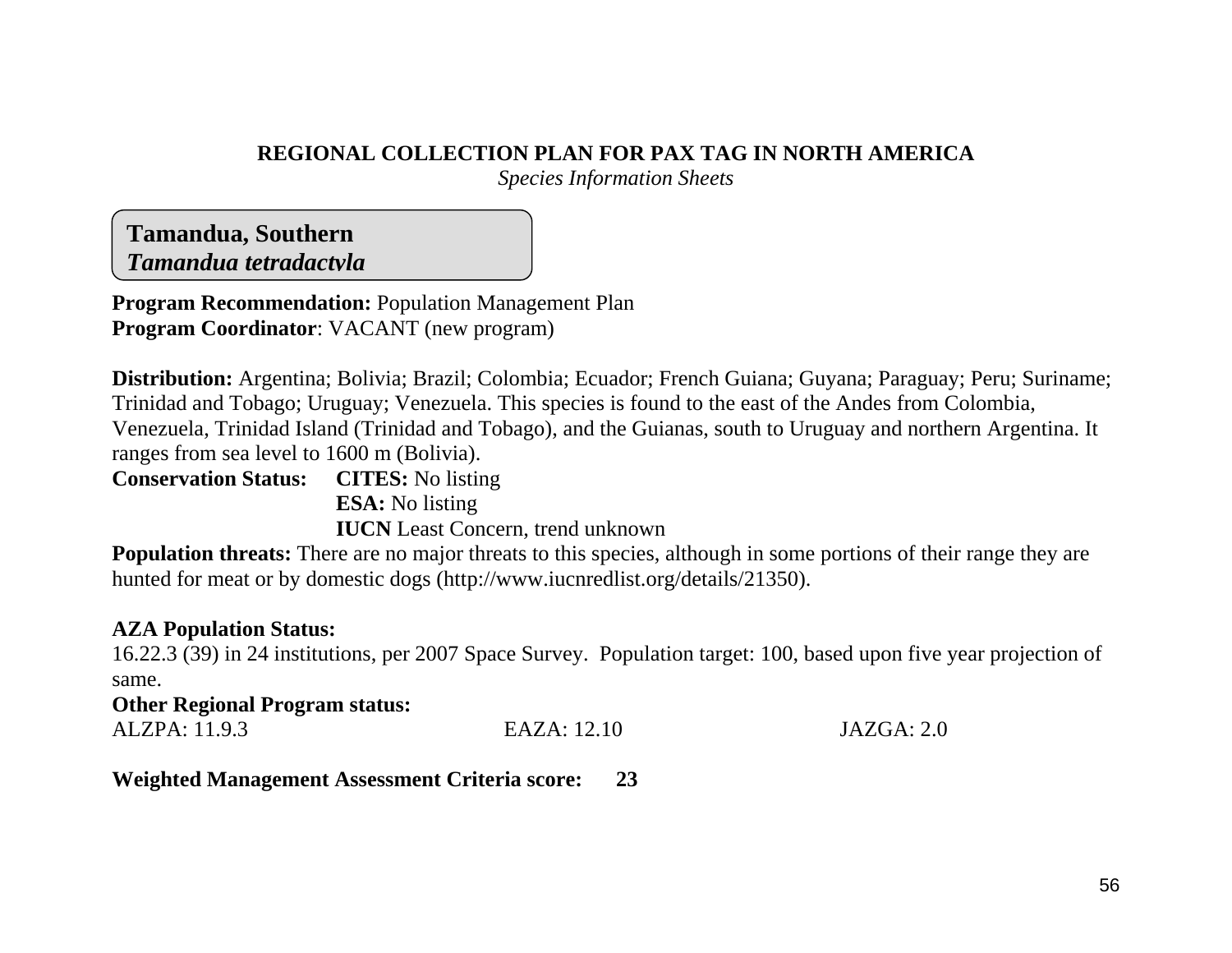**Captive program overview and goals:** Subject to the approval of this RCP, the Southern Tamandua program will need a coordinator. Some expression of interest has already been received. The new coordinator will have to initiate a studbook for the species (for which none has ever been completed) and pursue the development of a Population Management Plan with the assistance of the PMC in Chicago.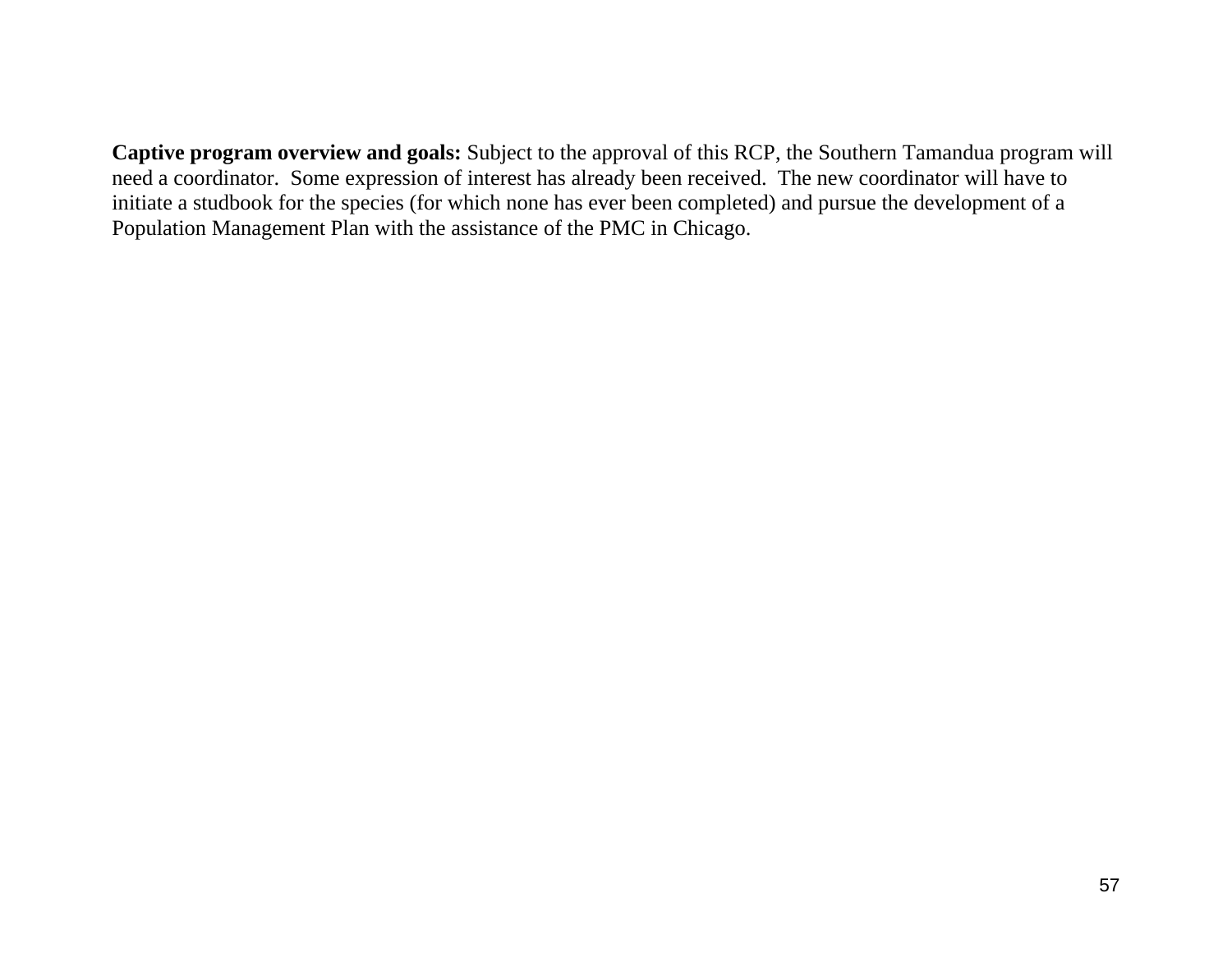| <b>TABLE 9 - Program Status Table</b> |  |
|---------------------------------------|--|
|                                       |  |

| <b>Program</b>        | Program<br>initiated | <b>Current program leader</b> | <b>Program</b><br>leadership<br>assumed | <b>Most</b><br>recent<br>studbook<br>update | <b>Most recent</b><br>masterplan |
|-----------------------|----------------------|-------------------------------|-----------------------------------------|---------------------------------------------|----------------------------------|
| <b>Aardvark</b>       | 2004                 | Diane Gierhahn                | 2004                                    | 2007                                        |                                  |
| <b>PMP</b>            |                      | <b>Brookfield Zoo</b>         |                                         |                                             |                                  |
|                       |                      | digierha@brookfieldzoo.org    |                                         |                                             |                                  |
|                       |                      | 708-688-8492                  |                                         |                                             |                                  |
| <b>Linne's Two-</b>   | 2005                 | Lynn Yakubinis                | 2005                                    | 2007                                        | April, 2009                      |
| toed Sloth            |                      | Zoo Atlanta                   |                                         |                                             |                                  |
| <b>PMP</b>            |                      | lyakubinis@zooatlanta.org,    |                                         |                                             |                                  |
|                       |                      | 404-624-5939                  |                                         |                                             |                                  |
| Hoffmann's            | 2005                 | Lynn Yakubinis                | 2005                                    | 2007                                        | April, 2009                      |
| <b>Two-toed Sloth</b> |                      | Zoo Atlanta                   |                                         |                                             |                                  |
| <b>PMP</b>            |                      | lyakubinis@zooatlanta.org,    |                                         |                                             |                                  |
|                       |                      | 404-624-5939                  |                                         |                                             |                                  |
| <b>Screaming</b>      | 2009                 |                               |                                         |                                             |                                  |
| <b>Armadillo</b>      |                      | <b>VACANT</b>                 |                                         |                                             |                                  |
| <b>PMP</b>            |                      | (new program)                 |                                         |                                             |                                  |
|                       |                      |                               |                                         |                                             |                                  |
| <b>Six-banded</b>     | 2009                 |                               |                                         |                                             |                                  |
| <b>Armadillo</b>      |                      | <b>VACANT</b>                 |                                         |                                             |                                  |
| <b>PMP</b>            |                      | (new program)                 |                                         |                                             |                                  |
|                       |                      |                               |                                         |                                             |                                  |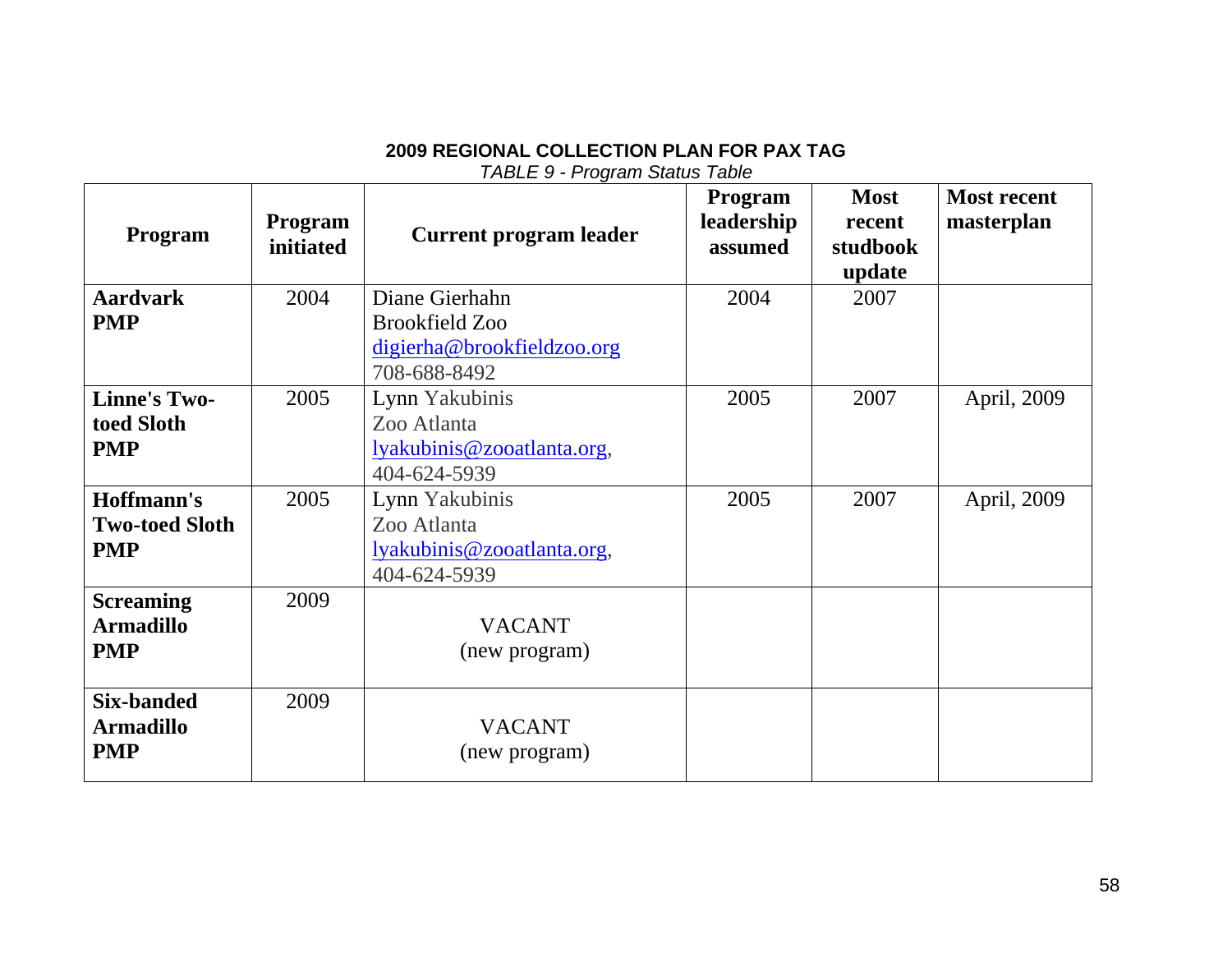*TABLE 9 - Program Status Table (continued)*

| Nine-banded           | 2009 |                               |      |      |           |
|-----------------------|------|-------------------------------|------|------|-----------|
| <b>Armadillo</b>      |      | <b>VACANT</b>                 |      |      |           |
| <b>DERP</b>           |      | (new program)                 |      |      |           |
| <b>Southern Three</b> | 2003 | Dave Bernier                  | 2003 | 2007 | May, 2008 |
| <b>banded</b>         |      | Lincoln Park Zoo              |      |      |           |
| <b>Armadillo</b>      |      | dbernier@lpzoo.org            |      |      |           |
| <b>PMP</b>            |      | 312-742-0539                  |      |      |           |
| <b>Giant Anteater</b> | 2006 | <b>Stacey Belhumeur</b>       | 2006 | 2007 | December, |
| <b>SSP</b>            |      | Reid Park Zoo                 |      |      | 2008      |
|                       |      | stacey.belhumeur@tucsonaz.gov |      |      |           |
|                       |      | 520-791-3204 x15              |      |      |           |
| <b>Southern</b>       | 2009 |                               |      |      |           |
| <b>Tamandua</b>       |      | <b>VACANT</b>                 |      |      |           |
| <b>PMP</b>            |      | (new program)                 |      |      |           |
|                       |      |                               |      |      |           |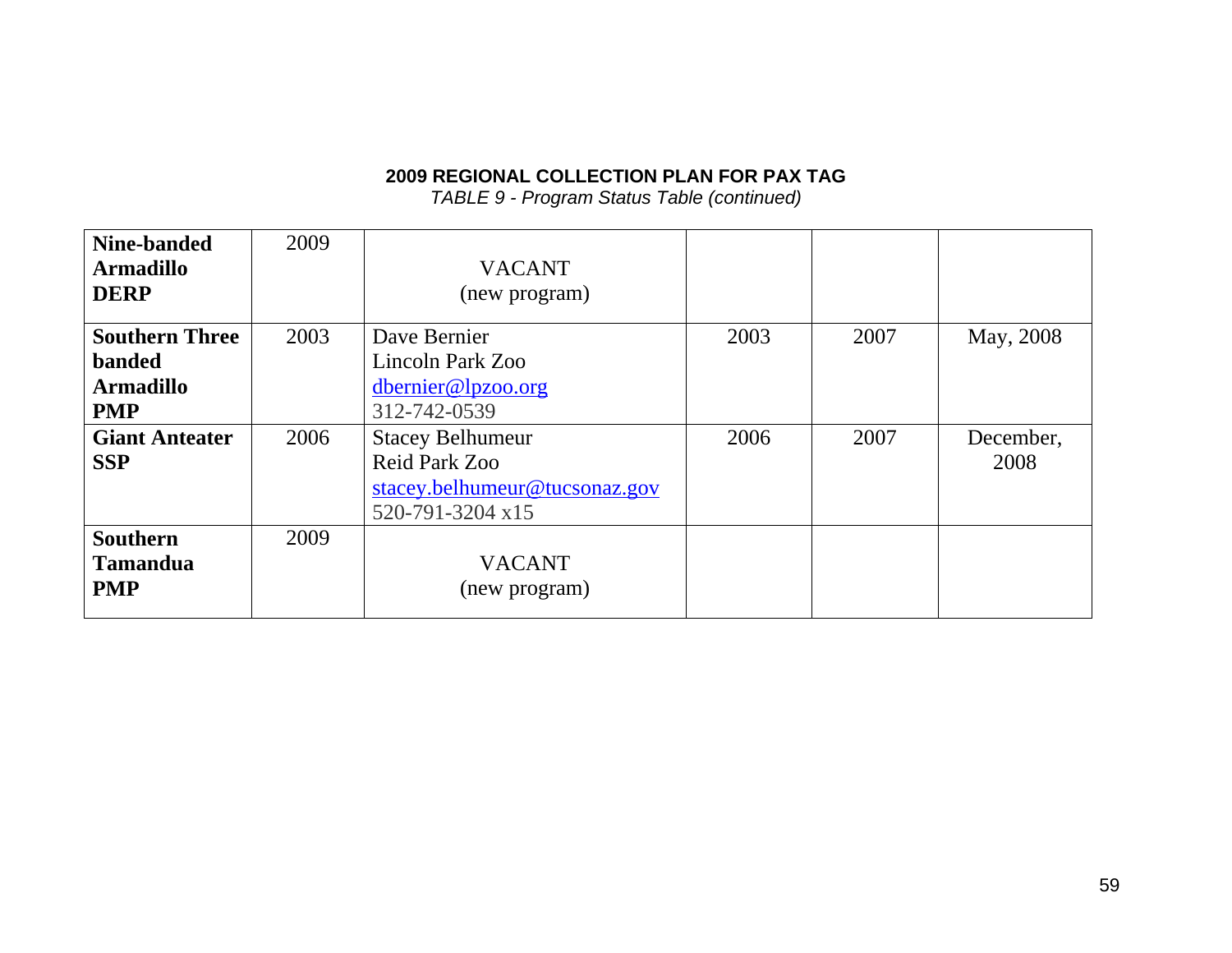*Guidelines for Institutions* 

## **Acquisition and Disposition**

Accredited institutions are required to develop policies on acquisition and disposition of animals, and AZA offers direction to institutions for their development. Institutions wishing to acquire aardvarks and xenarthrans should refer to the foregoing Regional Collection Plan for pangolins, aardvarks and xenarthrans in North America for species selection recommendations. Program managers may be contacted directly for information on program needs, availability and sources of animals, and goals of the program.

## **Contraception**

 At present the knowledge base regarding contraception in pangolins, aardvarks and xenarthrans is very limited. The PAX TAG will work with the Contraceptive Task Force as circumstances and opportunities arise.

# **Surplus**

Responsible management of captive pangolins, aardvarks and xenarthrans in North America is an important goal of the PAX TAG. SSP and PMP populations are managed to avoid the production of animals that do not contribute to the genetic or demographic needs of the population. Compliance with SSP Breeding and Transfer Plans is mandatory; compliance with PMP Breeding and Transfer Recommendations is highly encouraged. Propagation of DERP populations is advisable only to the degree that sustainable captive management practices can be established in a scientific fashion. Accredited institutions are required to develop policies on surplus and disposition of animals and AZA offers direction to institutions for their development.

## **Euthanasia for Population Management**

The PAX TAG does not endorse euthanasia as a population management tool. There is sufficient interest within AZA zoos to accommodate all representatives of the species falling under the purview of this TAG. Institutions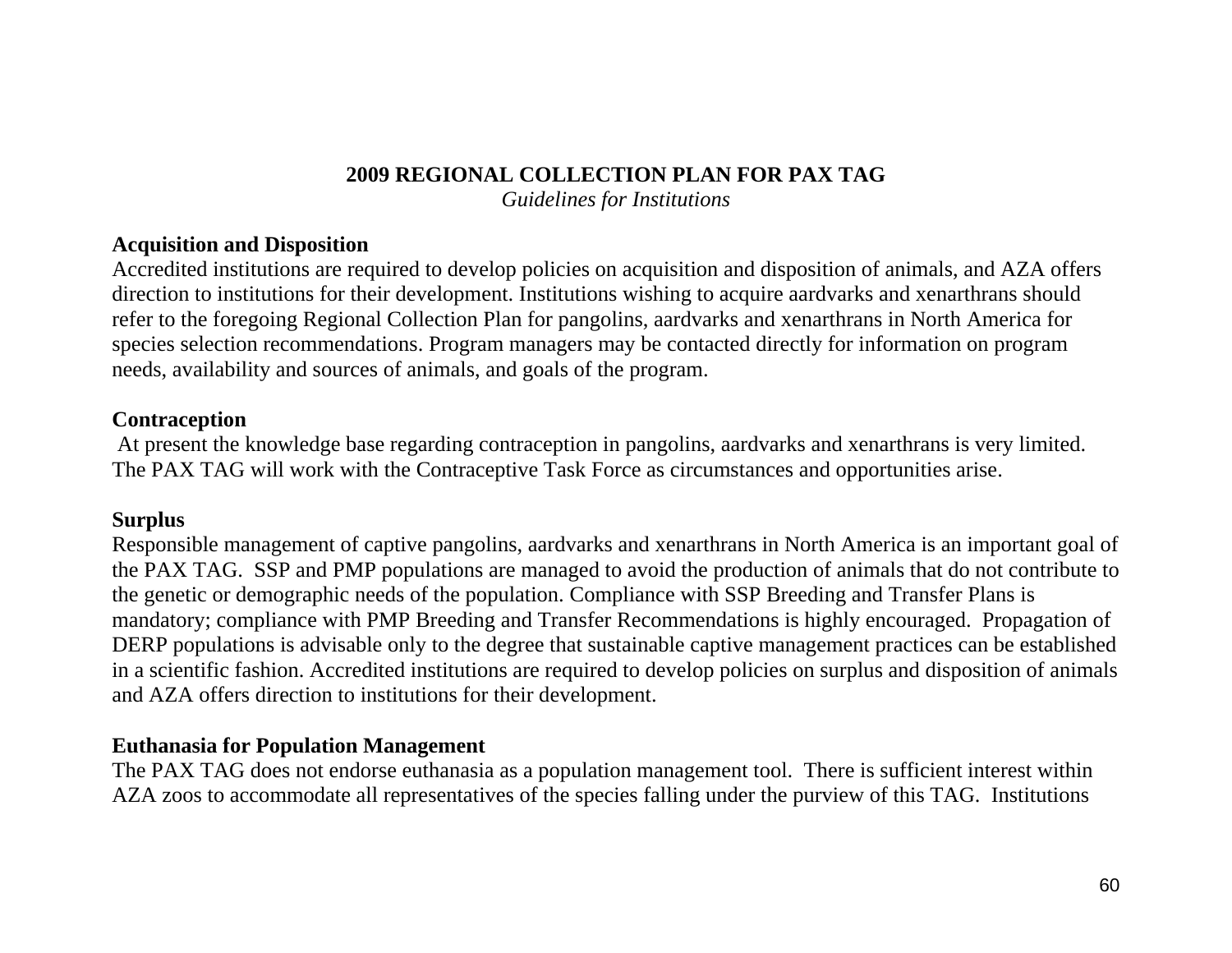facing a critical need to remove a healthy animal from its collection should contact the appropriate species coordinator for placement advice.

# **Non-member Participation in PAX TAG Programs**

Non-member participation in PAX TAG Programs will be guided by the prevailing AZA guidelines for such participation.

## **POSITION STATEMENTPangolins:**

The PAX TAG does not presently recommend the acquisition of any species of the family *Manidae* (pangolins). While the pressures (illegal medicinal and food trade) on these species are enormous and unsustainable, there has been insufficient *ex situ* success in the keeping of these species to warrant any further demand upon their wild populations. Nonetheless, the PAX TAG strongly encourages logistical, technical and financial support of range country rescue and rehabilitation efforts for pangolins. Collaborations with these NGOs, some of which are housing pangolins long-term, could eventually lead to stateside captive management programs that aid in developing reserve populations for these species.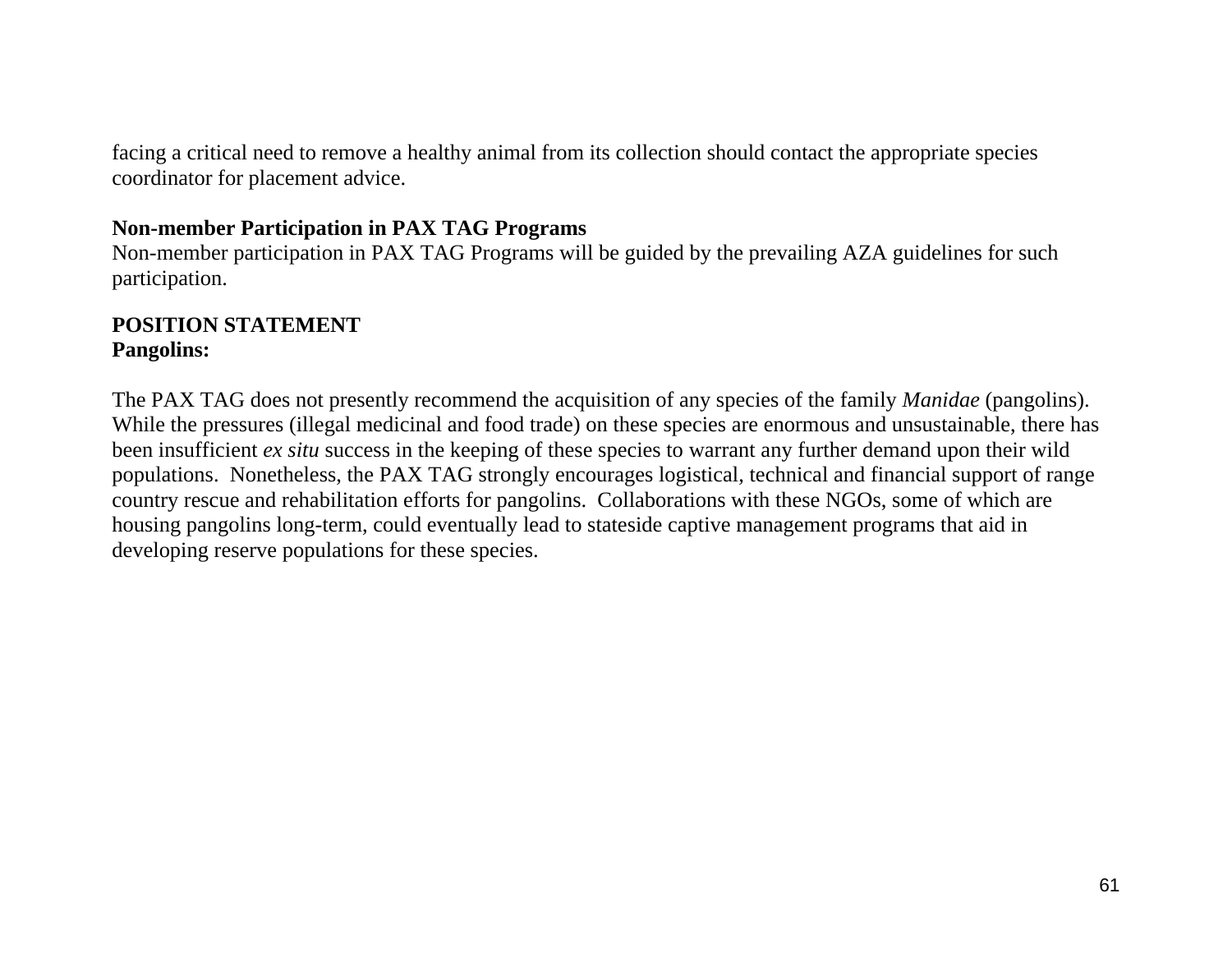#### **Appendix I: Institutional Representatives as of May, 2009**

Abilene Zoological Gardens, Liz Kellerman Cosley Zoo, Katy Briggs Adventure Aquarium, Michele Pagel Dallas Zoo, Ken Kaemmerer African Safari Wildlife Park, Laura Bragg Denver Zoological Gardens, Beth Jo Schoeberl Albuquerque Biological Park, Rick Janser Detroit Zoological Society, Michelle Seldon Aquarium & Rainforest at Moody Gardens, Greg Whittaker Dickerson Park Zoo, John Collette Audubon Zoo, Rick Dietz Disney's Animal Kingdom, Jerry Brown Bergen County Zoological Park, Cindy Norton El Paso Zoo, Joe Reza Binder Park Zoo, Jenny Barnett Elmwood Park Zoo, David Wood Biodôme de Montreal, Chantal Routhier Erie Zoo, Cindy Kreider Birmingham Zoo, Marcia Riedmiller Fort Wayne Children's Zoo, Mark Weldon Blank Park Zoo, Kevin Drees Franklin Park Zoo, Pete Costello Brevard Zoo, Michelle Smurl Fresno Chaffee Zoo, Andy Snider Bronx Zoo, Claudia Wilson Gladys Porter Zoo, Jerry Stones Buffalo Zoological Gardens, Gerald Aquilina Great Plains Zoo & Delbridge Museum, Jay Tetzloff Busch Gardens Tampa Bay, Mike Boos Henry Vilas Zoo, Jeff Stafford Caldwell Zoo, Scotty Stainback Honolulu Zoo, Richard Ball Central Florida Zoological Park, Erin Hale Houston Zoo, Inc., Peter Riger Central Park Zoo, Tony Brownie International Animal Exchange, Inc., Laura Bragg Charles Paddock Zoo, Alan Baker Jackson Zoological Park, Dave Wetzel Chattanooga Zoo at Warner Park, Dardanelle Long Jacksonville Zoo and Gardens, Craig Miller Cheyenne Mountain Zoo, Tracy Leeds Kansas City Zoo, Liz Harmon Chicago Zoological Society - Brookfield Zoo, Jay Petersen Knoxville Zoological Gardens, Sarah Glass Cincinnati Zoo & Botanical Garden, Mike Dulaney Lee Richardson Zoo, Kristi Newland Cleveland Metroparks Zoo, Chris Kuhar Lehigh Valley Zoo, Tony LaPorte Columbus Zoo and Aquarium, Dusty Lombardi Lincoln Children's Zoo, Randy Scheer Como Zoo and Conservatory, Allison Jungheim Lincoln Park Zoo, Diane Mulkerin Connecticut's Beardsley Zoo, Don Goff Little Rock Zoo, Karen Caster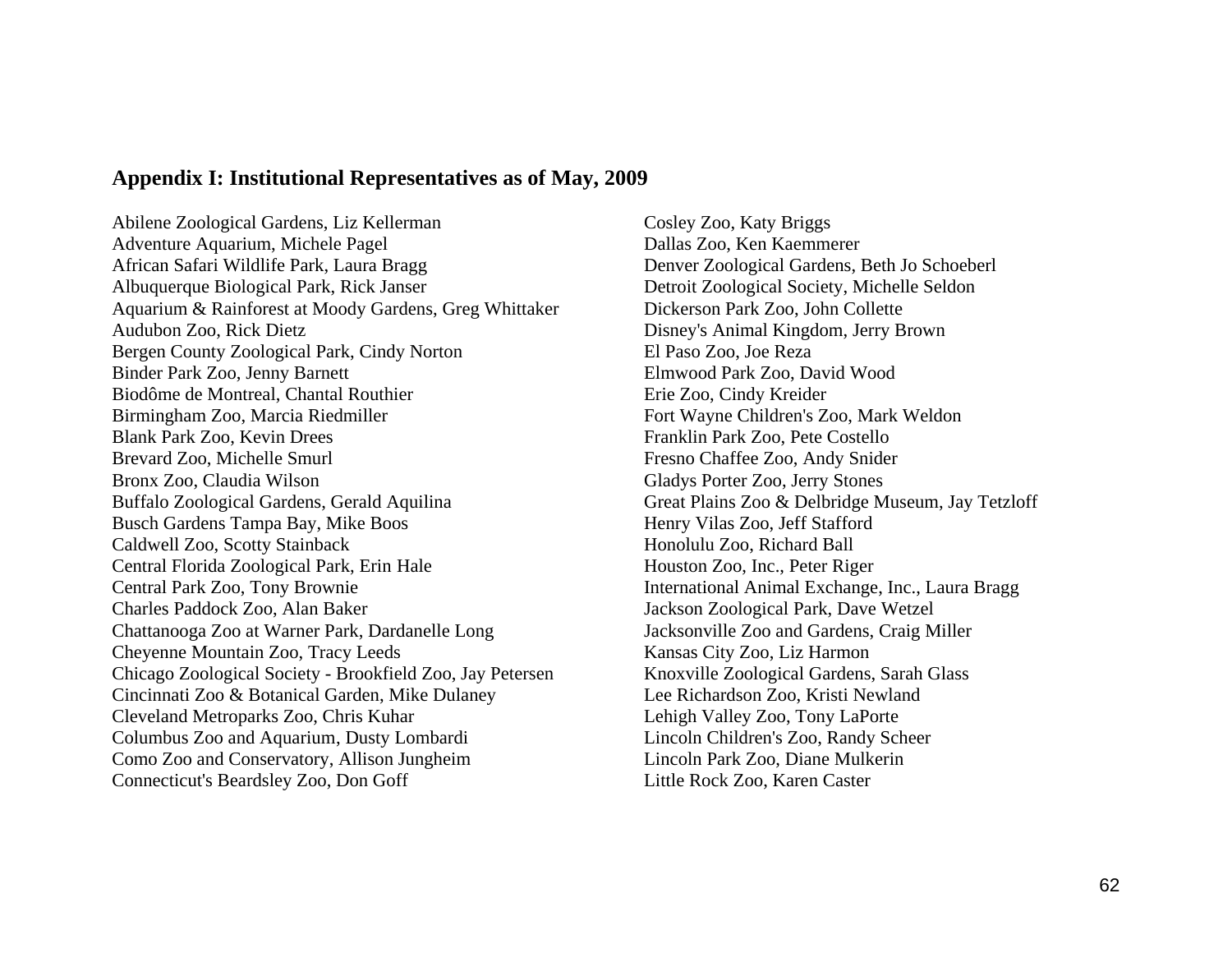Living Desert, Kara Akers Sacramento Zoo, Nikki Reichel Los Angeles Zoo and Botanical Gardens, Jeff Holland Saint Louis Zoo, Anne Bartin Louisville Zoological Garden, Steve Wing Salisbury Zoological Park, Ann Konopik Memphis Zoo, Steve Reichling San Diego Zoo, Michele Stancer Mesker Park Zoo & Botanic Garden, Brad Fichter San Diego Zoo's Wild Animal Park, Randy Rieches Miller Park Zoo, John Tobias San Francisco Zoological Gardens, Tom Turowski Milwaukee County Zoological Gardens, Jan Rafert Santa Ana Zoo, Ethan Fisher Minnesota Zoological Garden, Christine McKnight Santa Barbara Zoological Gardens, Alan Varsik Montgomery Zoo, Ken Naugher Scovill Zoo, Amanda Hall Naples Zoo, Jeffrey Carter Sedgwick County Zoo, Mike Quick Nashville Zoo, Inc., Connie Philipp Seneca Park Zoo, David Hamilton National Aquarium in Baltimore, Ken Howell Sequoia Park Zoo, Gretchen Ziegler Newport Aquarium, Ric Urban Six Flags Discovery Kingdom, Kristin Wasson Northeastern Wisconsin (NEW) Zoo, Carmen Murach Smithsonian National Zoological Park, Bob King Ocean Park Corporation, Jason Tang Sunset Zoological Park, Mark Ryan Oglebay's Good Zoo, Jennifer Newland Tautphaus Park Zoo, Bill Gersonde Oklahoma City Zoological Park, Darcy Henthorn Texas State Aquarium, Lori Looper Omaha's Henry Doorly Zoo, Dan Cassidy Toledo Zoological Gardens, Randi Meyerson Palm Beach Zoo, Keith Lovett Topeka Zoo, Mike Coker Peoria Zoo, Dawn Petefish Toronto Zoo, Maria Franke Philadelphia Zoo, Christine Bartos Tulsa Zoo and Living Museum, Pat Murphy Phoenix Zoo, Kara Schilling Turtle Back Zoo, Brint Spencer Point Defiance Zoo & Aquarium, Karen Goodrowe Utah's Hogle Zoo, Jane Larson Pueblo Zoo, Marilyn McBirney Virginia Zoological Park, Louise Hill Reid Park Zoo, Susan Basford Walter D. Stone Memorial Zoo, Pete Costello Riverbanks Zoo & Garden, (vacant) Wildlife World Zoo, Inc., Jack Ewert Roger Williams Park Zoo, Mike Jeffries Woodland Park Zoo, Helen Shewman Rolling Hills Wildlife Adventure, Sandy Walker Zoo Atlanta, Lisa Smith Rosamond Gifford Zoo at Burnet Park, Adrienne Whiteley

Maryland Zoo in Baltimore, Rebecca Gullott San Antonio Zoological Gardens & Aquarium, John Gramieri Potawatomi Zoo, Laura Arriaga Vancouver Aquarium Marine Science Centre, Lee Newman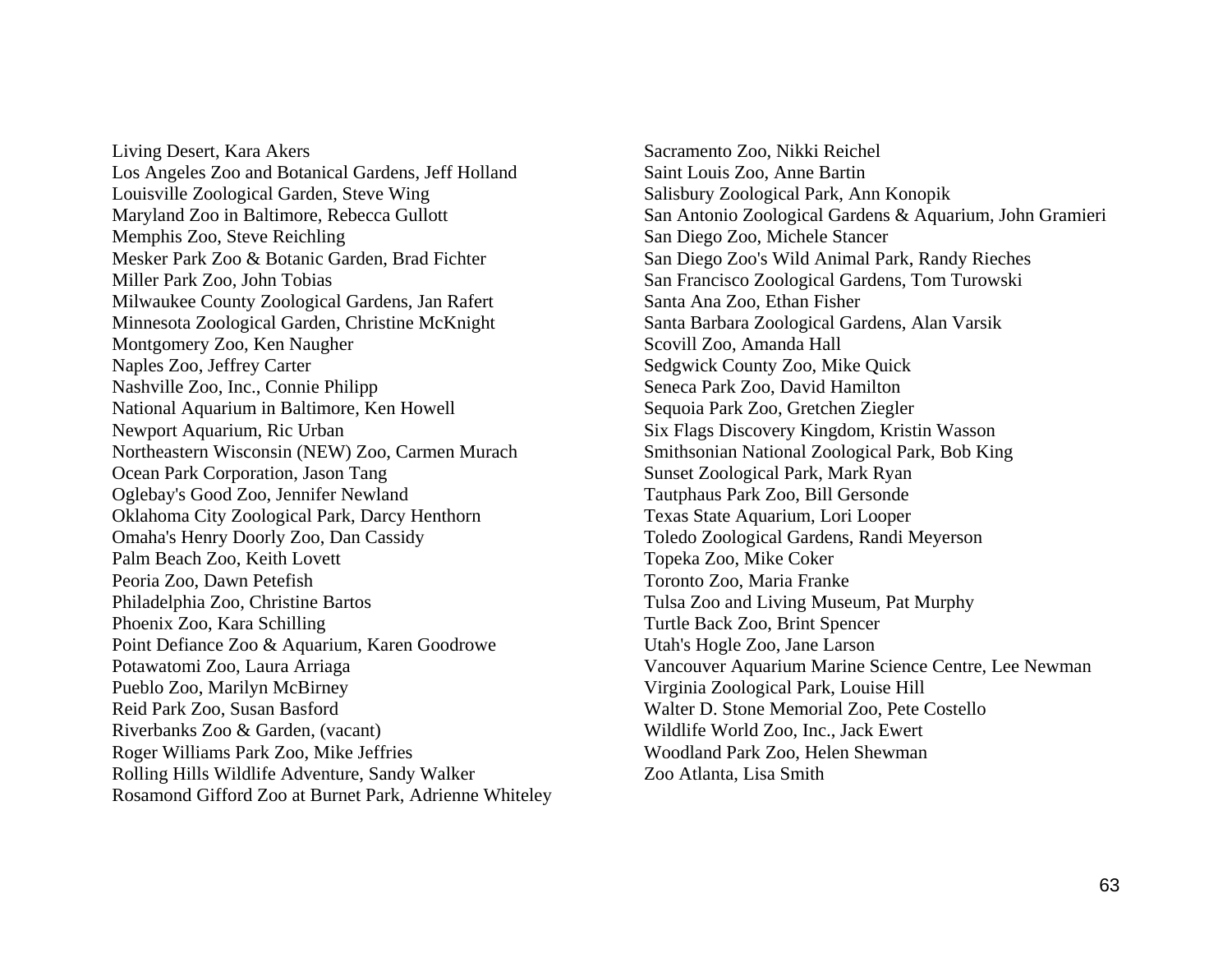#### **Appendix II: Respondents to 2007 Space Survey**

**Abilene Zoo** Doug Hotle **Elmwood Park Zoo** David Wood **Adventure Aquarium** Michele Pagel **Erie Zoo** Cynthia Kreider **African Safari Wildlife Park** Brian Hunt **Fort Wayne Children's Zoo** Mark Weldon **Albuquerque Biological Park** Rick Janser **Fossil Rim Wildlife Center** Kelley Snodgrass **Audubon CRES** Erin Sarrat **Fresno Chaffee Zoo** Andrew T. Snider **Audubon Zoo** Rick Dietz **Gladys Porter Zoo** Jerry Stones **Bergen County Zoo Cindy Norton <b>Gorilla Haven** Stewart Dewart Dewart Dewart Dewart Dewart Dewart Dewart Dewart Dewart Dewart Dewart Dewart Dewart Dewart Dewart Dewart Dewart Dewart Dewart Dewart Dewart Dewart Dewart Dewar **Binder Park Zoo** Jenny Barnett **Great Plains Zoo** Jay Tetzloff **Birmingham Zoo** Marcia Riedmiller **Grizzly & Wolf Discovery Center** John Heine **Blank Park Zoo** Kevin Drees **Have Trunk Will Travel** Kari Johnson **Brandywine Zoo Nancy Falasco <b>Henry Villas Zoo** Jeff Strafford **BREC's Baton Rouge Zoo Sam Winslow <b>Honolulu Zoo Richard Ball Honolulu Zoo Richard Ball Brevard Zoo Michelle Smurl <b>Houston Zoo Pete Riger Houston Zoo Pete Riger Buffalo Zoological Gardens** Gerald Aquilina **Indianapolis Zoological Society** Debbie Olson **Busch Gardens Tampa** Michael Boos **Int'l Exotic Feline Sanctuary** Richard Gilbreth **Buttonwood Park Zoo** Shara Crook-Martin **Jackson Zoological Park** Dave Wetzel **Caldwell Zoo** Scotty Stainback **Jacksonville Zoo and Gardens** Craig Miller **Central Florida Zoological Park** Erin Hale **John Ball Zoological Garden** Barb Snyder **Central Park Zoo** Anthony Brownie **John G. Shedd Aquarium** Ken Ramirez **Charles Paddock Zoo** Alan Baker **Kansas City Zoo Liz Harmon**<br> **Chattanooga Zoo** Dardenelle Long **Khattanooga Zoo Dardenelle Long Chattanooga Zoo Dardenelle Long Cheyenne Mountain Zoo** Tracy Leeds **Lee Richardson Zoo** Kristi Newland **Chicago ZS - Brookfield Zoo** Joan Daniels Tantillo **Lehigh Valley Zoo** Anthony LaPorte **Cincinnati Zoo** Michael W. Dulaney **Lincoln Park Zoo** Diane Mulkerin **Cleveland Metroparks Zoo** Alan Sironen **Little Rock Zoo** Mark Shaw **Columbus Zoo and Aquarium** Dusty Lombardi **Los Angeles Zoo** Jeff Holland **Como Zoo** Joanne Kelly **Louisville Zoo** Steve Wing **Connecticuts Beardsley Zoo Don Goff <b>Lubee Bat Conservancy** Allyson Walsh **Cosley Zoo Colleen Pawlicki <b>Memphis 200** Steve Reichling **David Traylor Zoo of Emporia** Steve Trebilcock **Mesker Park Zoo Brad Fichter Denver Zoo** BJ Schoeberl **Miami Metrozoo** Steve Conners **Detroit Zoological Society** Michelle Seldon **Micke Grove Zoo** Matt McKim **Dickerson Park Zoo** Kesha Schreiber **Miller Park Zoo** John Tobias **Disney's Animal Kingdom Jerry Brown <b>Milwaukee County Zoo Jan W. Rafert**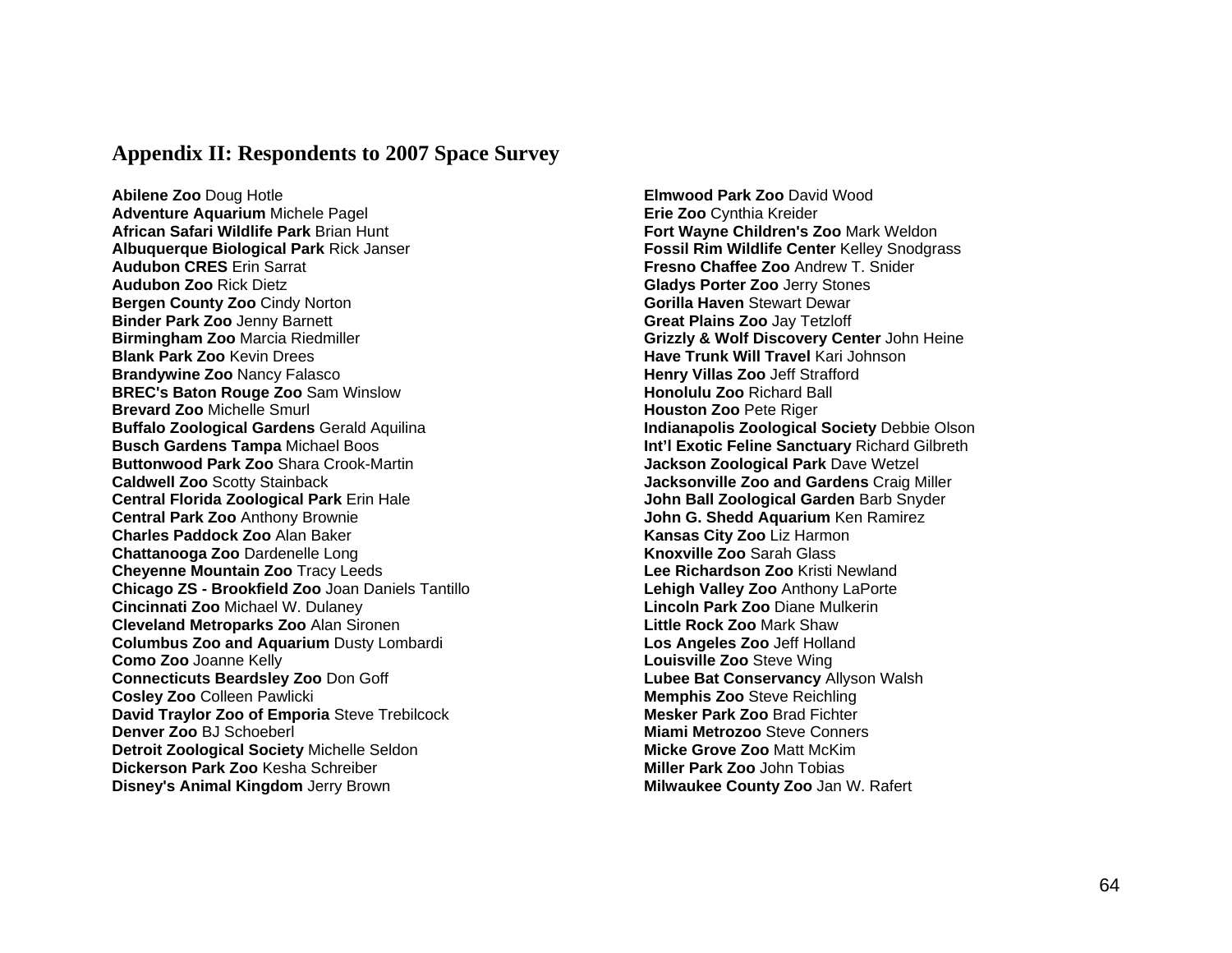**Minnesota Zoo** Christine McKnight **Santa Fe Teaching Zoo** Kathy Russell **Montgomery Zoo Ken Naugher <b>Scovill Zoo Amanda Hall Scovill Zoo Amanda Hall Moody Gardens** Greg Whittaker **SDWAP SDWAP** Randy G. Rieches **Nashville Zoo** Connie Philipp **Seattle Aquarium CJ Casson National Aquarium in Baltimore** Ken Howell **SeaWorld San Diego** Michele Stancer **NC Aquarium at Fort Fisher Donna Moffitt Sedgwick County Zoo Jennifer Callahan NC Aquarium at Pine Knoll Shores Brian Dorn <b>Seneca Park Zoo David Hamilton NC Aquarium at Pine Knoll Shores** Brian Dorn **NC Aquarium on Roanoke Island J. P. McCann <b>Sequoia Park Zoo** Gretchen Ziegler **Northeastern Wisconsin Zoo** Carmen Murach **Six Flags Discovery Kingdom** Crysteena Tillie **Northwest Trek Wildlife Park** Rich Sartor **St. Augustine Alligator Farm** Amanda Whitaker **Ocean Park Corporation** Suzanne M. Gendron **Sunset Zoo Mark Ryan Sunset Zoo Mark Ryan Oklahoma City Zoo** Bill Savage **Tautphaus Park Zoo** Bill Gersonde **Oregon Wildlife Foundation** Richard Noble **Tennessee Aquarium** Dave Collins **Palm Beach Zoo at Dreher Park.** Gwen Lovett **The Good Zoo at Oglebay** Joe Greathouse **Peoria's Glen Oak Zoo** Dawn Petefish **The Living Desert Liz Hile The Living Desert** Liz Hile **Philadelphia Zoo** Chris Bartos **The Maryland Zoo in Baltimore** Rebecca Gullott **Phoenix Zoo** Geoff Hall **Toledo Zoo** Randi Meyerson **Pittsburgh Zoo & PPG Aquarium** Amos Morris **Topeka Zoological Park** Michelle Schroeder **Point Defianace Zoo Karen Goodrowe Beck <b>Toronto Zoo Maria Franke Reid Park Zoo** Scott Barton **Trevor Zoo Johnathan Meigs Trevor Zoo Johnathan Meigs Ripley's Aquarium** Joe Choromanski **Tulsa Zoo** Pat Murphy **Ripley's Aquarium of the Smokies** Joe Choromanski **Turtle Back Zoo** Maggie Liquori **Riverbanks Zoo and Garden** John Davis **Utah's Hogle Zoo** Jane Larson **Riverside Zoo** Joe Clawson **Vancouver Aquarium** Lee Newman **Roger Williams Park Zoo** Michael Jeffries **Virginia Aquarium** W. Mark Swingle **Rolling Hills Wildlife Adventure** Sandy Walker **Virginia Zoo** Louise Hill **Roosevelt Park Zoo** Dana Gilstad **Wild Canid Survival & Research Center** Sue Lindsey **Saint Louis Zoo** Anne Bartin **Wildlife Conservation Society** Claudia Wilson **Salibury Zoological Park** Ann Konopik **Wildlife World Zoo** Jack Ewert **San Antonio Zoo** John Gramieri **Woodland Park Zoo** Helen Shewman **San Francisco Zoo** Mike Sulak / Tom Turowski **Zoo New England** Pete Costello **Santa Ana Zoo** Ethan Fisher **ZOOAMERICA Wildlife Park** Dale Snyder **Santa Barbara Zoo** Alan Varsik **Land Company and Zoological Society of San Diego Michele Stancer**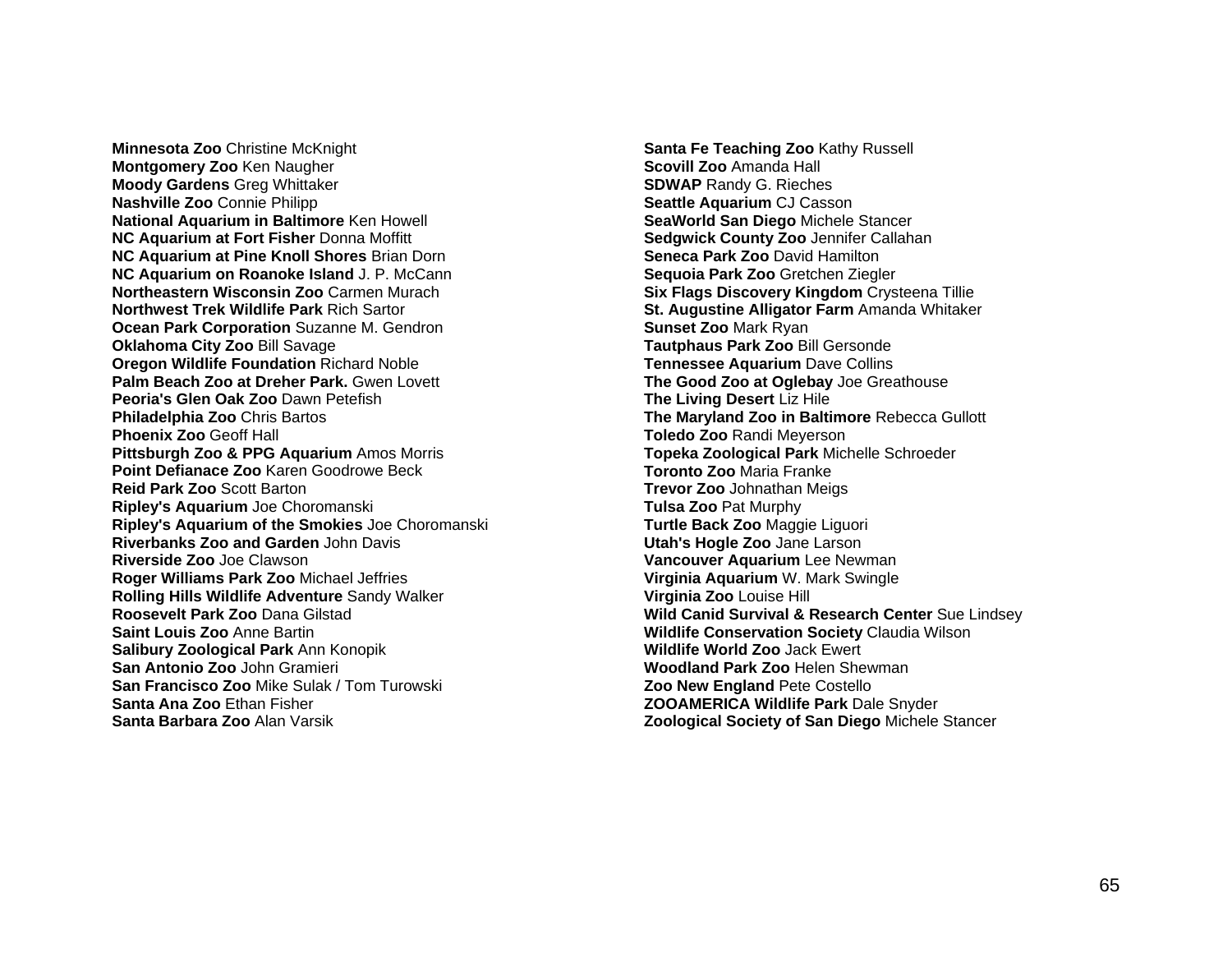# **Appendix III: Definition of Program Levels**

**Species Survival Plan populations -** Intense management to maintain the captive population is implemented, with conservation of the species as a consideration. A studbook is required. The program is managed by a Species Coordinator with institutional input through IRs. Breeding and transfer recommendations are communicated through a Master Plan. Compliance by participating institutions is required. Non-member participants must be approved.

**Population Management Plan populations -** Species in this category are managed less intensively by a PMP manager who offers breeding and move recommendations through a Population Management Plan. Institutional input is through TAG IRs, and compliance is encouraged. Non-member participation follows AZA and institutional Acquisition/Disposition policies.

**Display/Education/Research Populations (DERP) -** Species in this category are maintained without a managed captive breeding program. Populations are established by acquisition from wild populations or via captive facilities outside AZA. Breeding of these species is conducted on an investigative basis, for later assessment of the species' sustainability in captivity. Registries of living animals are maintained by the population managers.

**Phase Out Populations -** Species in this category are maintained with no captive breeding with the goal of elimination of the species through attrition, ultimately for replacement with a recommended species.

**Phase In Populations -** Species in this category are not currently in AZA institutions, but initiation of a captive program is desired. Once in captivity, program management will be assigned as appropriate.

**Not Recommended -** Species in this category are not currently in AZA institutions and are not recommended for inclusion in AZA institutions.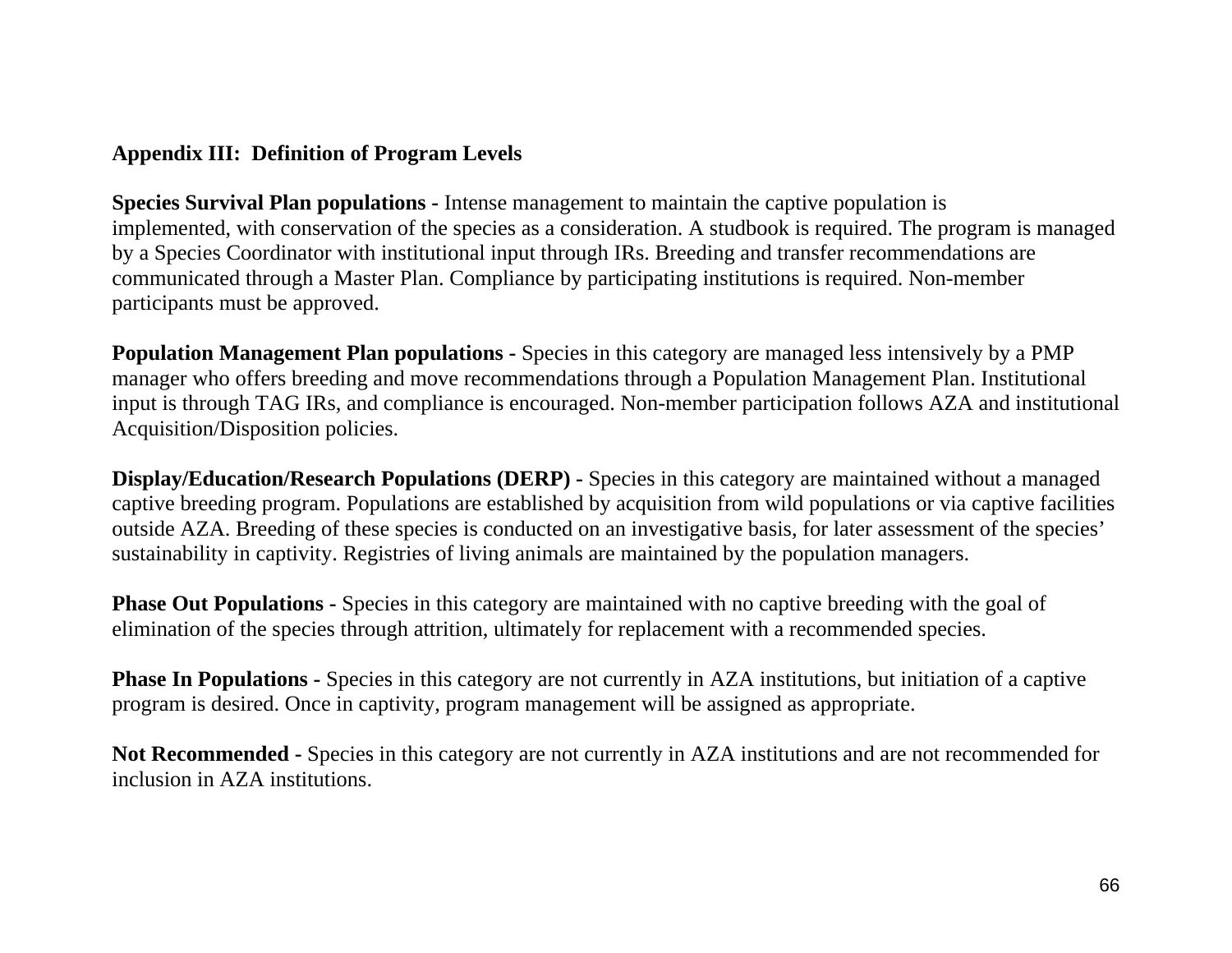# **REFERENCES**

Belhumeur, S. *Giant Anteater, Myrmecophaga tridactyla, Population Management Plan*. Population Management Center (Chicago, IL), 02 December, 2008.

Bernier, D. *Southern Three-banded Armadillo, Tolypeutes matacus, Population Management Plan*. Population Management Center (Chicago, IL), 14 May, 2008.

Gierhahn, D. *Aardvark, Orycteropus afer, North American Regional Studbook (Fifth Edition).* Chicago Zoological Society (Brookfield, IL), 2007.

IUCN Red List: [http://ww.redlist.org](http://ww.redlist.org/)

Skinner, J.D. and Smithers, R.H.N. 1990. *The Mammals of the Southern African Subregion, second edition* University of Pretoria, Pretoria. South Africa

Wilson, D.E. and D.M. Reeder (eds). 1993. Mammal Species of the world: a taxonomic and geographic reference. Washington: Smithsonian Institution Press.

Wilson, D. E., and D. M. Reeder (eds). 2005. Mammal Species of the World. Johns Hopkins University Press, 2,142 pp. <http://nmnhgoph.si.edu/msw/>

USFWS Endangered Species Act:<http://www.fws.gov/endangered/wildlife.html>

Yakubinis, L. *Hoffman's Two-toed Sloth, Choloepus hoffmanni, Population Management Plan*. Population Management Center (Chicago, IL), 4 May 2009.